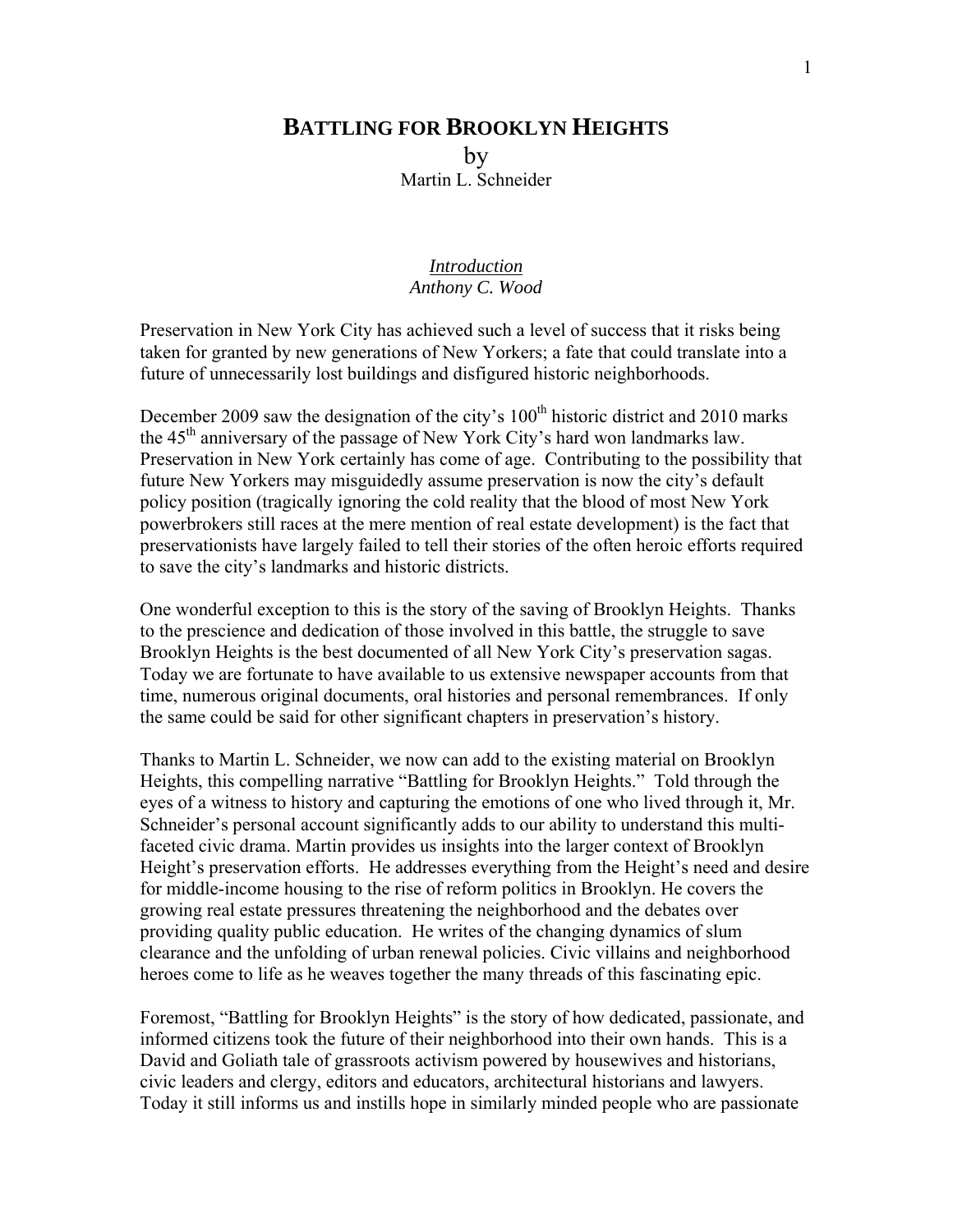about the places they call home and find themselves called to save them. May it help them achieve an equal measure of success in preserving their cherished places.

Just as the Brooklyn Heights story continues to inspire neighborhoods around the city, I hope Martin's "Battling for Brooklyn Heights" will motivate others who made preservation history to capture their stories on tape or in writing. Only when New Yorkers realize that the survival of the buildings and special places they love is the result of the constant vigilance of concerned citizens like themselves, will the future of our city's landmarks be secured.

Anthony C. Wood Founder and Chair, New York Preservation Archive Project February 2010

## *Prologue*

 My wife-to-be and I were extremely lucky. The first time we saw the Heights was in late 1956. It had just begun to snow. We had taken the subway from the Upper West Side of Manhattan.

 The sky was turning dark as we came out of the Clark Street station and made our way toward Willow Street to look at what would be our first apartment. The snow seemed whiter than usual as it dusted the black wrought-iron fences lining the sidewalks and running up the stoops. It was uncannily quiet and peaceful. We could not believe this was New York City. We fell in love with Brooklyn Heights.

 Years later, Nick Barnett, a friend from Los Angeles, was visiting us and during the late morning went with me on a brief walk. There were a few morning "how-areyou's?" to neighbors and friends. Then, a greeting to one of the regular "supers" who spends a good deal of time out on the sidewalk, keeping an eye on things. And there came Mr. Johnson, our mailman. Mr. Johnson and I exchanged strong ideas about the weather, good or bad or getting better. Nick was astounded, "I've lived in L.A. for 20 years and never even laid eyes on my mailman, let alone greeted him by name!" What a place to live.

 How familiar it has become, and how that familiarity grows on us. It connects us with our next-door friends and all of the people who passed this very way, for two centuries or so. It links us to this country's history. Our pre-Civil War buildings, the details around the windows, the shutters, the bluestone sidewalks, the bricks and the replanted old curb stones in the backyards, the marble fireplaces and decorated plaster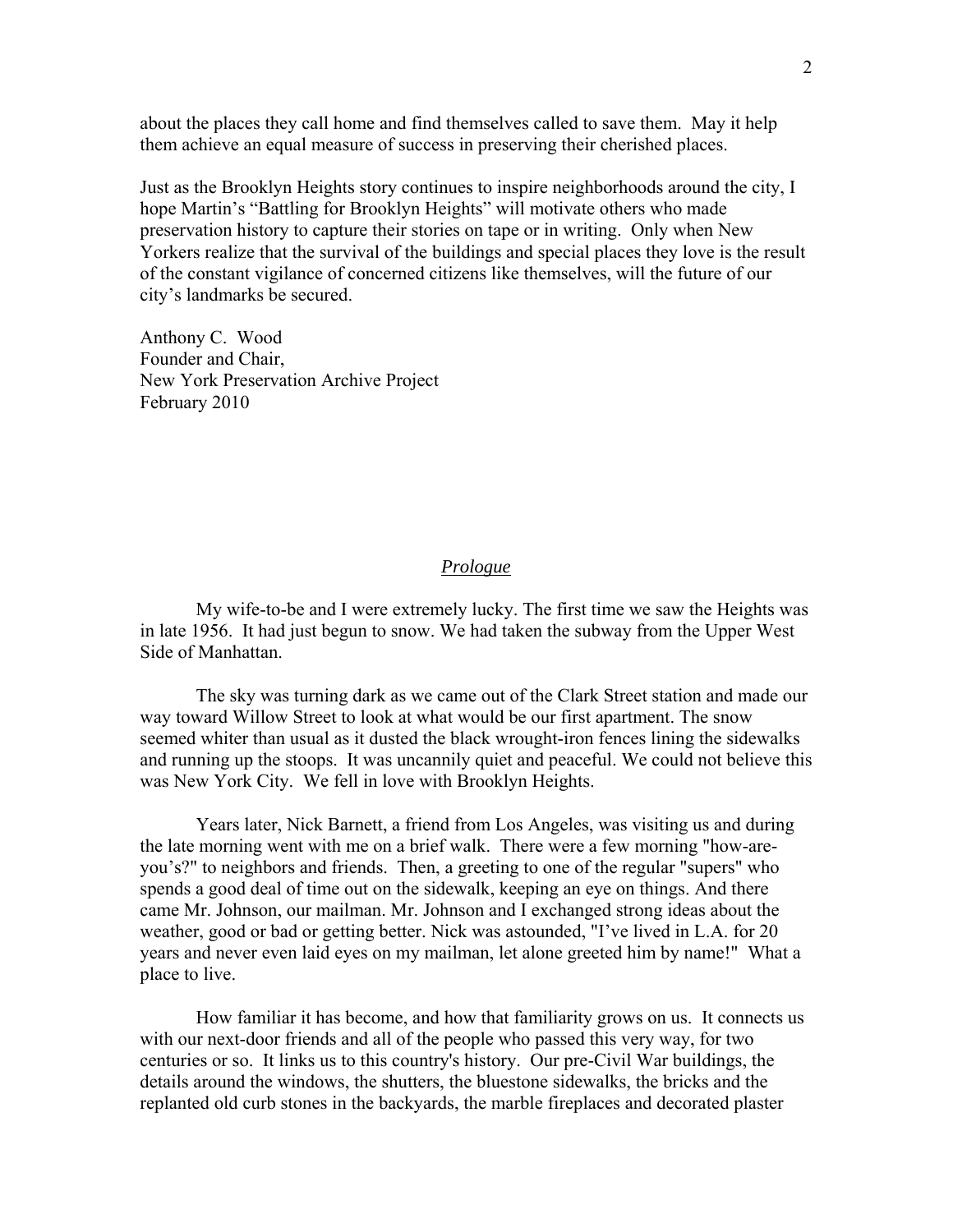ceilings, all seem to radiate the past. The following is the story of how it came to be that Brooklyn Heights— a beautiful, sheltering and comforting neighborhood— would survive virtually intact into the next millennium. The turning point came a little over a half century ago.

Much has been written about the sweeping urban demographic events in mid- $20<sup>th</sup>$ century America; they helped to change the course of history in the Heights. At the time, historic preservation regulations affecting city blocks existed only in a handful of American cities, most notably Boston's Beacon Hill and the Vieux Carré in New Orleans. The very idea of legally protecting an entire neighborhood was but a gleam in the eyes of some far-sighted Brooklyn locals.

 The activities of a community of newcomers who were bent on recapturing a declining, central urban area was to dominate the neighborhood for several years. Their intense dedication paid off victoriously — for the neighborhood and for the City — in April, 1965, with the enactment of the Landmarks Preservation Act by the City Council of New York and its signing by Mayor Robert F. Wagner. But getting to that juncture involved a long, frustrating, often exasperating trial of the civic commitment of those who, for the most part, only recently had chosen to make the Heights their permanent home.

 These are some personal notes on how it all started, what it was like to live through it, and on the drudgery and the disappointments along with the excitement and gratification of being on both the right side *and* the winning side of a notable urban dustup. For help in recalling and documenting those times, I am indebted especially to two sources:

 The Brooklyn Heights Press, which, during the action-packed late-1950s was owned and edited by the late Richard J. Margolis. The Press was the newspaper that provided the absolutely essential social and political connecting point in a pre-computerized, blogless neighborhood. It also set a new, and awardwinning, standard for a New York City neighborhood weekly and;

 Our good neighbor, attorney Otis Pratt Pearsall, who on the occasion of receiving the prestigious *Landmark Lion Award* in 1993 from the Historic Districts Council, prepared a detailed chronology of the designation of the Heights as New York's first Historic Landmark District.

 Another vital source is found in: Old Brooklyn Heights: New York's First Suburb, by Clay Lancaster (1917-2000) (New York: Dover Publications, 1979) originally published in December, 1961, by Charles E. Tuttle Company, Rutland, VT. As with so many of the people involved in this struggle, it was personal choice that had brought Lancaster to the neighborhood and a historians' deeply felt concern for its preservation that led to the book. The book itself helped pave the way for the laws that protect the Heights today.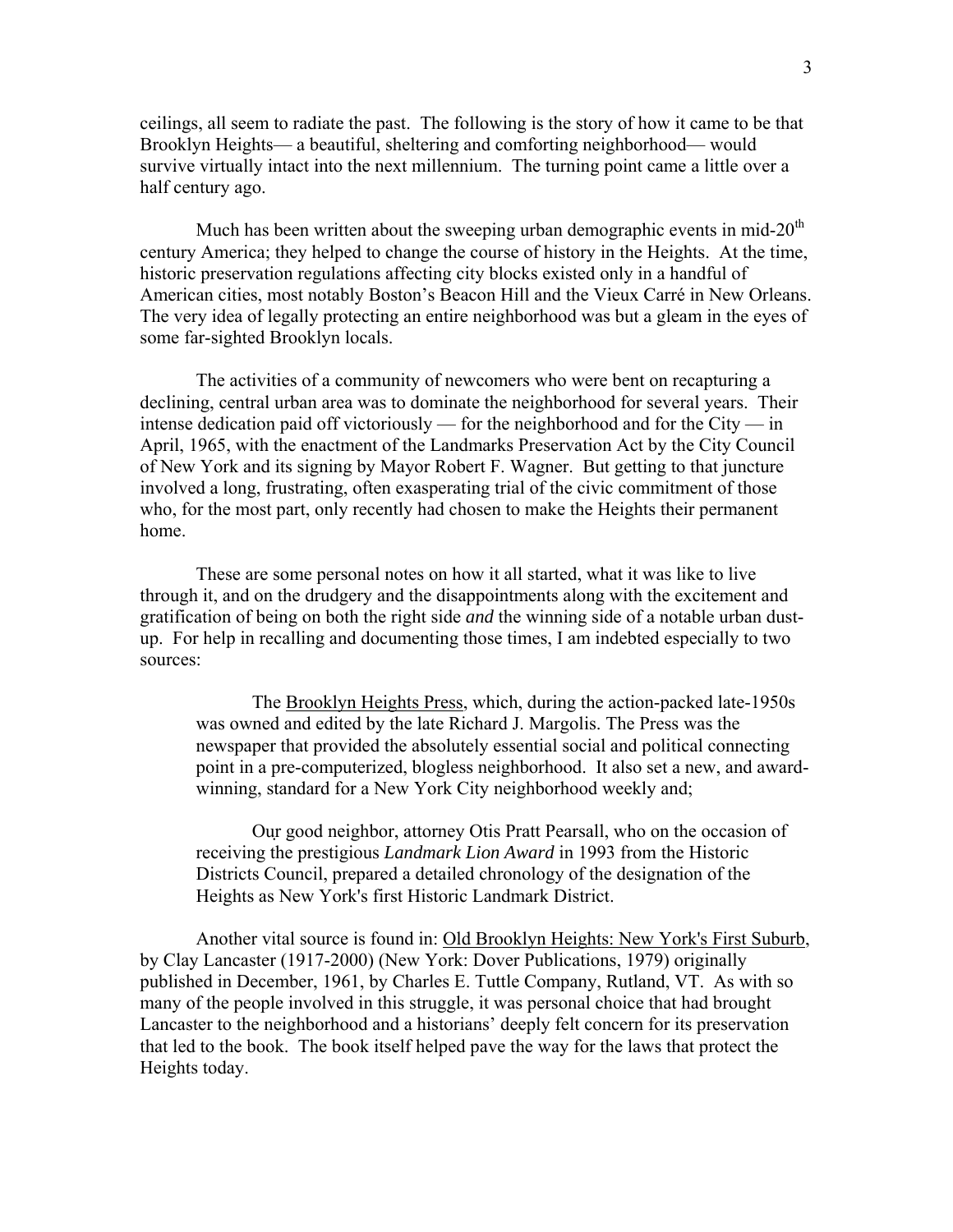In the course of preparing this personal view, I was able to talk with people who are still neighbors today and also to track down a few who have moved away but carried their memories of those days with them.

 For the definitive history of New York's struggles to protect its landmarks, including that of Brooklyn Heights, one has to see Anthony C. Wood Preserving New York /Winning the Right to Protect a City's Landmark, Taylor and Francis Group, 2008.

 But, for a truly full accounting of what has been contributed to our lives, one can take a slow, meandering walk anywhere in the strikingly pleasing, fifty blocks that make up the neighborhood and look around.

 $\hat{\mathbb{I}}$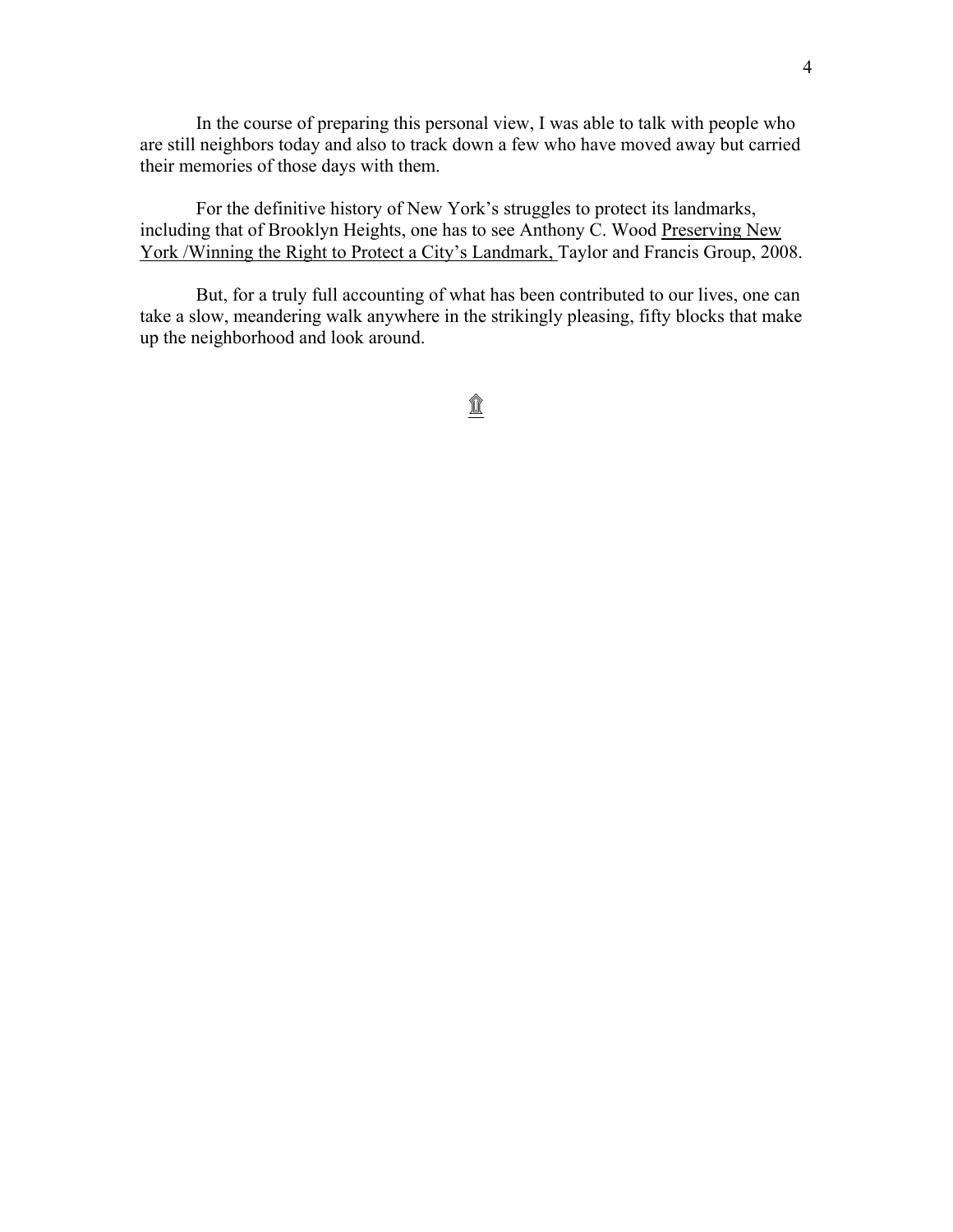# Battling for Brooklyn Heights

# *How a Post-War Generation Found and Fought For a City Neighborhood*

 In the 1950s Brooklyn Heights was a distinctly fading beauty. It was down at the heels, dingy at the edges, and plain worn through in spots. Its residents were aging. The boom in its transient population, brought on by the war effort of the 1940s, and sustained by a post-war influx of migrants from around the country and Puerto Rico, had a powerful impact on the old neighborhood. Single-room-occupancy quarters were not uncommon in the outmoded housing stock. For absentee landlords, SROs provided an economically attractive answer to the capacious but "completely impractical" apartments the brownstones offered.

 Soot from incinerators, cheap heating oil and smoky trucks and cars had created an overall grayness. It was not a good idea to leave your windows open for very long if you were finicky about gritty sootfall. The ubiquitous dirt and grime had turned the once handsome-looking pre-Civil War houses into dark-stained and seemingly worn out oldtimers . Here and there were inappropriate commercial and light industrial incursions scattered along Fulton Street and near the borders at Atlantic Avenue and down by the Brooklyn Bridge. Some of the houses were scarred by tacky, superficial attempts at modernization. In the cold glare of day Brooklyn Heights did not offer an obviously promising outlook to the casual beholder.

 If you were in the market for a permanent place to call home, the sharp contrast between this core city location and the greener grass of the suburbs was compelling. The urban term "white flight" had just been invented. But, as far back as February, 1910, when the Brooklyn Heights Association was organized, concern for the future of the basic housing stock was being discussed. One of the organizing speakers at the meeting put it that "Our rich move away and our young find locations elsewhere." The New York Times wrote on April 24 of that year that "A great many elegant dwellings have been razed…" and that "…the wealthy residents of Brooklyn …" have been forced to seek housing further out in Brooklyn and Long Island. The article carried the subhead "Old Residential Character of the Heights Giving Way to Business."

 Yet, forty-odd years later, under the dust and soot and decrepitude, a lot of history and urban potential palpitated. This was still, for many, an extremely attractive and human-scale place to put down roots. Its convenience to Manhattan was compelling. The great promenade flanking its west side with world-class views of the lower bay and, in the distance, the Statue of Liberty, was breath-taking. The friendly visages of row on row of 19<sup>th</sup> century town houses seemed welcoming. Antiques stores clustered on the old Fulton Street across from a new ten-acre, heavily treed park. There were friendly, locallyowned shops, small supermarkets, specialty meat and fish stores and a couple of traditional, mom-and-pop newspaper/candy stores.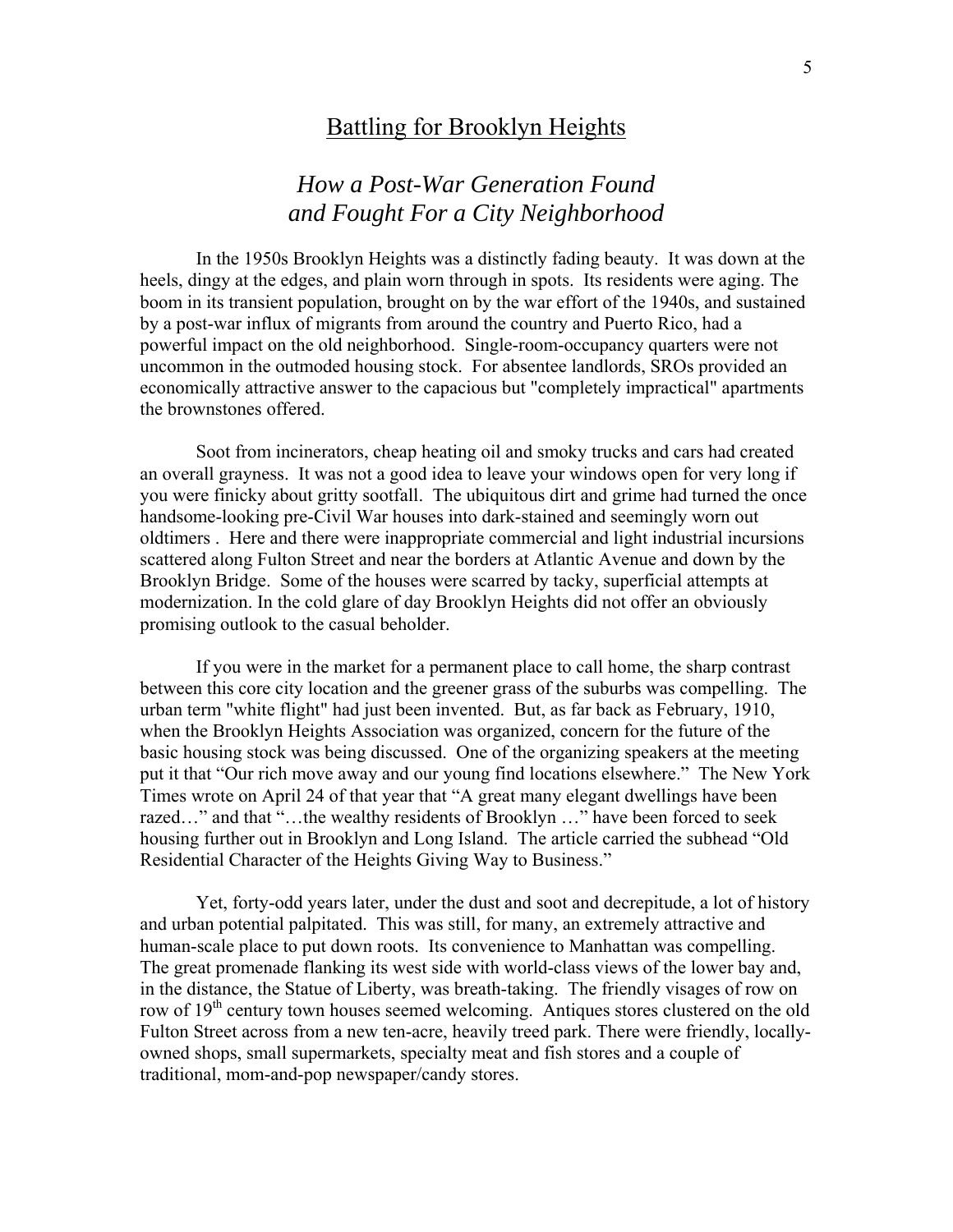For the discerning, the ambitious and the optimistic, the potential was tangible and the soon-to-be pejoratively named yuppies — young, upwardly mobile professionals — had begun gathering. They had career and family plans and, as it turned out, shared a vision of perfectibility for Brooklyn Heights. In fact, city-wide in the mid-1950s, a new mood of urban betterment and political reform generated a good feeling about the city's future. There was a widening sense that the city was everyone's to improve and perfect.

 But even the most dedicated neighborhood re-builders could not ignore the clouds on the horizon. Looming most menacingly for the Heights was the great Robert Moses behemoth: *SLUM CLEARANCE*! However, even Moses could be stopped, as had been shown in 1956 by the Mommies in Central Park, who, at the famous 'Battle of the Tavern on the Green,' had blocked a parking lot from replacing a favorite playground and had embarrassed (and infuriated) the previously unstoppable bureaucrat-tycoon.

 Another menace was the traditional autocratic exercise of power at Borough Hall. There, the established political and moneyed interests had their eyes on the strategically valuable, "downtown" location. Any desirable changes in the Heights would, they reasoned, involve bulldozing the old to make way for commercial progress and more economically efficient, new construction. Robert Moses himself had declared, "You can't make omelets without breaking eggs." Yet Borough Hall, too, had its weaknesses. Political reform was in the air and such power centers were being challenged throughout the city.

 In the mid-1950s the Heights was of various minds. At one end of the spectrum were those who believed that the "bad parts" of the Borough could be, almost literally, walled out. Paul Windels, president of the Brooklyn Heights Association in 1960 — and a commanding figure with an outstanding record as one of the key architects of Fiorello La Guardia's successful Fusion campaign — represented an isolationist approach to preserving the Heights; he spoke hopefully at the time of a "wall of high buildings separating the Heights from the rest of Brooklyn..."

 Then there were those 'practical' politicians and developers on the outside, for the most part, who saw no value at all in living with what were, in their thinking, clearly obsolete buildings. 'Knock 'em down and build up proper, modern, safe and sanitary and, most importantly, profitable housing,' was their philosophy. In fact, Borough President John Cashmore — at the time committed to realizing his long-held dream for a new Brooklyn Civic Center — spoke plainly about the wrongheadedness of trying "to raise children in downtown Brooklyn when you could move out to Coney Island." Out there, his good buddy, Fred Trump (Donald's dad), was putting up thousands of units of state-aided, tax-abated, middle-income housing.

### **ONLY IN BROOKLYN**

In philosophical opposition to such naysayers were those residents — mostly but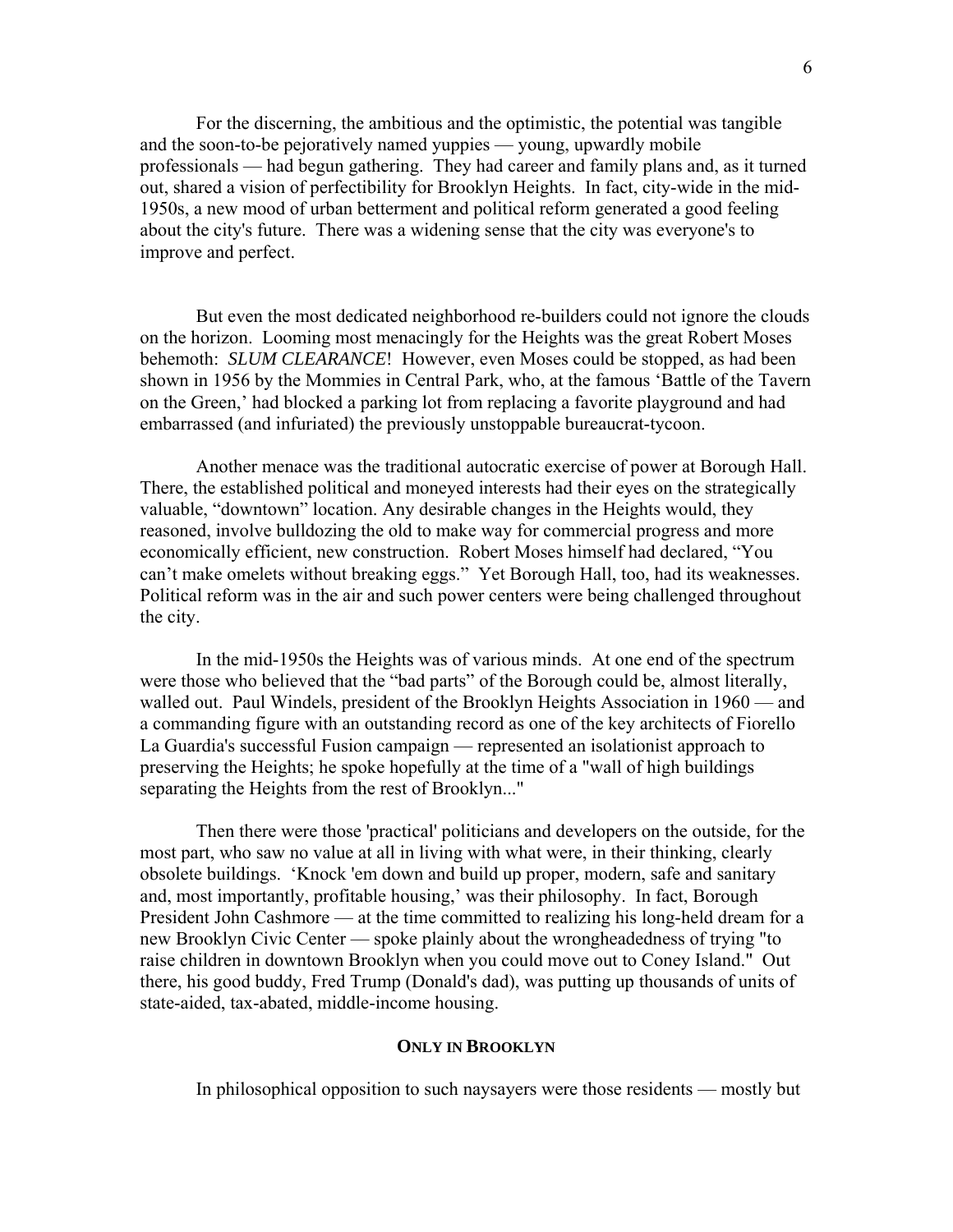not exclusively the newer ones — who envisioned the idealistic possibilities of having poor and rich and in-between, of all colors and faiths, living here happily in peace and harmony. These urban optimists could foresee the kind of poetic future for Brooklyn that inspired Walt Whitman, in the previous century, to describe it as "… the new city of Friends."

 Francis Morrone, the distinguished architectural historian and Brooklyn expert, reminds us that as early as 1861, Walt Whitman had favorably observed that the kind of housing being built in the Heights was already showing the way for Brooklyn's "architectural greatness." Whitman lauded the spread of *"…hundreds of thousands of superb private dwellings, for the comfort and luxury of the great body of middle class people — a kind of architecture unknown until comparatively late times, and no where known to such an extent as in Brooklyn,"* he wrote in *The Brooklyn Standard*.

 Through the intervening hundred years, Whitman was followed by others who had publicly boosted the Heights as an exceptional place. One of the many important American writers who had lived and worked here was Carson McCullers. *"Brooklyn,"* she wrote in *Vogue* in 1941, *"in a dignified way, is a fantastic place. The street where I live has a quietness and sense of permanence that seem to belong to the nineteenth century. .... It is strange in New York to find yourself living in a real neighborhood."* McCullers had captured exactly the special quality of the neighborhood whose inspiring essence had managed to survive well into the 1950s.

 By then many of us had shared the thrill of McCullers' discovery that the Heights — and that was the part of Brooklyn she was writing about — was a fantastic place with lovable characteristics that were indeed very strange to New York City. But you didn't have to be a hard-core, urban romantic to love the Heights; there were also those who simply believed it to be an excellent and affordable place to raise a family, especially if the schools could be improved.

 So it was that these numerous and diverse factors were to come into play a dozen or years after the end of World War II. As in any unorganized crowd, the feelings and hopes of these many neighbors were amorphous, unformed, and just waiting for the right catalyst to set off a series of actions that ultimately would make important urban history.

 In fact, it took three triggers to detonate what became the revolt of the Heights against the array of threats to its very survival as a neighborhood:

- $\triangleright$  Two large-scale slum clearance projects;
- $\triangleright$  A clearly inadequate public school; and,
- $\triangleright$  The accelerating loss of pre-Civil War brownstones to thoughtless 'modernizers' and looming apartment buildings.

Then it was 1958.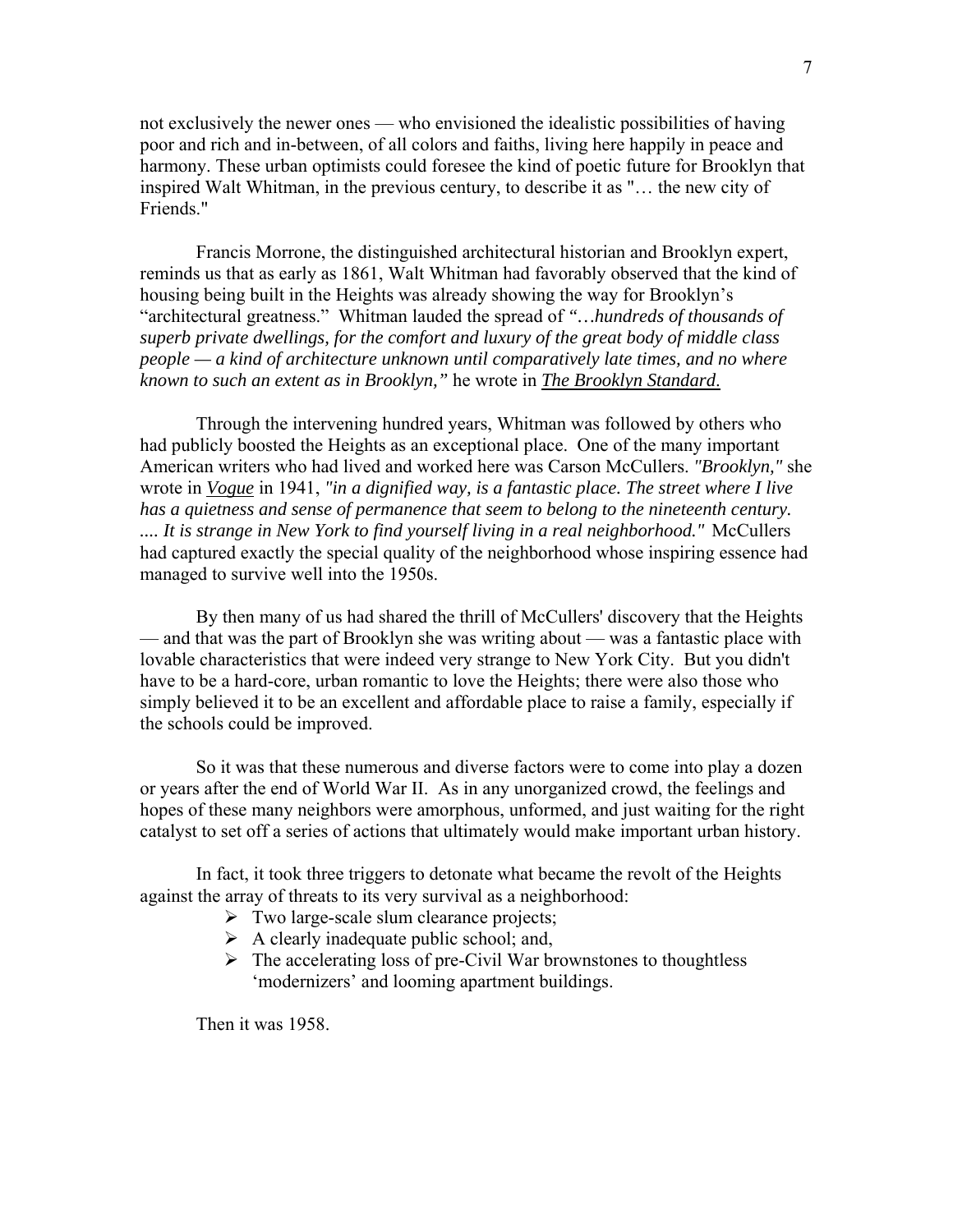## *Dedicated Preservationists Face Down the Wrecker's Ball*

 The 1950s represented a centennial of sorts for Brooklyn Heights. On Saturday, November 25, 1854, *Gleason's Pictorial*, a distinguished, pre-Civil War weekly publication out of Boston, there appeared a cover article. A wood engraving showed the foot of Montague Street from the river looking up a fairly steep ramp to the Heights with an observation platform straddling it roughly where the Promenade is now located. The headline read, simply: "Brooklyn Heights." The text complimented this singular part of New York in terms that would warm a real estate promoter's heart: *"... there is no place that commands a better view of New York than the Heights; and the stranger who pays them a visit is well recompensed..."* 

## [INSERT GLEASON PIC]

 But it is more than topography that makes the Heights special, Gleason's goes on: *"Perhaps no city in the country is better built than Brooklyn. The houses are very generally marked by chasteness and elegance of design, and many of them are splendid specimens of architectural beauty."* 

 Unfortunately, one hundred years later, it had become clear to everyone in Brooklyn Heights that this once-lauded, exceptionally fine neighborhood was, in fact, precariously balanced on a tight rope between restoration and decay.

 On the restoration and preservation end, many of the newcomers had strained their resources to buy their first homes. Often the purchases were financially feasible only because of their willingness to spend seemingly endless weekends and evenings working at fixing up their hundred-year-plus, urban handyman's specials. In addition, the excess space in the roomy 19th century homes could be put out to rent. For most of the young couples making such investments in the future of the Heights, this was a perilous journey. When their optimistic vision of the future of the neighborhood — into which they'd already sunk a considerable amount of their personal resources — was seemingly jeopardized, they reacted accordingly. They were not about to take any such threats lying down.

 For some, there were also children involved. To be urban-with-child at that time meant one usually had to count on a decent public school. What it would take to assure such schooling was another fundamental and daunting question of the day.

 As it turned out, it wasn't until 2005 that quality, public elementary schooling became available in the Heights. The turn-around of the venerable PS 8 on Hicks Street proved to be another stirring example of determined neighbors banding together for progress. But such long-range positive action was not at all foreseeable to the newly hatched home owners of the late 1950's. Though, as we shall see, the need for decent public schooling and for additional educational choices led to positive results anyway. Most notable was the creation in 1965, from scratch — in a large, disused white elephant of a building at the corner of Clinton Street and Pierrepont Street — of the private, highly respected St. Ann's School for gifted children.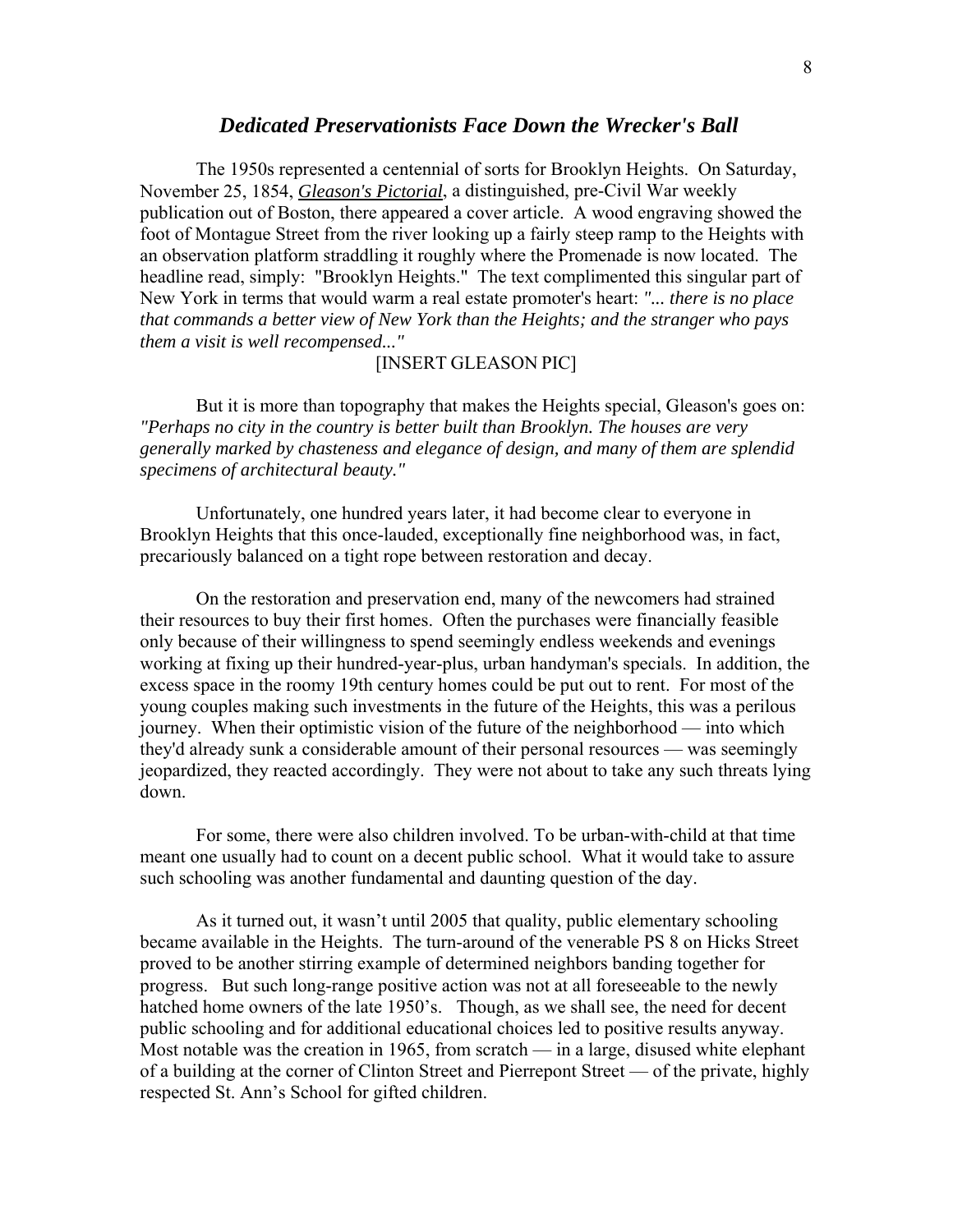Thus, by a combination of pragmatism and visionary, local leadership, there formed a consensus that the first priority had to be the neighborhood's outstanding physical legacy. So, the same people who'd made their personal commitment to their homes became the dedicated stewards of our jointly inherited architectural history. Their battlements were the brownstones themselves which provided superb reminders of what the Heights had been in the mid-nineteenth century. These ranks upon ranks of pre-Civil War buildings — grimy and outmoded for conventional living as they seemed to be nevertheless represented something extremely desirable; they were constant, everlasting connections to a people's past and a nation's progress.

 Beverly Moss Spatt, a Heights resident since the early 1940s, who was to become a helpful member of the City Planning Commission and then Chairperson of the Landmarks Preservation Commission, spoke of the importance of "continuity with the past" and firmly believed that these living connections to history added substantially to the civility of a place.

 These hundred-year-old townhouses — clearly numbering in the many hundreds, although at the time no one had done an inventory — presented a potent physical argument that we had inherited and become responsible for a vital and valuable asset. It was a past which only the reckless and ignorant would turn away from or, worse, destroy.

 The young, newly ensconced couples, of course, also saw that the value of their real estate investments could be seriously imperiled by wanton development. The wrecking ball was being heard throughout the neighborhood. Willow Street was under siege. Groups of houses were being assembled for destruction. Stoops were being torn down, cornices stripped off and homely, bricked-up floors added. On State Street, lowcost, suburban style aluminum doors and canopies had made a startling appearance. To the new stewards' agony, an American architectural treasure was being debased, looted and demolished, right under our eyes.

 A precedent had been set a few years earlier by a one-woman preservation effort which began in the late 1940s. The typewriter heiress Gladys Underwood James had bought a number of strategically located brownstones in an effort to thwart assemblages by would-be apartment house builders. Gossip had it that she was keen on reselling to preservation-minded newcomers. And even though her efforts were effective, they were far too limited and idiosyncratic to save the whole neighborhood.

 But now gathering here was an odd mix of people, attracted variously by wrought iron railings and cherished buildings, commuting convenience, financial opportunity, urban culture and history and, for some, a sense that the future of the livable City itself was under siege. So it was decided: We would stay and fix and build, and fight for what we believed in. Now, it was time to get organized.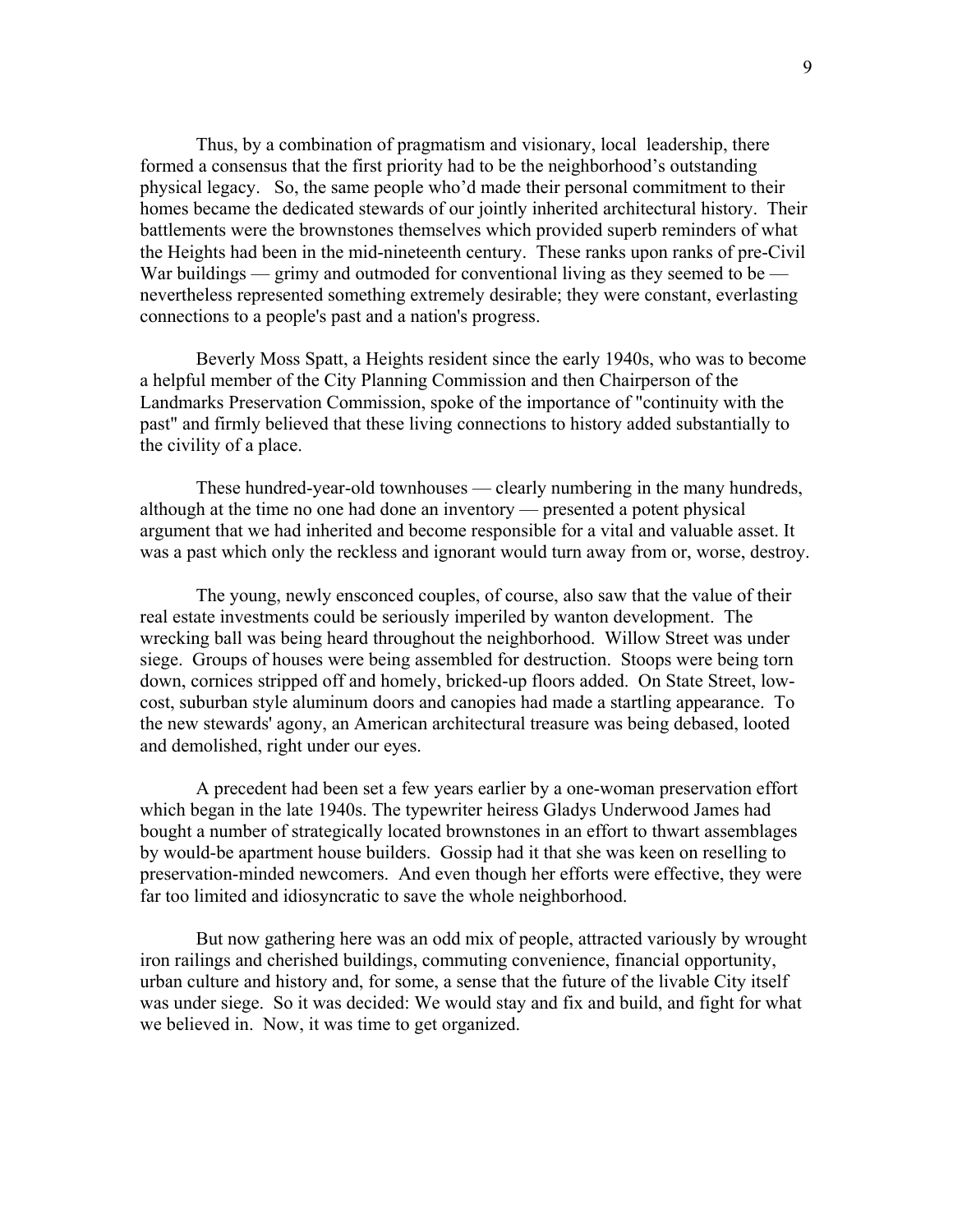## *URBAN IDEALISTS STOP MOSES WITH A BETTER IDEA*

 This place was certainly extraordinary. The architectural beauty of the Heights had survived for a hundred years, lasting out the tides of immutable urban changes which, for a century, had swept unceasingly around this seemingly imperturbable enclave.

 Yet, the possibility for drastic change and fatal loss had become dramatically clear in the early 1940s when the 'Master Builder,' Robert Moses, sought to run the Brooklyn-Queens Expressway right up Hicks Street, the neighborhood's central, northsouth artery. This calamitous idea was fought vigorously by the Brooklyn Heights Association, which possessed both professionalism and impressive political connections. A much more agreeable route around the western, river side of the Heights, along Furman Street was settled on, though the BHA was persuaded to accept a half-mile long, public promenade instead of private gardens above the cantilevered roadways. Despite a lack of enthusiasm for opening up the view to the general public by some senior members of the Heights establishment, the promenade quickly proved a much-valued popular, public, community asset. Seen today, it is the one truly constructive thing for which the Heights and the entire City, owe a lasting and unqualified measure of thanks to Moses.

 But, by his reckless proposal for cleaving the Heights in two, Moses had otherwise made clear his total lack of interest in Brooklyn Heights as a neighborhood worth worrying about. He had clearly demonstrated that making way for automobiles and trucks would command his highest priority. Now, a decade later, his slum clearance clouds were also gathering, and serious trouble was brewing for our 50-block neighborhood.

## REAL ESTATE VALUES RISING

 Meanwhile, Heights real estate values were beginning to recover. New buying pressure came about as more and more young couples calculated the practical ways in which they could stay in the city and afford to own more space in better housing in a strategically desirable neighborhood. Here, they were discovering, not only could they live their lives and pursue their careers without being slaves to suburban commuting, they could have history, living space, friendly neighbors, trees and even gardens, all just a few minutes from Manhattan. Luckily, their vision of the potential for the pre-Civil War housing was matched by the blindness of the numerous absentee landlords who had drained the houses dry during previous decades and were still selling at affordable and very attractive prices.

 Many houses had been subdivided into rabbit warrens of tiny studio apartments. These were over-burdened and rundown but not beyond recapture and restoration, especially if you were willing to be both Lord-of-the-Town-House and weekend plumber/electrician/contractor/carpenter/and debris-removal-expert. And, after the restoration — although sometimes in the midst of it — there came the fitting-up and renting-out of the valuable spare space readily found in the capacious four- or five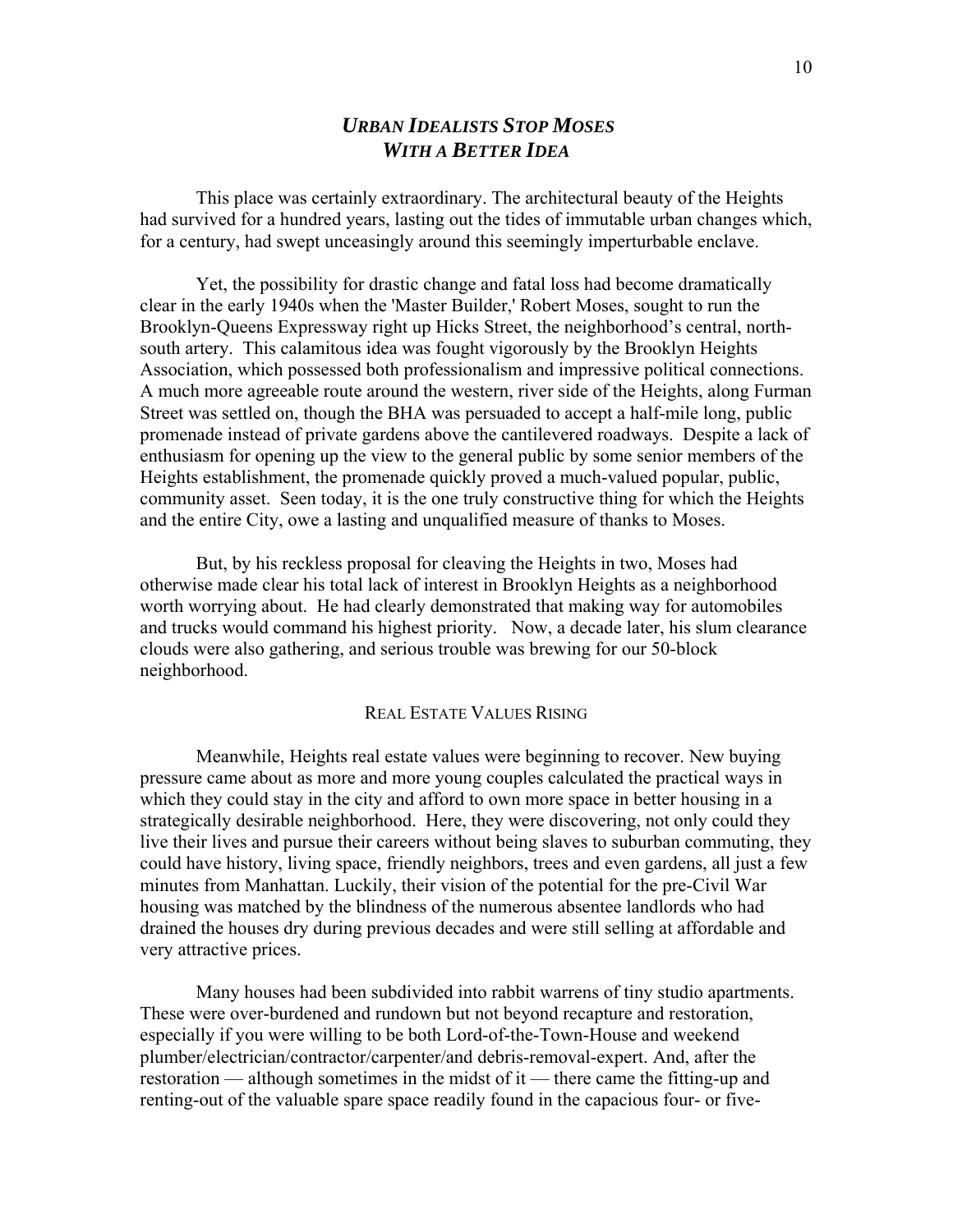thousand-square-foot Greek Revival homes.

 The years 1958 and 1959 were crystallizing ones for the new residents in Brooklyn Heights. Now, in addition to being a home-grown restoration-and-repair expert while, at the same time, working hard to develop a still-budding career, the breadwinner had also to worry about protecting and fixing up the neighborhood. At the time, many of the wives were stay-at-homes, preoccupied with the norm of rearing two or more young children, as well as dealing with much of the grunt work around the old house.

 An additional concern were the lurking, large-scale "re-developers" who were beginning to wake up to the potential for making a real estate killing in the Heights. Replacing brownstones with apartment houses was their modus operandi. A parallel objective had already been put on the books a few years earlier by the ever-threatening Robert Moses who had slated the Heights for not just one but possibly two of his giant slum clearance projects.

#### THE BIG MOSES IDEA

 The main clearance project was to be one fronting on Fulton Street, completing the civic center park which had been mapped many years earlier. At that time, the idea was born to rebuild the congested, decrepit and outmoded downtown area from Borough Hall to the Brooklyn Bridge approach. It was a massive effort and required the kind of exquisite coordination of public financing — Federal, State and City — that Robert Moses had totally mastered. The plans included removal of the blighting elevated train lines, building new court houses, providing for new office buildings, closing or widening streets, laying out new parks, and adding new housing were all to be part of a massive and intricate mix of public improvements.

 For the Heights, it was the "Slum Clearance Plan under Title One of the Housing Act of 1949 as amended" which was to provide the heart of the new housing on a sliver of blocks along then Fulton Street, starting at Clark Street and running down Henry Street to its base at the Brooklyn Bridge. It was called Cadman Plaza, named — for reasons lost in the haze of Brooklyn log-rolling politics — after a popular radio minister of the 1920s and '30s, the Reverend S. Parkes Cadman. The Brooklyn pastor had distinguished himself by calling on God's blessings for American businessmen, especially insurance salesmen. God's blessings notwithstanding, Cadman Plaza did not look like a gift from heaven to most of us in Brooklyn Heights.

 Opposition to it began shaping up as soon as the main outlines and objectives became clear. The opposition was based not so much on its general location in the northeast corner of the Heights, as on its stupefying, shadow-casting, single-slab, 20 story architecture stretching for 400 unbroken feet from Poplar to Clark Streets and beyond. Also stirring up a hornets nest of anger was the fact that it called for 64% of its apartments — all high rent — to be efficiencies and one-bedroom units, not the housing the Heights was looking for, at all. "A dormitory for transients..." was the term invoked to characterize the unneighborly project. That it also called for a total bulldozer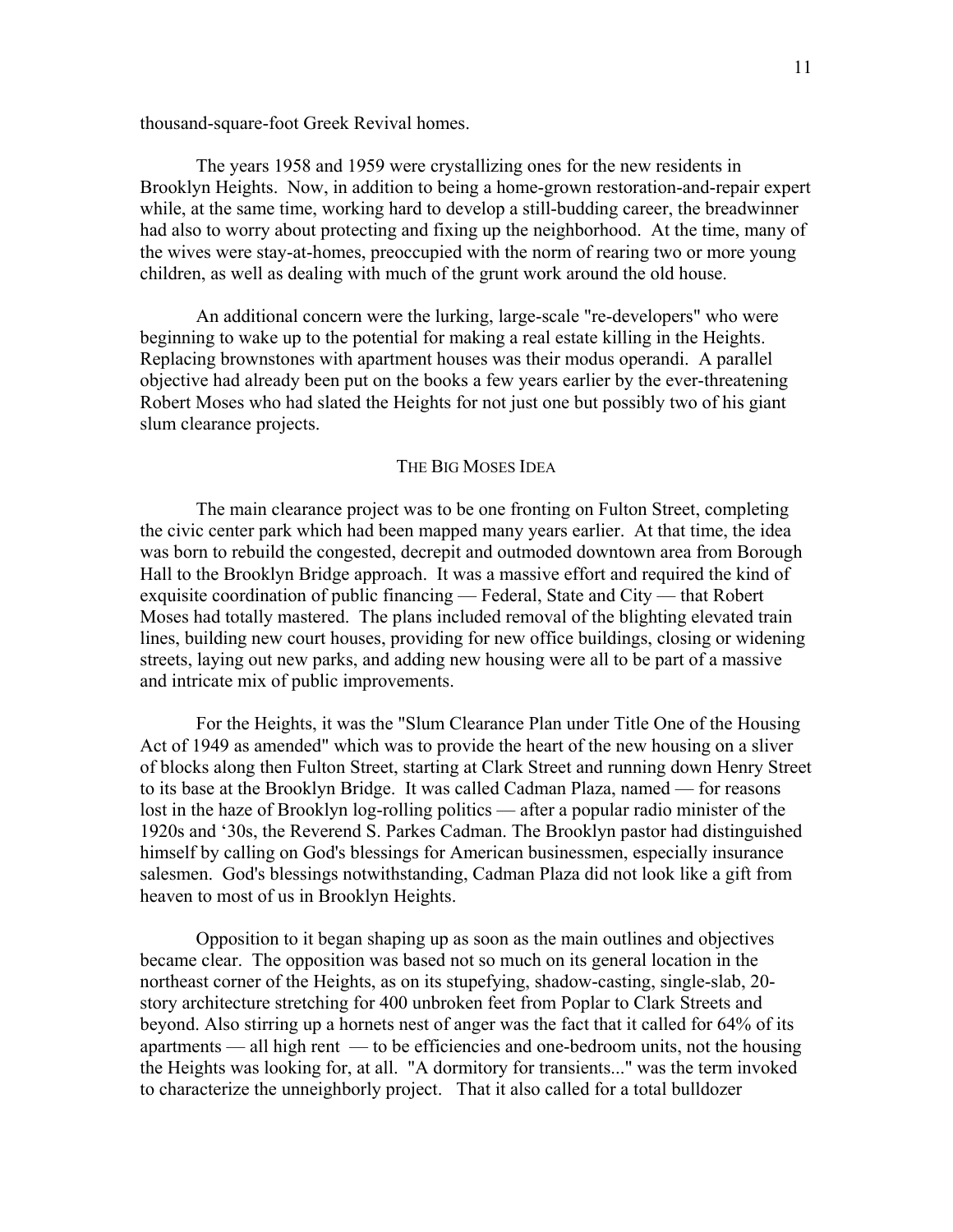approach to the blocks involved was of concern, too, but the preservation issue was subsumed by the more immediate and readily grasped middle-income housing shortage.

## A SECOND TARGET IN MOSES' SIGHTS

 In addition to Cadman Plaza there had surfaced a strange companion "slum clearance" housing plan that targeted the part of the Heights known as Willowtown, the blocks outlined by Joralemon, Hicks, Atlantic and the Brooklyn Queens Expressway. Located in the southwest corner of Heights, its origins were suspect. Never proved, but seriously suspected by shocked residents and new homeowners on Willow Place and Hicks Street, was the idea that certain Heights nabobs had put this part of the neighborhood on Moses' hit list because it had a mixed-income population, including a large number of Basques who'd immigrated years earlier and a Puerto Rican community that had settled in that corner close to the docks. Indeed, Moses, while building the BQE, had acquired a number of strategic properties on State Street and Columbia Place which backed up to the charming Willow Place street. Some of these had already been knocked down.

 The idea of harnessing the seemingly limitless source of Federal funds to buy up the remaining housing on those benighted blocks and practice slum-clearance on them must have been attractive to the ubiquitous Moses. But the project had sneaked up on those who, in early 1958, were busily buying and fixing up Willow Place houses and the brownstones and carriage houses lining the adjacent Hicks Street. One hapless couple discovered, the very day after they had bought their house on Willow Place, that they were on the Moses hit list.

 Moses had by then figured out exactly what it took to shake the Federal money tree to cover the cost of acquiring land. The key to the funds was the ability to search out land which had housing on it that could be fitted into the official definition of "substandard housing," otherwise known as a "slum." If a desirable location such as one in Brooklyn Heights were offered to him for "improvement," he would hardly turn it down.

#### LURE OF LUXURY HOUSING TO CITY FATHERS

 Improvement in city housing was interpreted by Moses to mean rebuilding on land in such a way as to mean what was technically termed "the highest and best use." In our case, it was called "luxury housing" and meant rental housing in packages that would pay the highest dollar for the land and the highest return per square foot to the private developer. It also paid the quickest profit.

 Moses had consistently predicated his slum clearance plans on the 1949 Federal Housing Act, which was designed to clear slums and replace them with new developments, and nothing more. But in 1954, a striking and ultimately transformational new concept had been injected into the Act with an amendment that called for "urban renewal" and that added — and for the Heights this addition was to be crucial — the idea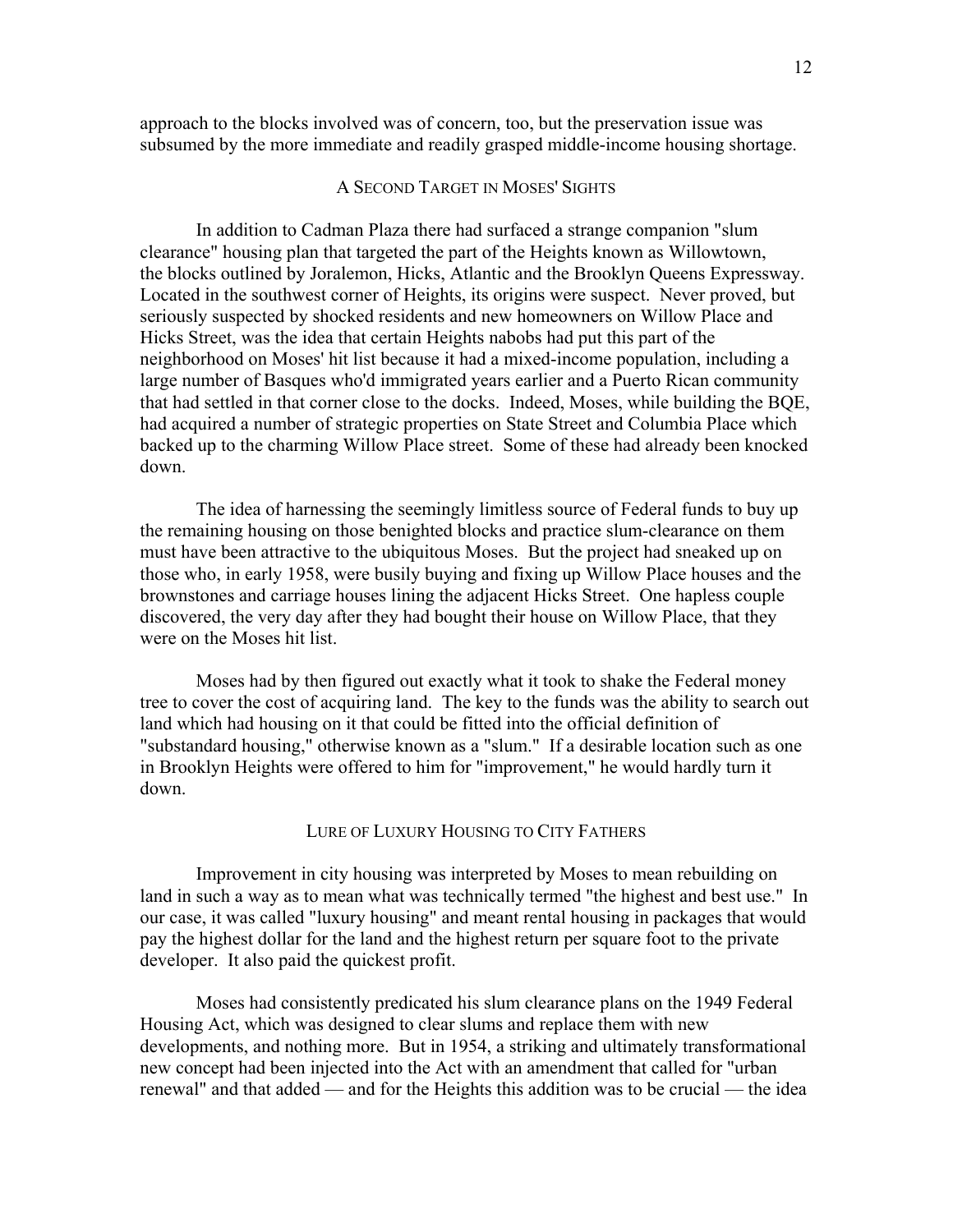that *renewal* projects should also include the "*rehabilitation and modernization of existing housing*." But Moses had no confidence in rehabilitation. In fact, he had already expressed his doubts about the new laws and regulations by dragging his feet and impeding the first city-proposed urban renewal project on the Upper West Side in 1955.

 As far as Moses was concerned, his projects did not need to relate at all to the surrounding area nor did he trouble himself about the effects a project might have on present, owner-generated renewal efforts. He continued to be wedded to his simpler scheme, which was the application of the power of eminent domain to, in his own words, "eliminate substandard and deteriorating areas in the City and create in their stead sound, permanent reuse areas..." Period. It was with those chilling words that Moses defined the future for Brooklyn Heights, but that definition was not going to stand as an acceptable blueprint for the future of this neighborhood.

#### WILLOWTOWN FIGHTS BACK

 Willowtown became the mouse that roared. This little corner of the Heights was primed for organization by the ready energy of its newcomers and its ability to stand together against those who would destroy it. A trained social worker living on the scene, Richard H. P. Mendes, was running a small settlement house at 62 Joralemon Street. He provided some of the initial direction and the neighbors quickly picked up the ball.

 Soon there were meetings, resolutions, presentations, protests, and even a TV appearance (facilitated by a Heights resident who was a public affairs producer at WCBS-TV). As it turned out, the TV appearance drew some blood from the Moses apparatus. When he went looking for support from those Heights people who had quietly pointed him to Willowtown in the first place, they were nowhere to be found. Willowtown was taken off the Slum Clearance list, leaving Cadman Plaza as the sole focus of criticism.

 There were a number of other ingredients in the simmering urban stew pot that were coming to the surface here. First there was the school situation. As 1958 had dawned, there was optimism about PS 8 which, only a few years earlier, had been identified as a school perilously close to non-usability. The Heights in the '40s and '50s had a preponderance of older individuals and families; not many children were to be seen in the streets. The parks, the few that were available then, were not actively patronized and there was no parent group boosting them. With a skimpy school-age population and a strong tradition of private and parochial schooling, combined with a rather decrepit public school plant built in 1907, the momentum was not in the direction of public schooling at all.

#### ADVOCATES FOR PUBLIC SCHOOL

 But the newcomers wanted to take a closer look at the situation since many of them shared the belief that public schooling was a democratic inheritance that deserved support and encouragement. And, very significantly, it would help make the Heights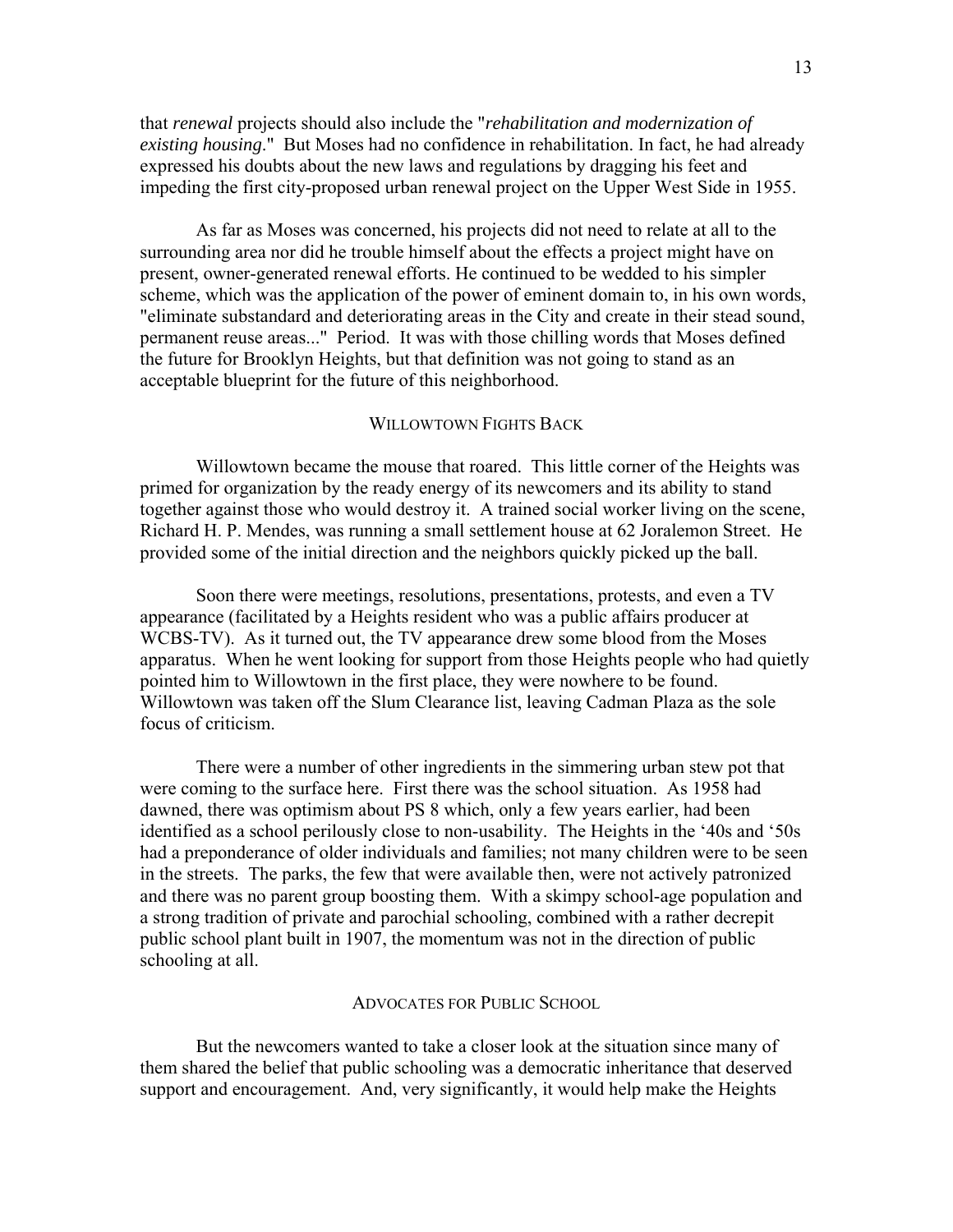more affordable. While these were desirable goals few newcomers were willing to send their children to a second-rate public school and, in effect, use their own children as pawns in the cause of building it up.

 By early 1958 parents had already begun considering *"…whether to send the children to a private school or to PS 8, or to leave the neighborhood,"* as one parent put it to the *Brooklyn Heights Press*. The newspaper reported that six parents had met at 8 Monroe Place — the one-time refectory to the pre-Civil War church then on the corner of Clark and Monroe and which was soon to be scrapped for "slum clearance" purposes to express their feelings about the desirability of "a broader base of social contacts" that would be available in a public school as against a private school. The phrase was a euphemism for children of lower income families, especially African-American children who were being bused in from nearby Farragut and Fort Greene public housing projects to help fill our underutilized classrooms while, at the same time, dealing with severe overcrowding in their own neighborhood schools.

 As a liberal reaction, in part, to the recent historic racial events in Little Rock, Arkansas, a determination arose to try to make PS 8 work as a progressive and integrated example of public education. Little Rock and Governor Orval Faubus had just shown the country at its racially most divisive. Brooklyn Heights seemed to want to do the right thing. But the dilemma gnawed at the neighborhood: How could we ever build up a good school if we didn't have enough "young, growing families"? Not all the brownstones, even if converted, could provide the numbers that would fill PS 8 in the foreseeable future.

 The answer had to lie in somehow dramatically increasing the supply of middle income housing. This pursuit would lead, inevitably, back to Moses' Cadman Plaza plan and its shortcomings as the plan's details, relating especially to apartment sizes and costs, began to emerge.

#### RISE OF REFORM POLITICS

 There was another progressive movement afoot in early 1958. It was a time when "reform politics" was beginning to take root across the city having been triggered by the unsuccessful but, to many the thrillingly forward looking presidential campaigns of Adlai Stevenson. The entrenched Democratic party organization in Brooklyn was out of touch with the demands for fresh, new political thinking, Its leaders seemed to react the same way as some of the older residents of Heights: they were wary of newcomers and what changes they might bring to the old neighborhood.

 Freshly minted and newly named as the West Brooklyn Independent Democrats, the group took its cue from the young Turks in Manhattan, including a certain Ed Koch, in Greenwich Village, who had succeeded in bringing down the notoriously powerful Carmine DeSapio of Tammany Hall. One of the first such risings in Brooklyn, their meager numbers at the start didn't deter them. With a mere 67 members, by their own count, out of 20,000 registered Democrats in the Assembly District, these newly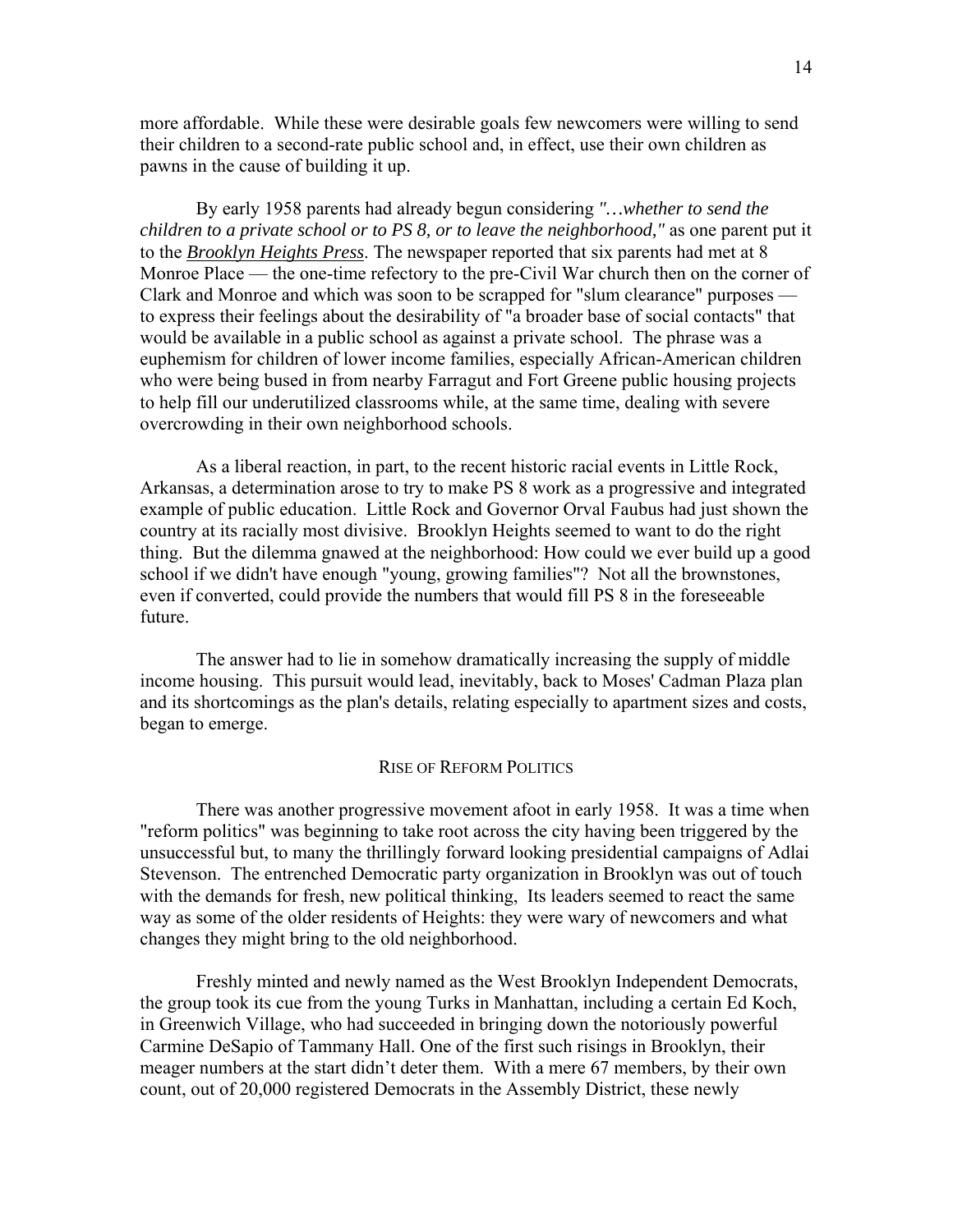registered Brooklyn Democrats, like their neighbors, soon began to develop influence far out of proportion to their numbers.

 Among the leaders of the insurgent movement were Philip Jessup, Jr., who lived on Garden Place, Joseph Broadwin (still in the Heights) and William Delano, who lived at 86 Joralemon. In February, 1958, they held a five-hour organizational meeting at Beverly Moss Spatt's apartment on Hicks Street. (Their meetings were famous for being on the long, lawyerly and thorough side.) The decision was made to put up a slate of County Committee candidates against the regulars in the June primary, a move that was both unprecedented and audacious.

 Known as WBID, for West Brooklyn Independent Democrats, the group proved to be not, as some confidently expected a flash-in-the-pan. As it turned out, some of its founders rose, eventually, to prominence in public service. Bill Delano became Counsel to the Peace Corps under President Kennedy and Beverley Moss Spatt became a member of the City Planning Commission. She then served as Chairperson of the Landmarks Commission. A later member, Carol Bellamy, became State Senator in the district and then the first female president of the City Council.

## GETTING THROUGH TO BOROUGH HALL

The political landscape was a tricky one for the Heights neighborhood to master. It was recognized that the responsiveness of Borough Hall — then formidably occupied by John Cashmore — would be essential to swing city policies our way, and any such efforts would surely be hamstrung without a line into the Borough President's office. Indeed, no slum clearance project could even be initiated without the prior approval of the Board of Estimate, which when it came to housing practices, was controlled by the wishes of the borough presidents. The Heights would be licked before it even started to fight Moses if it couldn't do something about Cashmore.

 What a time! The Heights was faced with three crucial and completely interdependent concerns: The need for action on the school, the need for middle income housing for growing families and, the need for a political organization responsive to new attitudes toward urban life. Underlying them all, was the formidably complex, hot-button issue of historic preservation. Publicly, historic zoning had not yet been addressed. But by late in the summer of 1958 Otis Pearsall was preparing the groundwork for a new form of zoning that would, by law, stop the terrible destruction going forward in the neighborhood.

 Missing from the scene was a single, organizing structure that could accommodate all of these progressive interests and fuse them into a community-wide movement. That gap was to be addressed in late 1958 when a half-dozen neighbors met in the comfortable study of the Rev. Donald W. McKinney, minister of the First Unitarian Church on Pierrepont Street. In attendance was Richard J. Margolis, who as publisher and editor of the *Brooklyn Heights Press*, was to play a central role in the battle for the Heights. In the next issue of the paper he captured the optimistic and inspirational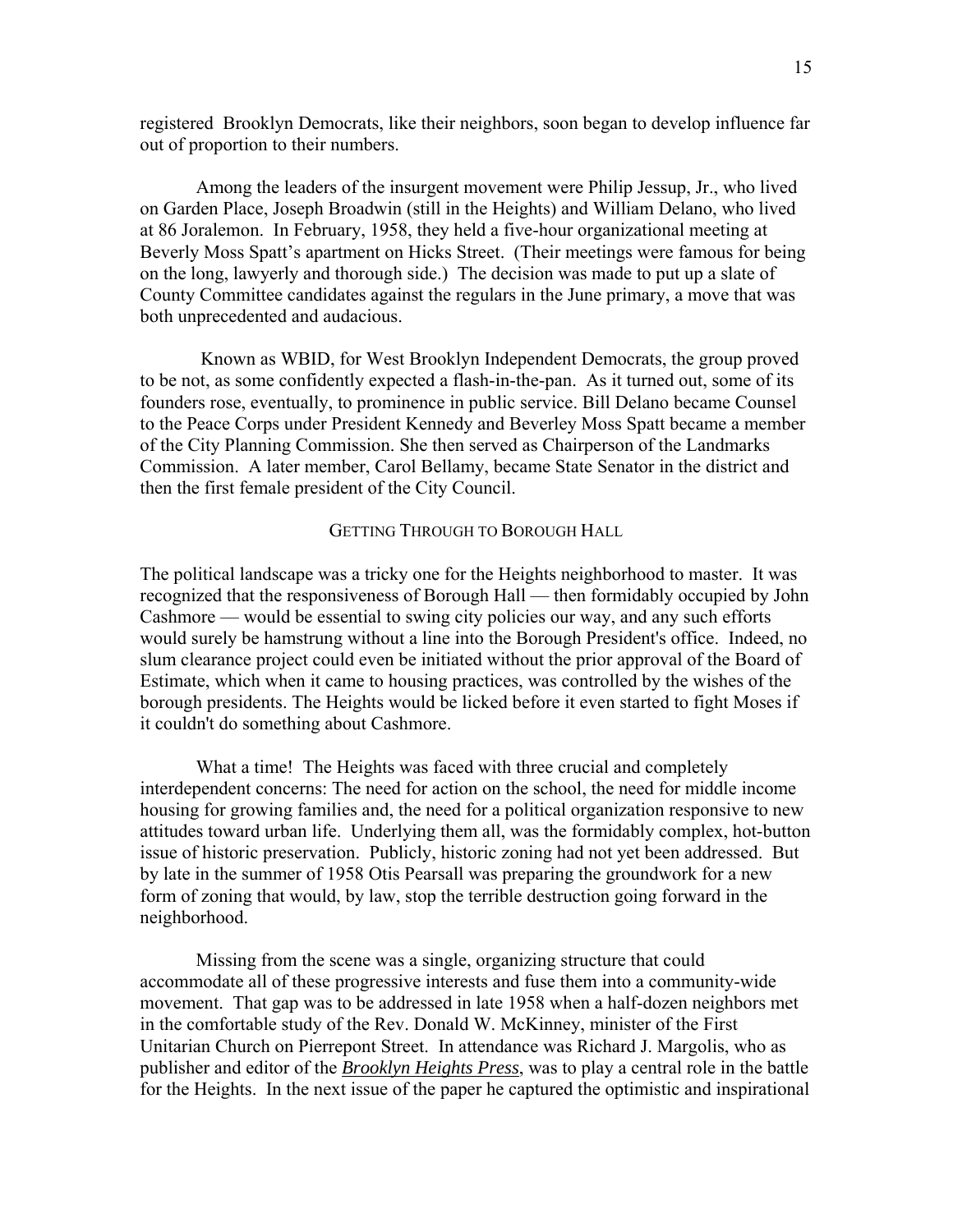spirit of the meeting by writing,*"Over Mr. McKinney's study door was the Greek inscription, THOUGHT SHOP--the same inscription that Socrates is said to have had over his door."* Many thoughts were to come together that fall, in what was to be the defining moment for giving shape to the coming strategic battles over the fate of Brooklyn Heights. Much more is to be said about this successful fusion effort as the battle lines formed up.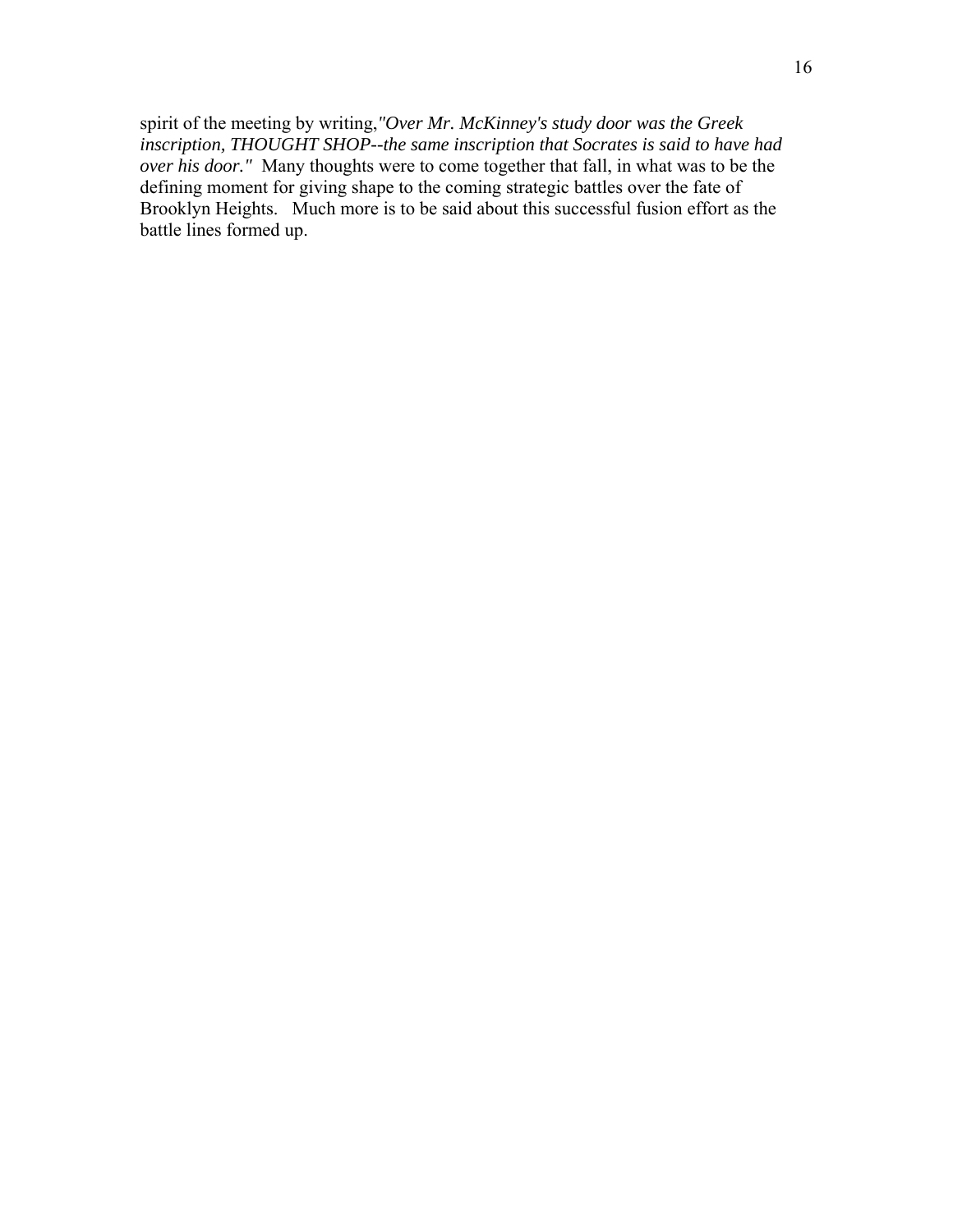## *A NEW ORGANIZATION COMES INTO EXISTENCE AND FUSES WITH THE OLD TO FORCE AN UNPRECEDENTED MOSES COMPROMISE*

 Urban storm clouds had been brewing over the Heights in 1958. The newer residents, with their substantial investments in the brownstones which gave the Heights its unique character, watched in dismay as precious, pre-Civil War houses fell prey to the wrecking ball. Six townhouses on Willow Street were knocked down for a dormitory building of the Jehovah's Witnesses. Condemnation proceedings were rapidly moving ahead as the widening of Fulton Street — part of the grand plan for a new Brooklyn Civic Center — had begun to close down stores, restaurants and businesses, from Montague to Pierrepont to Clinton to Clark.

 The stark, looming face of the huge, new State Supreme Court building provided a bleak outlook for the standard of architecture to come in the new Civic Center. In spite of these dire challenges, the Brooklyn Heights Association was failing to exert the necessary, aggressive leadership to come to grips with these myriad, often interrelated problems.

 Out of frustration with the existing organization and filled with genuine fear for the future of their threatened and, for many, their newly adopted neighborhood, a small group of concerned individuals — lawyers, bankers, journalists, architects, media persons, business executives — began a series of evening discussions in the Rev. Donald C. McKinney's office in the First Unitarian Church at 50 Monroe Place. The first occurred on a rainy night in November, 1958.

 To be urgently addressed were three major needs which confronted the Heights at the time:

- o historic preservation that would stop the destruction of 19th Century buildings;
- o changes in the proposed Cadman Plaza Slum Clearance plan that would emphasize family living and architectural compatibility; and,
- o how to make PS 8 a quality school that would serve the needs of this and nearby neighborhoods.

 An intense round of informal discussions followed and by late December a public meeting was held in the undercroft at the Church as the organization went public. It adopted the name Community Conservation and Improvement Council (CCIC), pronounced "Kick." A printed statement declared "there must be an integrated, overall plan for the conservation and improvement of the Heights as an essentially residential community with related businesses." The Brooklyn Heights Press played up the meeting and, for the first time, publicized the new concept of "historic zoning."

 But, for the time being, the drama belonged to the fight against Robert Moses. While reluctantly acceding to the inevitability of a "Slum Clearance" project on the Cadman Plaza site, CCIC called for cooperative, family-size apartments in place of the small-apartment, luxury rental housing Moses was dictating. It also called for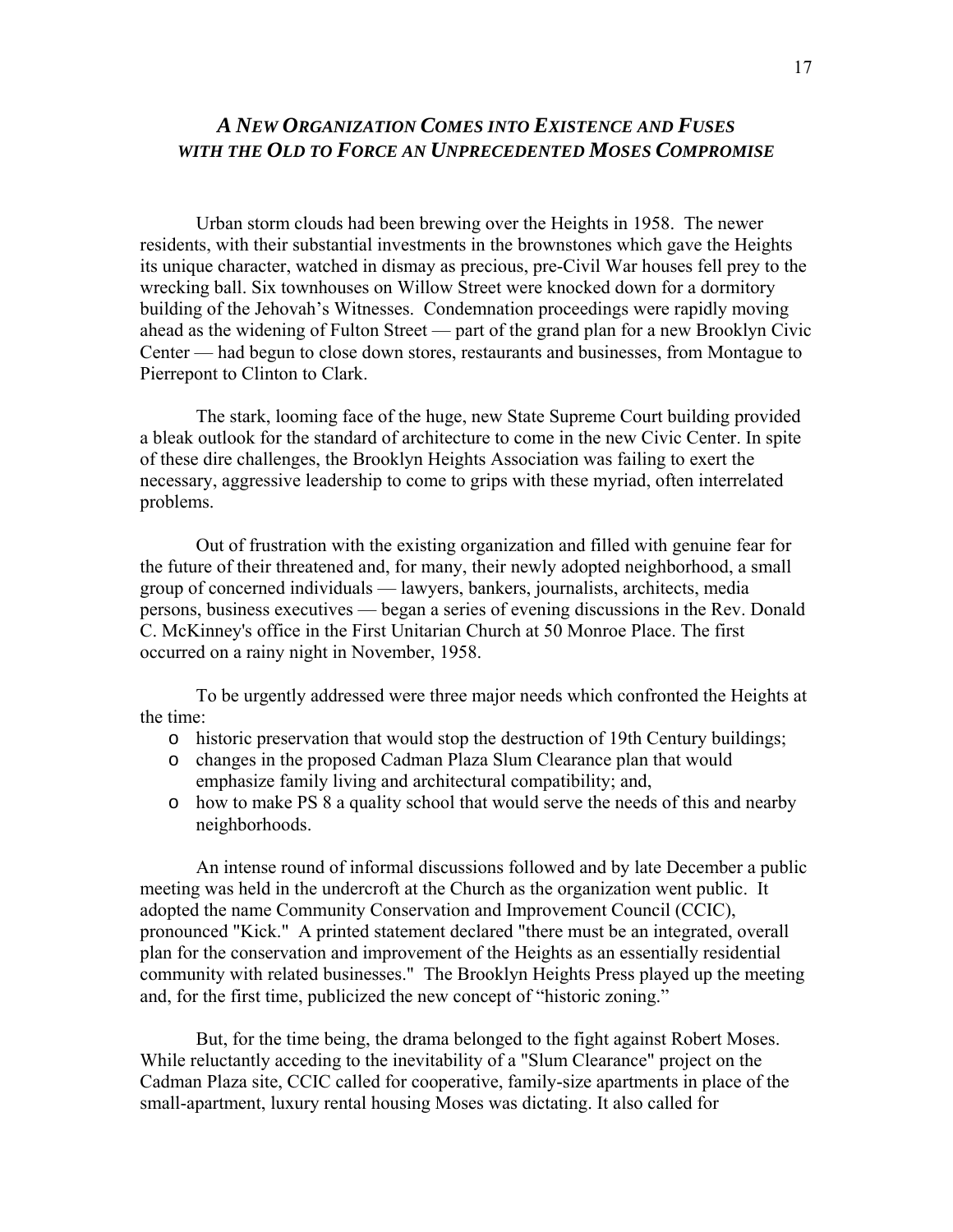"rehabilitation" rather than the typical, Moses wholesale demolition. And it proposed that any new buildings take into account the special architectural character of the Heights.

 These bold and very ambitious requirements might have been written off as the idle and hopeless wishes of some ephemeral and idealistic fringe group. But CCIC's organizers prided themselves on being strongly goal-oriented as well as political pragmatists. Coincidentally, at this time, negative reactions to the kind of slum clearance being practiced by Robert Moses were surfacing nationwide. No less an authority than *FORTUNE* magazine had recently published a new view of urban potential under the title of *THE EXPLODING METROPOLIS,* edited by William H. Whyte. Its six essays added up to a strong endorsement of precisely what the young people in Brooklyn Heights were saying.

 Whyte, in his introduction, argued that so-called experts in planning and housing had wrested the destiny of cities away from the people who would live in them. The result, he wrote, was *"[that] many cities suffer from sterile, repetitious design."* He noted that newspapers were following along as city after city called on urban patriots to fall in line with the professionally developed plans. And, he pointed out, the planners' result was not designed to make the city a *"good place to live."* But, from CCIC's point of view, it was the very last chapter in the book that breathed new energy and determination into the group and which could not have been better timed. It was written by one of the seminal thinkers in the field, Jane Jacobs, and was titled, as if just for us, *"Downtown Is For People."* 

 This outside endorsement gave us all a great lift and helped propel us to the essential next step, that of speaking with one voice. From the beginning it was well understood that, above all, the Heights had to present a unified front or else the Moses behemoth would find excuses for giving the Heights the same cold shoulder that it had perfected over the past few but intensive years of slum clearance programming. Accordingly, CCIC had established communications with the well-established Brooklyn Heights Association at the outset, and had told the older, prestigious organization that it would work toward goals fully compatible to both groups. The approach worked.

 By January 13, 1959 — barely three months after the creation of CCIC — the Board of Governors of the Heights Association, in a remarkable concession to the new population, made CCIC, in its entirety, a "special committee" of the BHA. Now, it would be possible to confront any issue and any opponent with a unified front and under the banner of the "oldest neighborhood association in the City." Even the fearsome Moses himself would have to listen.

 But slum clearance was only one of the key issues. Under the leadership of the local whirlwind, litigating attorney, co-chairman Otis Pratt Pearsall had taken on the task of incorporating historic zoning in CCIC's goals. Behind the scenes and independently, he had spent the past year developing the legal basis and the architectural facts to underpin this daring objective. In fact, all of the efforts moved smoothly in tandem. Each had its group of champions, its heavy-lifting volunteers, a working schedule, public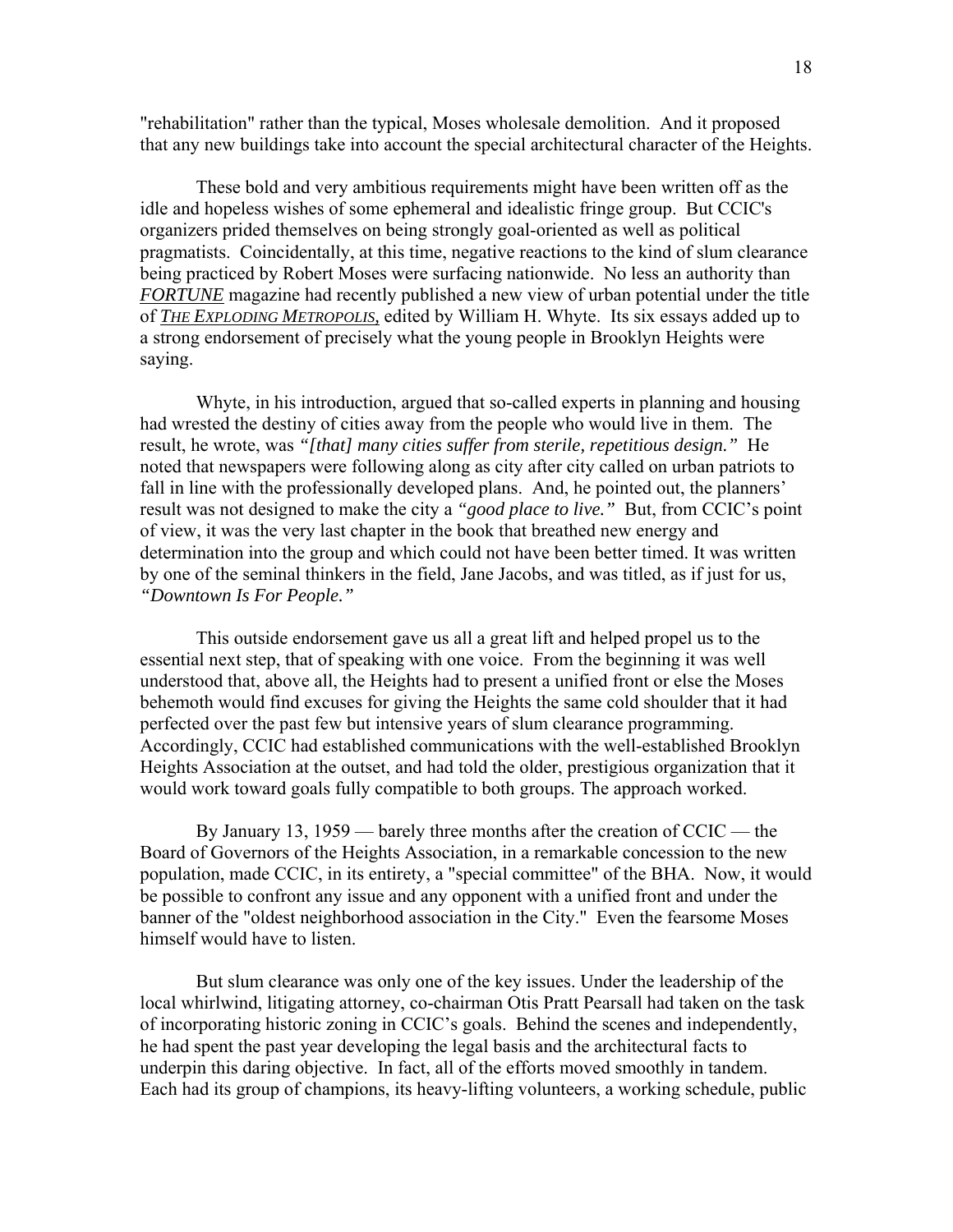relations, and a tightly coordinated timetable.

### WORKING ON A TIGHT DEADLINE

 Topping the list of priorities for the year 1959 was the need to beat Robert Moses to the punch. It was known that he was moving the plans for Cadman Plaza forward and, based on the patterns of previous slum clearance projects, would issue a full-blown brochure as soon as April. These colorful brochures had a way of transforming a mere proposal into a political fait accompli and Moses knew it. But so did we and planning was initiated for a mid-April, blockbuster community meeting. And the Heights had a deadline.

 Things moved amazingly quickly. By mid-February a dozen architects had been mobilized to do a building-by-building preliminary inventory of the Heights' 50 square blocks. Malcolm Chesney of Willowtown, an economist at the Brooklyn Union Gas Company, helped design the effort, with architect Herbert Kaufman chairing the group. The resident architects had come forward to help with the survey, and focused on developing the data that eventually made it possible to create wall-size maps that would graphically quantify such things as building age and condition, absentee landlord or owner occupancy, architectural type, and other vital neighborhood signs. Taken together these would dramatically present the history and the status, for the first time, of the unique physical character of all of the buildings of the entire neighborhood.

 The new information would be powerful ammunition for furthering the objectives of *"planning for the conservation of the best that we have here in the Heights, and to improve the neighborhood by making it a place for permanent family living,"* according to Kaufman. Chesney focused his expertise on potential school population, land values and acquisition costs. The Heights had to become a do-it-yourself urban planning academy in order to cope with the inexorable Moses machine.

 Meanwhile, a raft of CCIC meetings with various city officials and potentially competitive developers had sent a message to slum clearance officials that the Heights was not going to roll over and submit. As if in retribution to the questioning of their authority, the slum clearance lords launched yet another threat. In February, a consulting architect to the City Slum Clearance Committee had let it slip that they were *"considering adding the east side of Monroe Place [up to the fine apartment building at number 24] to Cadman Plaza"* and that it *"seemed like a good idea."* (Full disclosure: That plan would have included the author's 1847 brownstone!)

 Yet more emergency meetings were added to the schedule; petitions were written, signed and delivered. All protest mechanisms were activated. Thundered the Brooklyn Heights Press, with this *"preposterous"* idea, *"the city has made it clear that it is not competent to decide our destiny. We'll have to do it ourselves--and we'd better make haste."* 

Eventually, Cadman Plaza was stopped dead at number 10 Monroe Place but not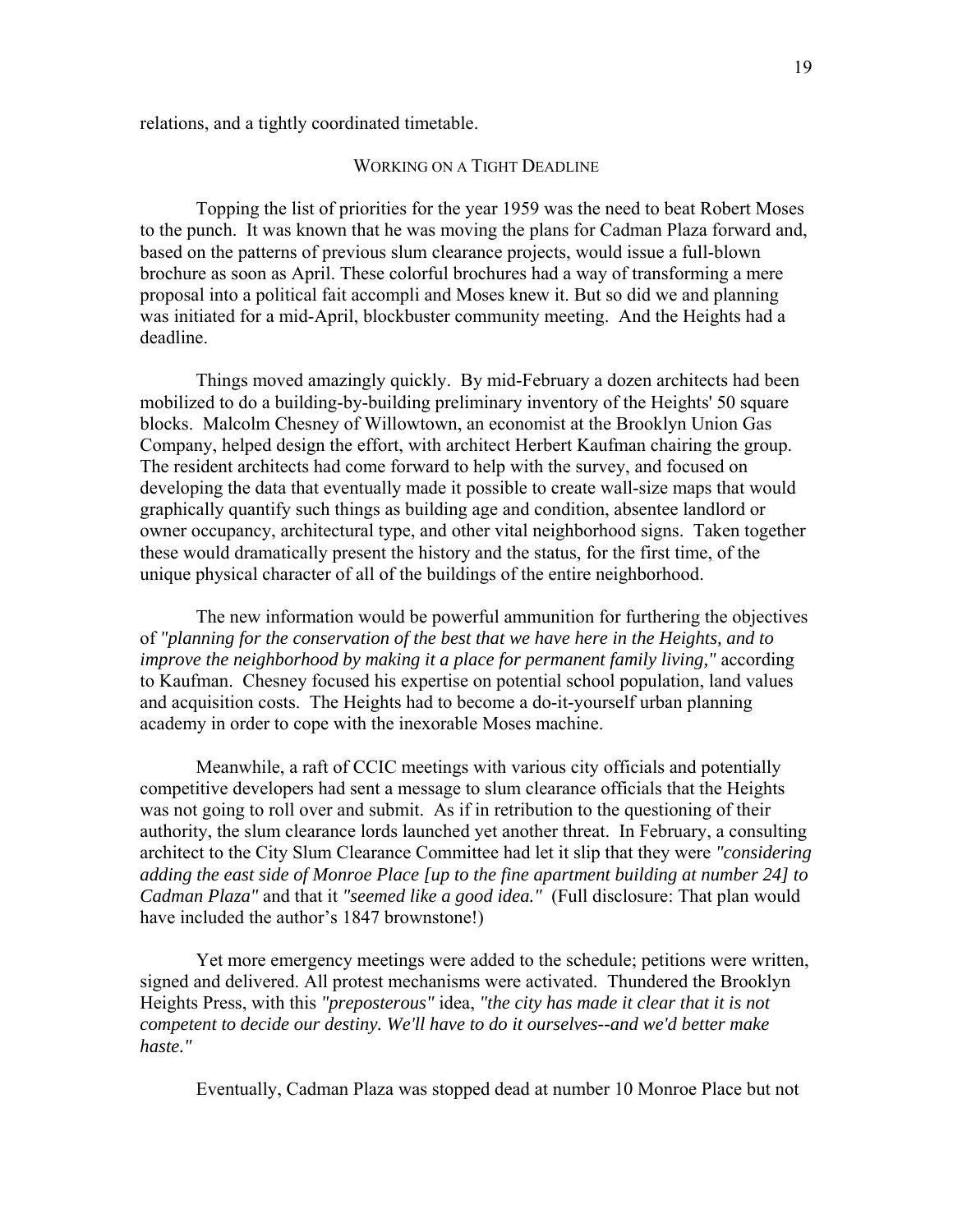until still more vast amounts of increasingly precious neighborhood energy had been expended.

## MEETING ANOTHER MOSES CHALLENGE

 During those early months of 1959, the main challenge Moses had thrown down to the community was whether the Heights could come up with an economically practical alternative to his own plan and to do it in time to avert the fait accompli syndrome. Fortunately, there had been recent, forward-thinking changes in certain city planning formulas which gave hope that any reasonable argument from the neighborhood would have to be given serious consideration.

 The opening had been provided a couple of years earlier as a result of a controversial, massive slum clearance project on the Upper West Side of Manhattan. Mayor Robert F. Wagner had commissioned a report designed to at least partially disarm the all-powerful Moses machinery but at the same time meet some of the growing criticism his high-handed methods incurred. As the report noted, Moses had *"grave doubts of the financial feasibility of the rehabilitation of brownstone structures"* in Manhattan's Upper West Side project. But in 1956 James Felt, chairman of the City Planning Commission, had found that, in fact, *"rehabilitation was a practical, desirable and economically feasible approach"* to rebuilding the west side area in question, which was a twenty-block, brownstone-saturated stretch from 87th to 97th Street. Thus, rehabilitation as public policy had been given legitimacy. It required new legislation that specifically added to the description of slum clearance imperatives the idea of *"rehabilitating and conserving"* neighborhoods. The rules of the game had changed. With that policy change, the Heights would have a real chance at stopping or, at least, slowing down the Moses plan based on the city's own, new formula. Nevertheless, a practical and competitive alternative was still needed to derail his well-oiled apparatus.

 There followed yet another round of meetings but, this time, instead of government officials, they were with real estate developers. CCIC was looking for developers who would be interested in a cooperative housing scheme that offered a limited profit; that would pay the City the same taxes as the luxury rental plan; that would provide for a large percentage of two- and three-bedroom apartments; and that would meet higher, neighborhood-compatible standards of architectural design. Both the plan and the developers had to be above criticism, especially that of the Moses apparatus. Nothing less could survive the planned head-to-head confrontation at the big community meeting to be held in the Bossert Hotel on Montague Street in April. That meeting became the best attended, issue focused, community gathering in the Heights until that time.

 The New York Times reported on the meeting on the front page of its second section on April 20, 1959. The headline announced that the Moses project was set for Brooklyn, but ominously, for Moses, the subheadings pointed out that a *"GROUP OPPOSES PLAN"* and further noted *"Cooperatives Urged on Site, With \$30 to \$40 Rates and More Family Apartments."*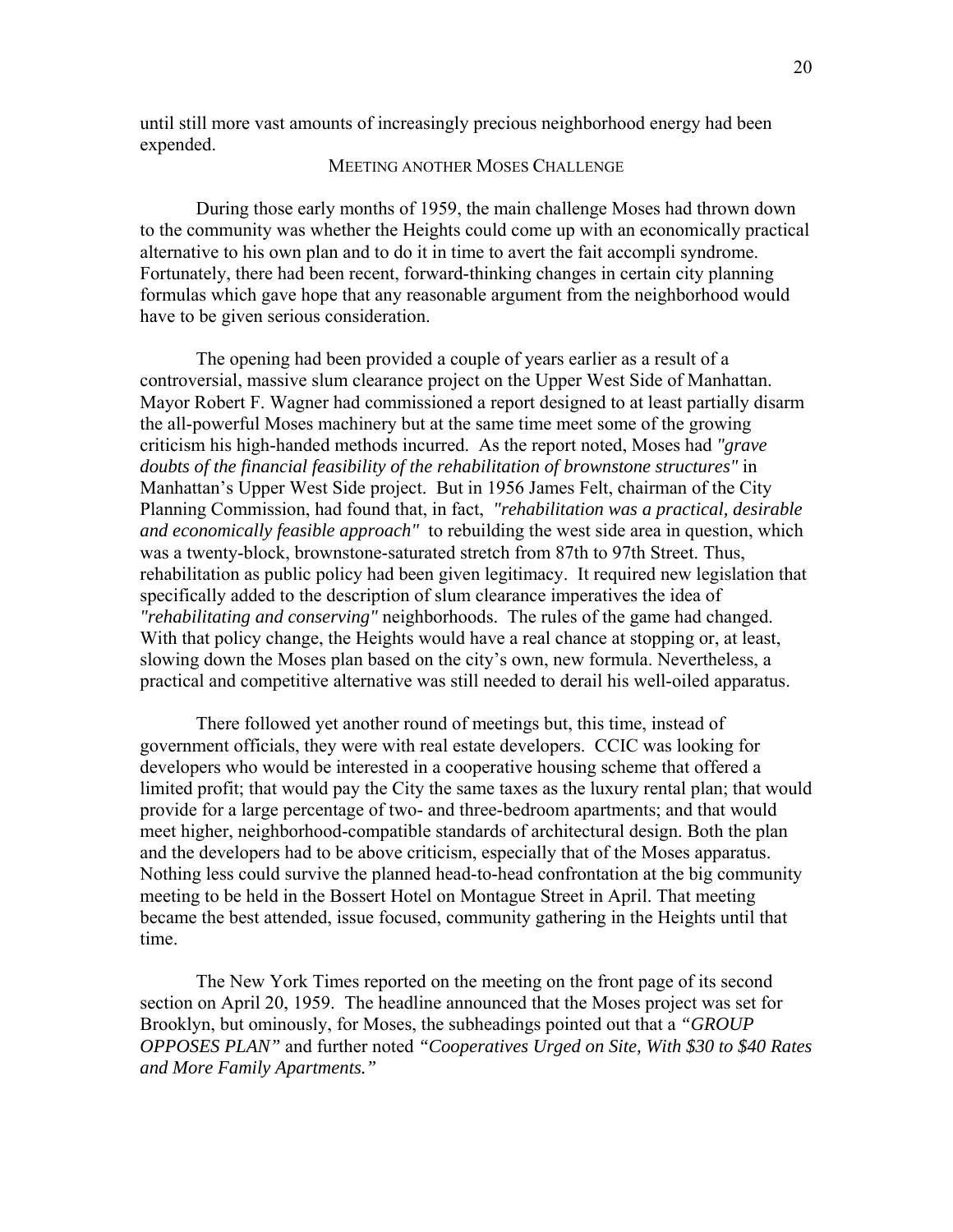The CCIC argument was fully covered including the especially gratifying observation of the reporter, Charles Grutzner, that the Moses project *"drew criticism even before its details were announced."* The column length article focused, as CCIC had dared to hope it would, on the family issue, noting that the Heights wanted *"cooperative apartments with larger units to accommodate families with children."* CCIC's spokesperson said they had informed Moses that they had a *"responsible developer,"* a term Moses loved to use in describing his hand-picked builders, and added that he was ready to carry out the alternative scheme and, furthermore, pay the same taxes as Moses' developer.

## A FACE TO FACE SHOWDOWN

 Not wasting any time congratulating themselves on winning the first public battle, CCIC moved on to Moses' turf directly. An unprecedented meeting was secured with the otherwise unreachable Slum Clearance Committee at its hard-to-reach aerie under the Triborough Bridge on Randall's Island, the central headquarters of Moses many-faceted operations. A small group of representatives made the pilgrimage equipped with giant maps, the proposed developers, legal and social arguments and a raft of statistics.

 At last it was actually happening, a face-to-face collision, with the Heights in the front row seats and, behind the large walnut conference table, Mr. Moses himself, flanked on either side by his supporting cast and ready rubber stamps. He heard the group out but was clearly unimpressed. When it was noted that certain other cities, including one in New Jersey, had been making slum clearance accommodations to neighborhood character and history, Moses blustered, *"New York does not take lessons from New Jersey!*" The meeting ended with the group feeling a bit like a wounded bull fighter, exhilarated and deflated at the same time but, nevertheless, determined to continue the encounter.

 The sparring ran on throughout the rest of 1959. On December 24, the New York Times devoted a front page article to the battle. Their star real estate reporter, Wayne Phillips, wrote that the question of exactly what to build *"has never been more clearly drawn in New York City than in the Cadman Plaza project."* Tracing the entire history of CCIC's efforts he pointed out that the City now had an unprecedented dilemma on its hands with two competitive, commercially viable proposals, one sponsored by Moses and one by the community. *"Eventually,"* Phillips wrote, *"the Committee will have to decide how best to use the [urban renewal] subsidy involved in taking over a slum area at a reduced price to a developer."* Hallelujah! This was precisely what the Heights had been yelling about for over a year.

 Meanwhile, Borough President Cashmore, whose vote on the Board of Estimate would be essential to Moses, had blinked. No longer a sure thing, he was now "neutral" about Cadman. The usually recumbent Democratic organization in the district had actually endorsed the middle-income, cooperative plan as logical; the normally taciturn district leader, Frank Cunningham, put the question in simple terms: *"How can the Heights develop if they don't give the young families a chance?"* Roger Starr, then head of the Citizens Housing and Planning Council, had waded in with a strong statement in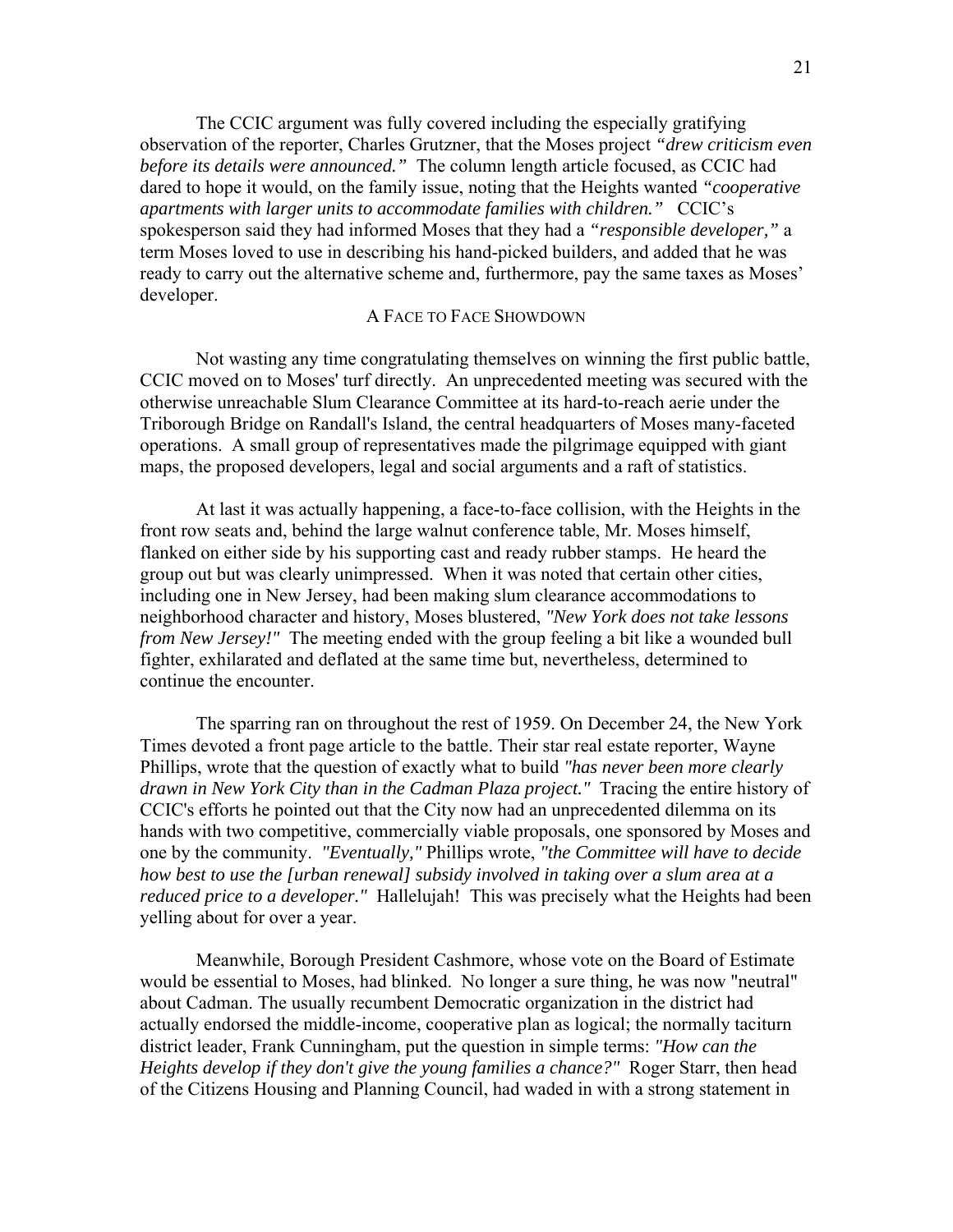favor of giving the Heights plan due consideration. In December the ministers of the community got into the act by signing a petition endorsing the idea of cooperative housing.

 So ended 1959, with the momentum very much on the side of a highly modified Cadman project. The revised plan incorporated changes called for by the neighborhood which would go a long way towards meeting the needs and interests of the Heights community. By March 1, 1960, Robert Moses, reacting to mounting city-wide criticism from the press about this and other controversial projects, withdrew from the fields of housing, slum clearance and urban renewal.

## A NEW LOOK EMERGES FOR 'URBAN RENEWAL'

 But even with Moses out of the picture the new redevelopment authorities required a full two more years before finally supporting the goals originally set forth by CCIC and endorsed by the Heights Association and the great majority in the neighborhood.

 Throughout the city, the newly created housing agencies were much more congenial to expressions of community concern and demands for participation. In 1961 the Federal government in effect acknowledged the good reasoning behind what CCIC had stood for since its beginning. The Housing and Home Finance Agency, headed by Robert C. Weaver, had adjusted its Title One policy toward the pricing of urban land acquisitions so that developers could negotiate the price of the land with the objective of being able to charge future tenants a lower rent.

 Urban tracts no longer would necessarily be sold to the highest bidder at an auction — which in New York was tightly controlled by the Slum Clearance Committee — but instead could be sold at a price negotiated by the city. The new negotiations would take into account the long-term, ultimate value of the developed property to the residents who lived nearby. Weaver pointed out: *"Urban renewal is not simply a program to improve land values* [a direct rejection of the long-standing philosophy of Robert Moses] *it is, first of all, a program to improve living values."*

 Negotiations with city authorities by BHA/CCIC committees were now undertaken on a more or less amicable level. The earlier hostility was gone. The ultimate result, not to be announced until the end of 1961, was a redesign of the general appearance of the project into the four towers one now sees. In addition, two-story town houses were to be added, making at least part of the project more compatible with the scale of the existing neighborhood at Monroe Place and Clark Street and on Henry Street from Middagh to Cranberry.

 Ultimately, the project development was divided between the original Moses appointee, Philadelphia lawyer and developer Sean Pierre Bonan, and the communitysponsored, non-profit coop developer, Mutual Housing Sponsors. However, the defining issues for the Heights — middle-income, cooperative versus high-rent housing, and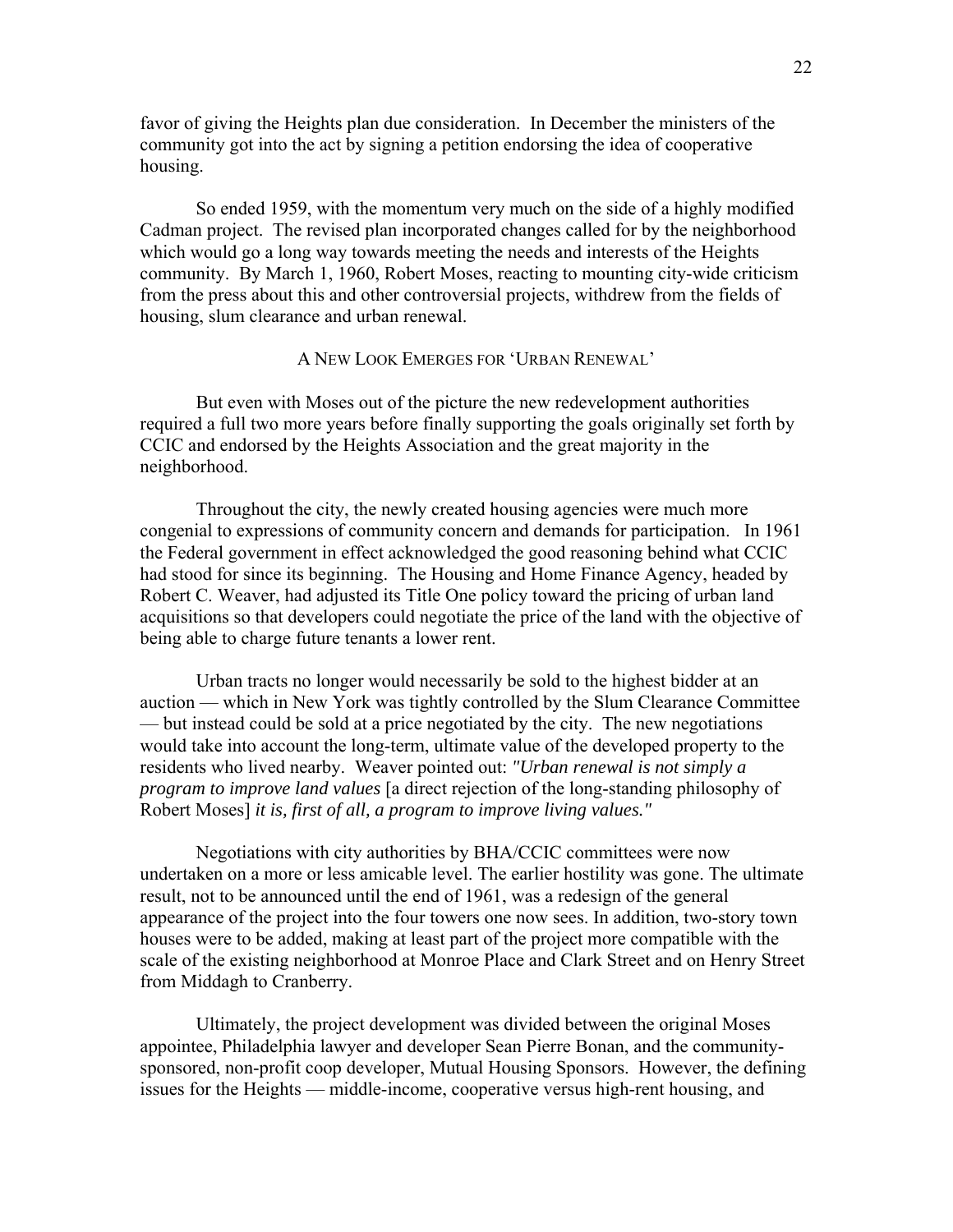family-size versus studio apartments — were decided in the community's favor. In late November, 1961, the City designated the entire project for development as a full taxpaying cooperative with nearly a complete reversal of the original allocation of small vs. large units.

 The project was divided virtually in half, with the design of the portion south of Pineapple Walk very much influenced by the community's preference. The lead architect for that portion was William Conklin of the Manhattan firm of M. Milton Glass and Whittlesey and Conklin. Their distinctive design distinguishes the two large towers, one facing Clark Street and, the other, connected by a street overpass, facing Clinton Street at the end of Tillary Street. Facing Clark Street and Monroe Place there are a number of walled-in, two-story town houses, an attempt to soften the impact of the new, tall intrusions on the neighborhood. (Conklin later served as Borough President Howard Golden's choice for supervising the magnificent rehabilitation of Brooklyn Borough Hall.)

 The appearance of the Conklin-designed buildings, down to the color of the precast, reticulated concrete facing, was done in close collaboration with Heights neighbors. The area north of Pineapple Walk was controlled by the original sponsors and designed separately and, with the exception of the town houses between Cranberry and Middagh Streets, adhered to the original, relatively plain pipe-rack, exterior design scheme.

 CCIC's most immediate goals were thus realized—60% per cent of the new housing to be middle income and tax abated, leaving 40% full tax paying although historic preservation was still essentially a fighting matter with the outcome not entirely clear. Also, action was needed to assure a healthy future for PS 8.

 Yet one more major challenge was to come in 1961, this time from inside rather than outside the neighborhood. This took the form of a totally new and supposedly better approach to Cadman Plaza, which was still not officially resolved. The new concept, called the "Goodman Plan" after its main designer, Percival Goodman of Columbia University, for a time threatened the very premise of the CCIC compromise itself. These were among the next pressing items to be put on the community's agenda.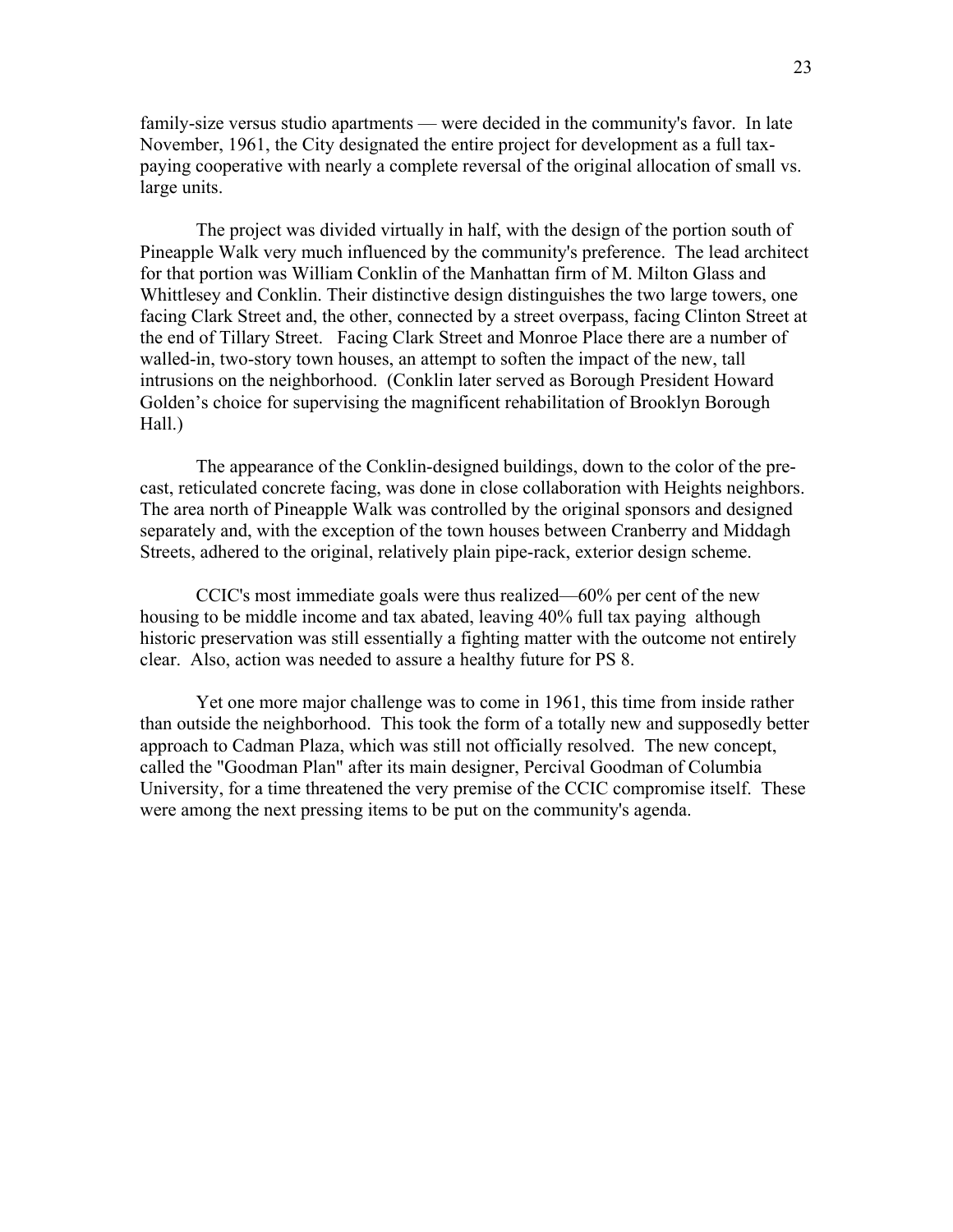## *THE BEST HOUSING/SCHOOL MIX? A 'BETTER' PLAN FLARES AND DIES*

 The dark shadow of Robert Moses began a slow fade out of the urban renewal scene in 1961. His own slum clearance committee's consultant had found that the competing plan of the Community Conservation and Improvement Council for partial tax-paying, middle-income, family-size co-op apartments deserved a full and fair hearing. It seemed that, finally, there was reasonable assurance that co-op housing with larger apartments would be the main characteristic of housing in Cadman Plaza. And, among other things, this would mean more "growing families" and more school children.

 Community attention now turned to the public school, PS 8, which since 1907 had been a fixture on Hicks Street between Poplar and Middagh.

 Schooling in the Heights had, traditionally, for the majority of residents, meant private school. But many of the new residents — brownstoners and apartment dwellers alike — were, for financial or social reasons, staunchly in favor of neighborhood public schooling. However, there was a knotty problem: Which neighborhood would this neighborhood school look like?

 City-wide, in the early 1960s, there were many ideas about how best to improve public education in schools which, because of their location, effectively segregated students by income level. As it was, children from so-called "deprived" neighborhoods would be in schools that were, ipso facto, deprived. Better-off neighborhoods would, in contrast, and often with the aid of energetic, volunteer parent activities and lobbying, provide better equipped and maintained schools with better teaching.

 In the Heights the issue seemed to boil down to the idea that if there could be enough of our "better-off" students in the school, it could successfully integrate a large number of students of color and different cultures, different, that is, from that of the predominantly white, middle and upper-middleclass population then beginning to grow in Brooklyn Heights. Admittedly, it would mean pioneering in urban education, but there was strong support for just such pioneering among some Heights residents.

 The support, though vigorous, was nevertheless undercut in the neighborhood by the fact that there were available and desirable alternatives to PS 8, namely two longestablished private schools, Packer and Friends, and a third, Saint Ann's, then in the process of being organized. Many parents, as much as their hearts wanted them to participate in a wholesomely democratic and definitely integrated public school system, couldn't accept the idea of imposing an educational experiment on their children. When the private Saint Ann's school was founded in the basement of Saint Ann's Church at Livingston and Clinton, it found many ready takers. Saint Ann's and other private schools began to drain off a substantial number of white students whose presence would have helped maintain the public school's racial balance.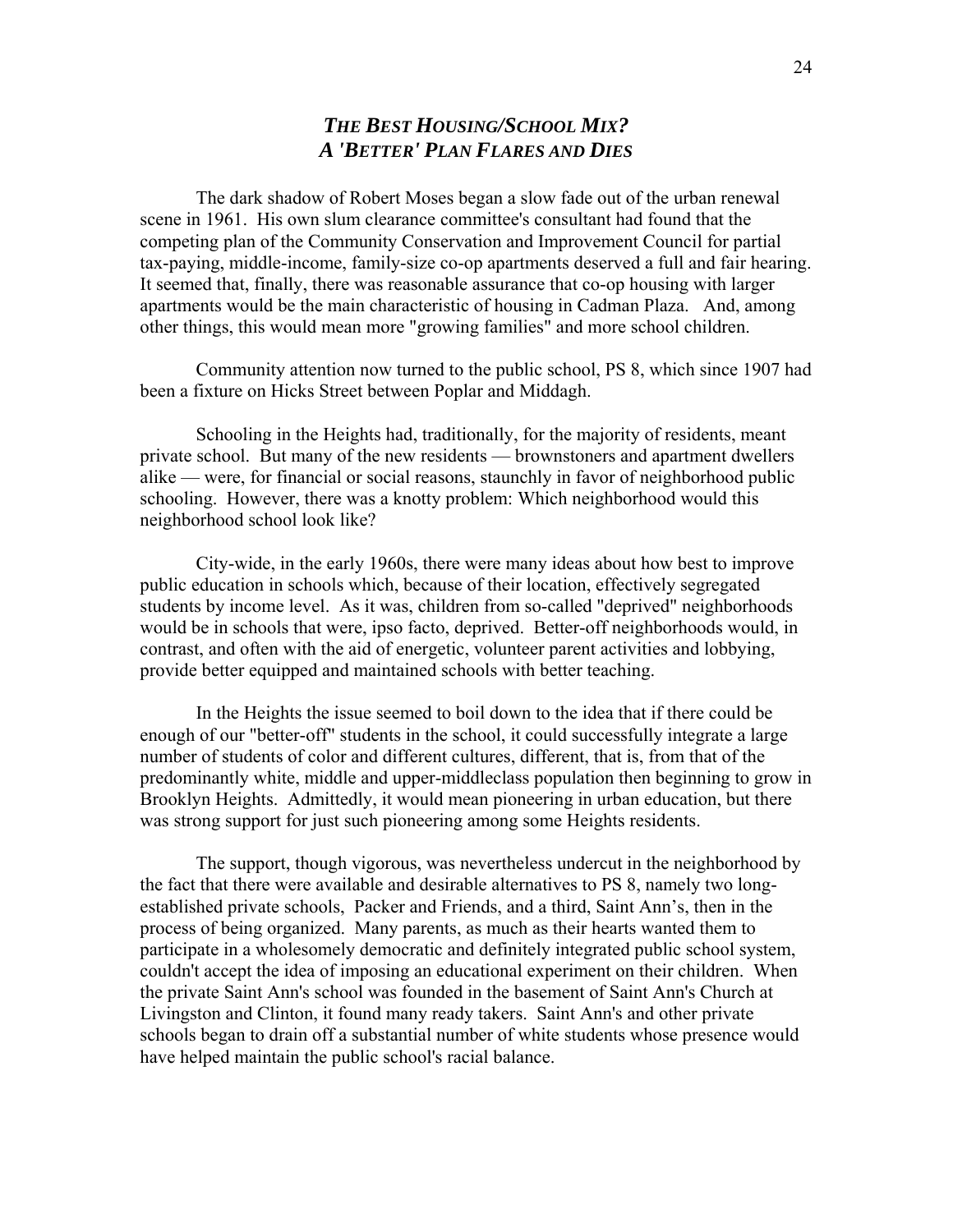#### RACE-BALANCING PROPOSALS

 But not everybody wanted or could afford private school, so there came a series of proposals, some from people in the Heights, and some from Board of Education authorities aimed at making PS 8 work for everyone. One formula called for "pairing" PS 8 with PS 7 in the Farragut Houses area just north of the Manhattan Bridge which was tried and then dropped after less than two years. Another plan called for re-districting PS 8 to include numbers of the increasingly middle-class, white Cobble Hill children. Still another plan would make PS 8 a kindergarten-to-eighth-grade-school, which would have solved the vexing junior high school problem, inasmuch as there was no "desirable" JHS for PS 8 graduates.

 Finally, there were bold plans tied to the Cadman Plaza project that involved taking more Heights land — namely, the two blocks bounded by Middagh, Hicks, Fulton and Henry and including Poplar — in the North Heights. This could be done under Urban Renewal and would accommodate a new and larger school, new recreation grounds, and additional housing, either for the elderly as one plan had it, or public housing as another called for. These various approaches led to a kind of climactic uproar in the Fall of 1963.

#### 'MIDDLE CLASS' QUOTIENT

 While the efforts to modify the original Cadman Plaza slum clearance plan and achieve historic preservation had tended to bring the neighborhood together, the school issue split it wide apart. For a time, there were proponents everywhere and each seemed to have just the right, or the most fair, or the most practical solution. As different as they were, all proposals did share one principle: That for a Heights school to have a viable future it had to be racially integrated but with a majority, or at least a near-majority, of the students being "middle class." One hypothesis had it that effective schools have effective parent associations, and effective parent associations in New York City, at that time, could only be those which drew their energy and drive from an educated, middleclass, in other words, white parents who had the time and the resources to actively participate in supporting the public school.

 But, how to create that perfect white/black/hispanic mix of parents? That was the vexing question. If they were to be solely from the Heights, then the "others" would have to be brought in from outside. That could be done by joining what would be a mostlywhite PS 8 to a mostly-minority, sister-school as envisioned by the short-lived "school pairing" idea which paired PS 8 with the decrepit, soon-to-be-demolished, PS 7 in the Farragut Houses district and was briefly fostered by the Board of Education.

 The Board of Ed itself approached pairing with great caution; selecting just three such pairs in the entire city. While there was some support for pairing there was also fierce opposition, locally and by the city-wide United Parents Association which, in addition to other objections, considered the idea an evasion of financial responsibility for building up schools where they were.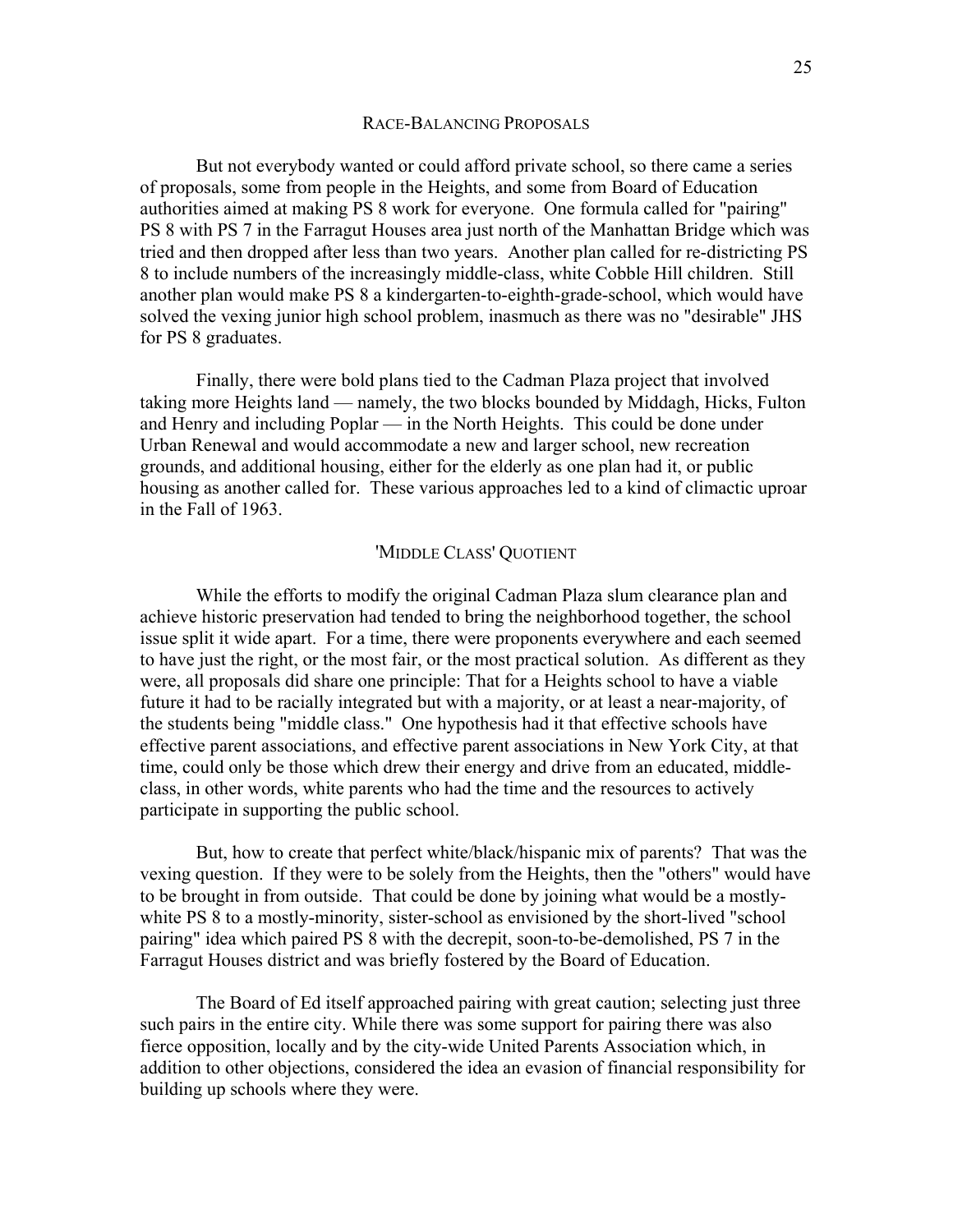In another short-lived attempt at salvaging PS 8 and giving it the needed population and racial balance, one group focused on expanding the school district to include the mostly white population in neighboring Cobble Hill. This was opposed by newcomers to Cobble Hill where no public housing posed the Heights kind of racia; imbalance. When young Heights mothers Dorothy Jessup and Dianne Margolis put a Cobble Hill merger idea to the school authorities in Livingston Street headquarters, they were accused of being racist by an irate minority administrator and they left the meeting in near tears. Thus, were the hope-filled integration ideas shot down in flames.

### A FEDERAL FUNDS INCENTIVE

 The community divisiveness over the school issue did not end with inclusive zoning proposals. It seemed to come to a head in October and November, 1963, when the City's newly constituted Housing and Redevelopment Board, under the enlightened leadership of Milton Mollen (future Chief Judge of the Appellate Division, 2<sup>nd</sup> Department), announced a plan that coupled the thorny public school question with public housing. What would lead HRB to take these incredibly controversial issues on? Basically, they saw an opportunity to expand the urban renewal site for Cadman Plaza, and in one fell swoop, acquire land for City purposes with the help of valuable Federal dollars, gratify the Heights by adding recreation space to the neighborhood and building a totally new, larger school. Plus, and this was the capstone of the concept, they could add some form of socially desirable "low cost housing" to the Cadman Plaza site, now dominated by the strictly middle-income housing mix. This would help meet the increasing demands of civil rights advocates in the Heights and elsewhere, for breaking the distressing urban pattern of huge and completely segregated public housing projects.

 This combination, while intended as a progressive and creative solution to the multi-faceted needs of Brooklyn Heights, created a firestorm of neighborhood opposition along with a flurry of support.

 First to explode were those in the immediately contiguous North Heights who, two years earlier, in 1961, had joined in the movement to reject all compromise with the basic Cadman Plaza plan and foster instead the so-called "Goodman Plan."

 The Goodman Plan, though but a comet across the urban planning sky, had opened the door to public housing in the Heights by calling for *"decent housing on the [Cadman Plaza] site for the present residents at rentals within their means,"* and, while any new housing should be predominantly *"for middle income families"* it should also provide *"some lower [charges] to assure a reasonable economic, social and racial mixture.*" The ideologically correct Goodman alternative was well-aired in the Height s and received substantial support from outsiders, including a polemic by, of all people, the renowned theater critic, Brooks Atkinson, in The New York Times. Atkinson had been sold on the debatable idea that there were many salvageable buildings in the Cadman Plaza site and that it *"...can be restored by replacing the buildings that have no character and by renovating those that have."*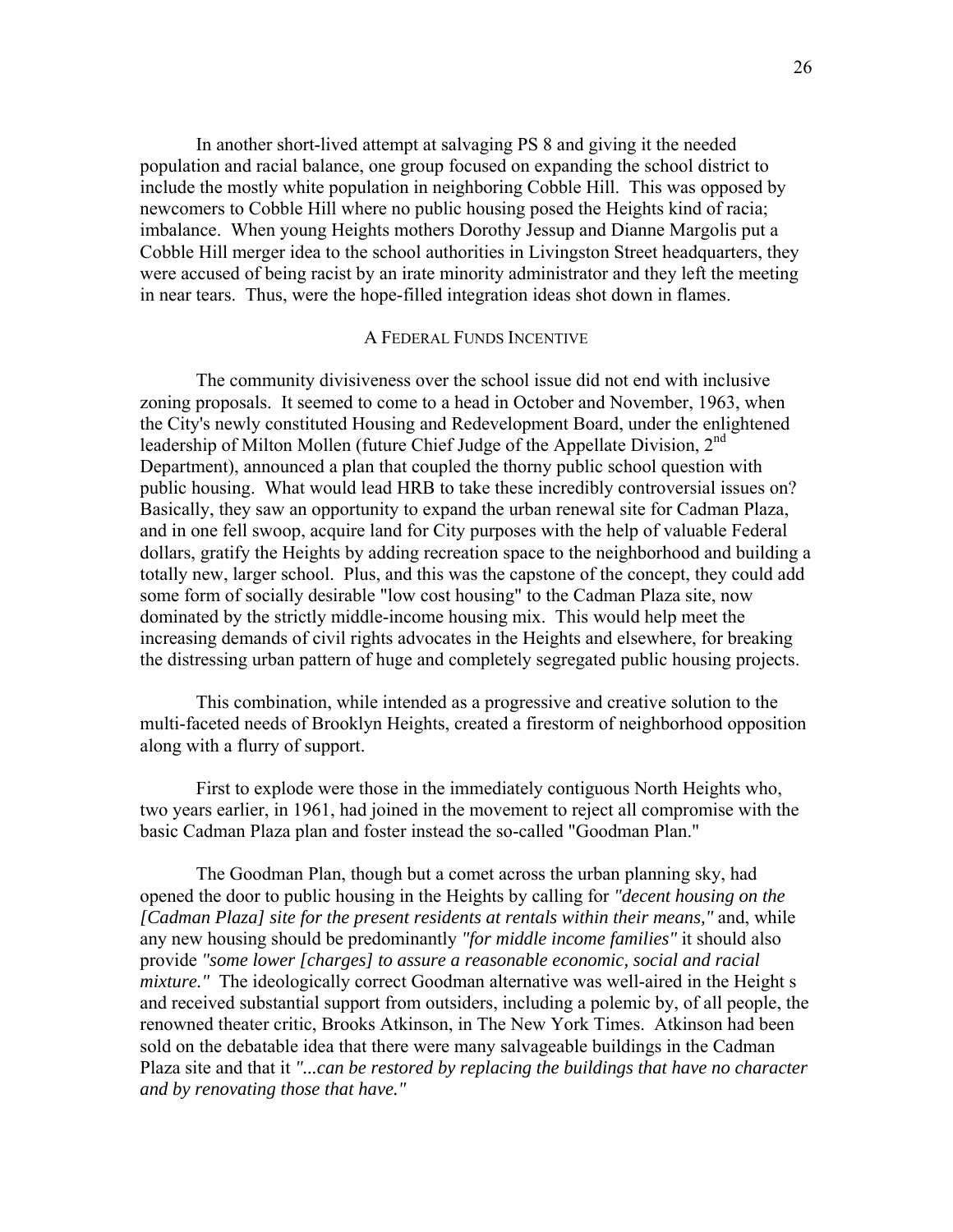#### LOOKED GOOD ON PAPER

 On paper the late-arriving Goodman plan looked attractive enough. It included such radical proposals as building a new PS 8 in the park across what was then Fulton Street. This would have been in Cadman Plaza Memorial Park on the site between Tillary and Pineapple Street. On the then existing Cadman site there was to be a mix of rehabilitated houses and stores, new apartments, a theater, a rehabilitated church, and studios. The work of Columbia University professor of architecture, Percival Goodman, F.A.I.A., together with a group of four Heights residents, the plan was announced in June, 1961. Reflecting the talent and energy which had come to typify Heights counter proposals at the time, it attracted considerable attention. By the Fall, the plan had begun to threaten the laboriously wrought Cadman compromise with the city. Many feared that it was a case of the basically good and workable, though not perfect, plan being sidetracked by a socially attractive but undoable and undesired one.

 On November 16, 1961, following an emergency meeting of the board of governors of the Brooklyn Heights Association, the president, Bill Fisher, issued a statement which sharply criticized the Goodman plan for its impracticality and strongly warned the community of the dangers inherent in endorsing it at this late date. Citing their responsibility to the 1,400 members of the BHA, Fisher warned that at a meeting the same week with officials of the Housing and Redevelopment Board, including Milton Mollen, the HRB indicated they would probably refuse to develop Cadman Plaza altogether if the community *"switched its support to the Goodman Plan."* HRB had found it *"totally unworkable,"* Fisher continued. Accordingly, he went on, *"the whole northeast corner of the Heights [would be thrown] to the real estate wolves.*"

 This forceful message was contained in a four-page summary of the three-year Cadman controversy, including its apparently successful resolution, which was mailed to the entire membership and backed up by a full-page ad in the *Brooklyn Heights Press*. This finally took the wind out of the sails of the Goodman enterprise, but they had planted the idea among city officialdom that some public housing might actually be welcomed in the Heights.

 It was this idea to which HRB had returned when, two years later, it proposed low income housing on the site of PS 8 to be coupled with a new PS 8 on block 207 in the proposed extension of the Cadman site. It was this inclusion that blew Chairman Mollen's proposal out of the water. It also caused a widely publicized and dramatic rift in the Heights Association over yet another PS 8 plan.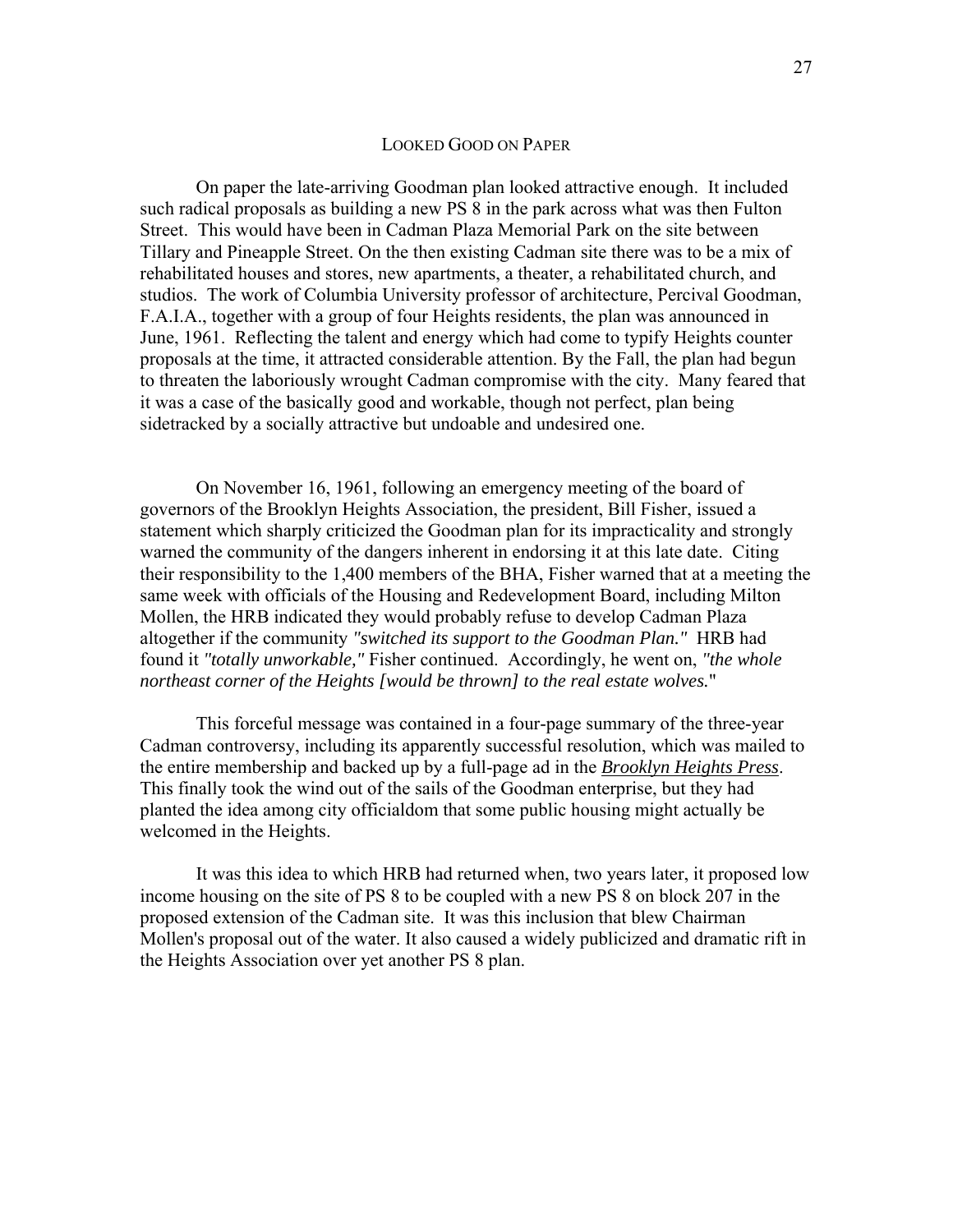### TO GAIN A NEW SCHOOL AND A PARK

I can report on this fracas personally because at the time I was the chairman of the education committee of the Brooklyn Heights Association. (I had been among a number of CCIC organizers who were added to the board of the BHA.) The committee had been authorized to study the possibilities of expanding the Cadman site to include the blocks between Middagh and Poplar and somehow make use of the additional space to build a new school.

 The expansion, which never occurred, would have allowed space for a school, a park and, here was the rub, additional housing. The education committee, which had for its architectural expert Lo Yi Chan, of the well-known and national award-winning firm of Prentice Chan and Olhausen, looked at the two blocks and concluded that a larger school could be built, and with it park space could be added to the Heights, and that there would be ample room left over for some form of low-cost housing, preferably for the elderly, to be fitted in under a tax-subsidized, federally-aided scheme.

 The committee was aware that there was the possibility of the City mishandling the housing end of the idea. Nevertheless, it concluded that, with solid support from the community, any danger that some massive public housing project would be plunked down there could be avoided.

 The very attractive upside to the idea was that, finally, the Heights would be getting the size and kind of school it needed to attract those who would otherwise resort to private schooling for their children. It was a gamble, and some in the BHA felt strongly that it was a dangerous and bad gamble.

## A 'DISLOYALTY' ACCUSATION

 News of the 1963 flare-up broke out in The New York World Telegram and Sun under the headline, *"The Battle for PS 8,"* on November 4. Nina McCain wrote of the split in the BHA, quoting the committee report as saying that, *"a site for PS 8 is the most urgent concern"* and that *"opposition to public housing"* shouldn't be allowed to block progress on the school front.

 Paul Windels, Sr., a prominent and distinguished Heights resident, who had been the City's Corporation Counsel and was serving as president of the BHA, the article goes on, *"angrily denounced the committee report and accused its chairman, Martin Schneider, of 'disloyalty'."* This raised the dispute to a new level of acrimony. The frontpage article observed that nearly everyone in the Heights agreed that a new PS 8 was needed and that the present building is *"already inadequate and will be even more so ... when children from the new Cadman Plaza middle-income development come pouring in."* 

 The newspaper article also noted the various, sometimes conflicting, positions taken by HRB, the State Housing Commission, the local school board, the Board of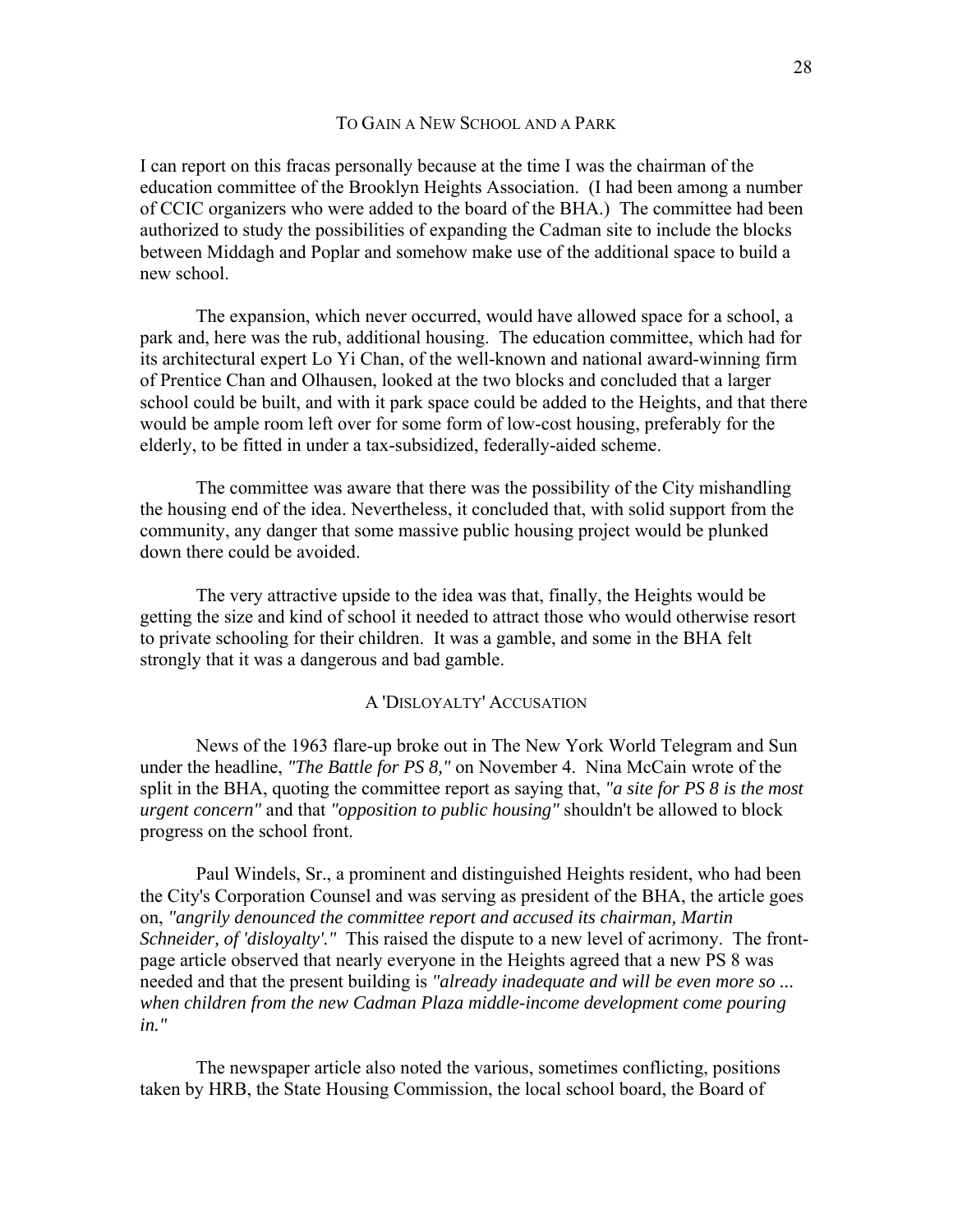Education, the group promoting public housing, and the Parents Association of PS 8, which had just voted 50 to 3 in favor of building a new school on block 207.

## SCHOOL DEMAND HARDLY GREW

In the end this tumultuous upwelling of passions and ideas in the neighborhood over various school choices and opportunities died down. Federal monies evaporated and city officials, interested in avoiding the community cross-fire, decided to do nothing on those two blocks. With the help of private school expansions and gradual demographic changes, any increase in neighborhood demand for PS 8 was put off for nearly 40 years.

 In fact, by 1990, the number of persons under age 18 living in the Heights actually declined. Nevertheless, the new Saint Ann's school grew and grew. It won a near national reputation for excellence and offered a complete program from pre-school through high school. Packer Collegiate Institute also expanded, modernized and likewise flourished.

 Meanwhile, PS 8 began, slowly, to upgrade the quality of its offerings. A subsequent but smaller-scale flap in the 1970s led to the adding of grades 7 and 8 which was a move that was canceled a few years later because the additional grades had failed to attract enough junior-high-school-age students from the Heights.

 Thanks to asbestos, the school, originally built in 1906, had to be completely refurbished in the early 1990's. By its centennial, PS 8 had become a cheerful, sprightly and even over-crowded place run by Seth Phillips, a youthful, energetic principal who exudes good spirit and prides himself on the school's disciplined, creative, cheerful atmosphere.

 Today, the school sports the full name **PS 8-The Robert Fulton School and The Magnet School for Exploration, Research and Design.** In its new incarnation, it has won solid support in the Heights to the point where it required temporary extra classrooms. So, despite the hand-wringing and dolorous forecasts of 40-odd years ago, the school, like the neighborhood, has survived and prevailed.

 In a real sense, the PS 8 controversy was finally resolved by the local citizenry, changing demographics and the increasing cost of private school. But, back in the 1960s that future could hardly be foreseen and the community pulled itself together and refocused its collective mind on the great looming question of historic preservation. Its time was finally at hand.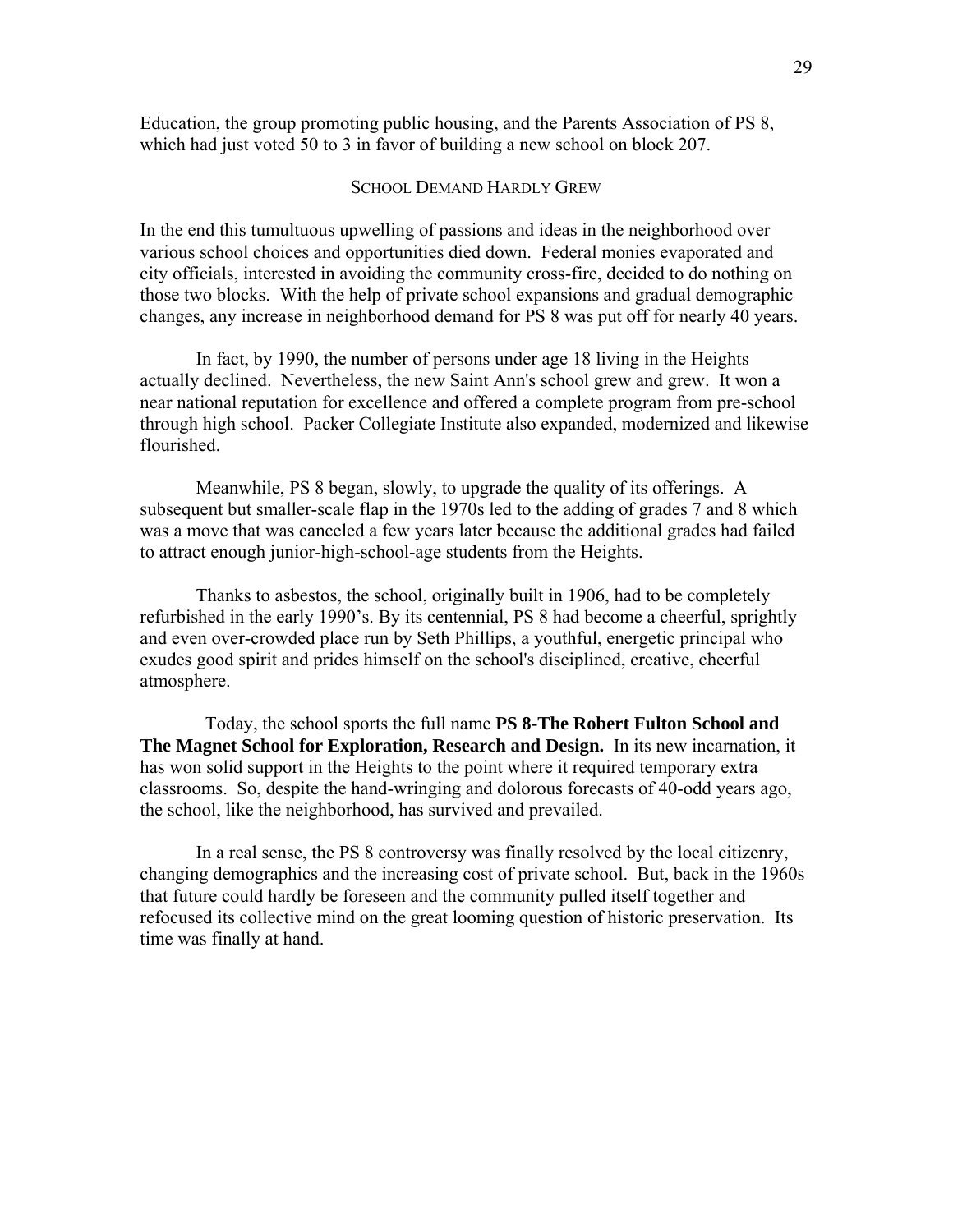# **THE CAPSTONE IN THE BATTLE, SAVING AN ENTIRE BROWNSTONE NEIGHBORHOOD**

In the fall of 1958, Brooklyn Heights had been confronting three major problems, one more challenging than the next and, in some ways, each menacing the neighborhood's future existence. While different sectors of the community had its own emphasis, from the beginning there had been virtually unanimous agreement that we had to deal quickly with three urgent priorities: middle income housing, school improvement, and architectural preservation.

 The intertwined issues that would define the physical future of our fifty blocks reflected a seeming conflict that was bedeviling the entire city: How to preserve the best of its historic and aesthetic buildings while coping with the need for family-size, middleincome housing and providing decent public schools?

 But, of the three issues before us, historic preservation was going to require the newest and the boldest thinking. Otis Pratt Pearsall — Wall Street lawyer and architectural history buff — had taken on the leadership of that crucial effort.

 By combining the housing and school problems with historic preservation, we were in a unique position to galvanize a wide swath of the community. This, in turn, made it possible to attract an unprecedented outpouring of volunteer effort which provided the foot soldiers who were to develop the massive amounts of new documentation and up-to-date information about buildings and population in the neighborhood.

## VOLUNTEERS MAP THE HEIGHTS

 With missionary zeal Pearsall took on the task and promptly began organizing the effort. His wife Nancy became the part-time, coordinating executive. Soon, a number of architects along with non-professionals were surveying the entire neighborhood and reporting their findings to Nancy who was in charge of creating a series of wall-size graphics which, for the first time, would provide a physical and economic profile of every building.

 The historic facts and current building information were consolidated on huge, colorful maps that were to come into play at meetings with various city officials over the next few years. Unique contributions to visualizing the Heights and its more than 600 pre-civil war houses, they conveyed a true sense of what was at stake in the neighborhood.

 Pearsall had come to CCIC armed with information gleaned over a period of a few years about national efforts at historic zoning. From the National Trust for Historic Preservation he had obtained a package of information which, among other things, pointed him to the successful experience of Beacon Hill, Boston, in 1956. But, in the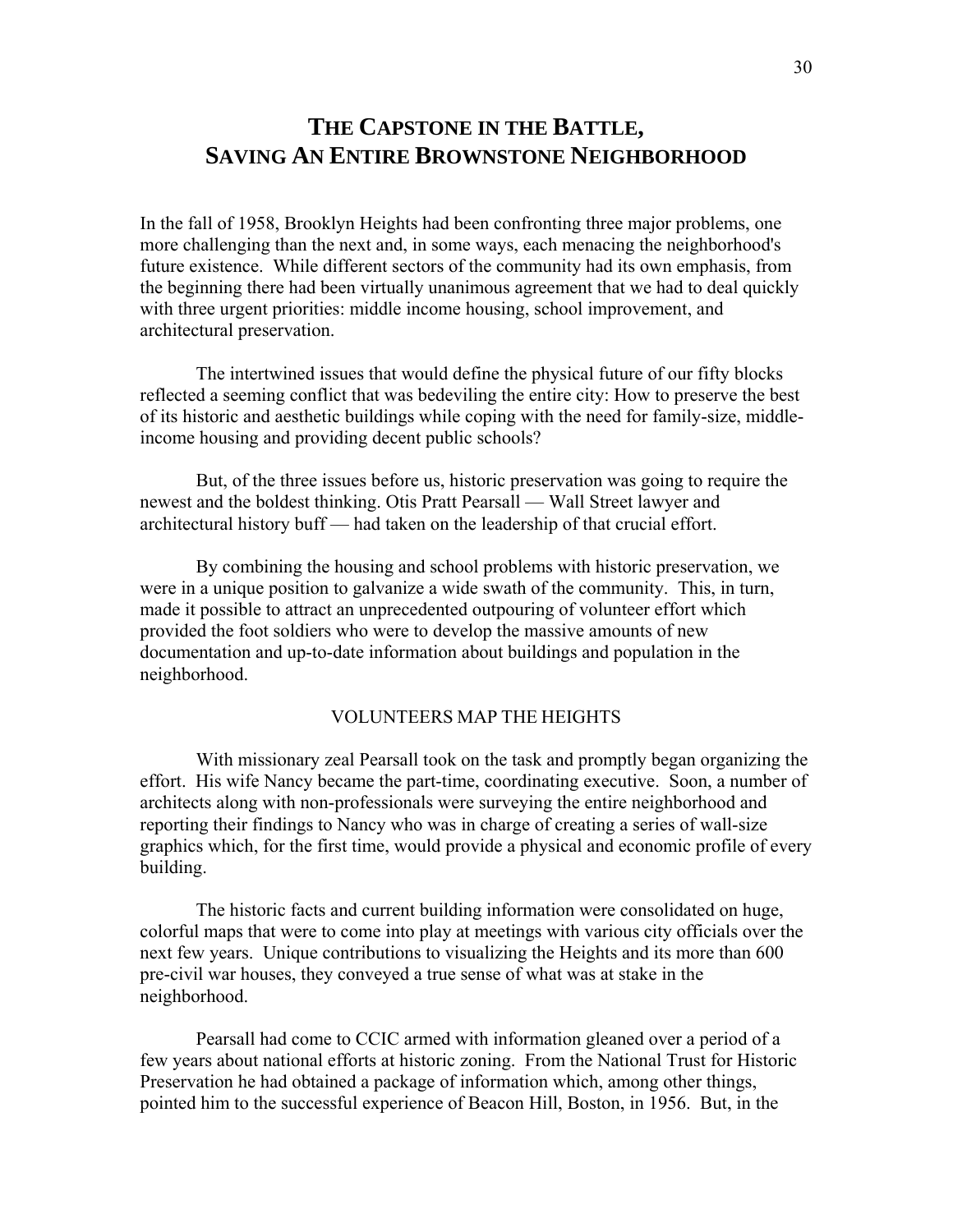materials he'd received, he discovered that New York State had, in 1956, passed a law a simple one-paragraph act authored by Albert S. Bard — which empowered cities to adopt regulations to protect *"places, buildings, structures, works of art, and other objects having a special character or special historical or aesthetic interest or value..."* This was the key he'd been looking for. New York City had lagged in making use of Bard. Over the years, the Municipal Art Society had designated certain buildings for preservation but not groups of buildings and certainly not entire neighborhoods.

 For us, the key word in the Bard Law was *"places,"* which could be taken to mean a neighborhood. It was also in our favor that a building which had no particular historic value — George Washington might never have slept there — could nevertheless qualify for protection because of its contextual *"aesthetic"* value. Thus could pre-civil war brownstones qualify.

 Pearsall then orchestrated a determined and systematic campaign to contact anyone with influence in the City's power structure and possible interest in the cause of historic preservation. The group was moved by a sense of dire urgency in the Heights at the time; buildings were being torn down on Willow Street, menaced on Orange Street, and some great landmarks such as the Brooklyn Savings Bank at Pierrepont and Clinton had already been tagged for demolition. Others were being defaced with cheap, fake stone facades and suburban aluminum canopies.

 Richard Margolis captured the need for action in a February, 1959, editorial advocating the use of the Bard law under the heading, "*How To Make History*" *"...If accepted [by the City]",* Margolis vividly wrote of the law's promise, *"The community would be free of all the predatory monsters that traditionally devour a neighborhood..."*

 Gladys Underwood (Mrs. Darwin S. James), a board member of the Municipal Art Society and one of the grand dames of Brooklyn Heights — long-concerned about preserving the Heights, she had purchased a handful of brownstones to save them from imminent destruction — hosted a meeting for Pearsall and representatives of the MAS, including architectural historians Alan Burnham and Henry Hope Reed. Also present was 92-year-old Albert Bard himself. Pearsall has noted that he left that meeting *"with a euphoric sense that we were onto an idea that was truly meant to be."* 

### A CRUCIAL RESOURCE FOUND

 Soon afterwards, Pearsall was told by several of the architectural historians with whom he'd been in touch that one of their most distinguished and well-published colleagues, Clay Lancaster, was living virtually next door on Cranberry Street. Realizing the potential impact of a scholarly study of the buildings of the Heights, Pearsall handdelivered a one-page letter to Lancaster's apartment on Cranberry Street on April 1, 1959. In it he asked whether Lancaster would consider doing a "survey" which would assist in the community's zoning effort to "preserve the esthetic and historic charm of Brooklyn Heights."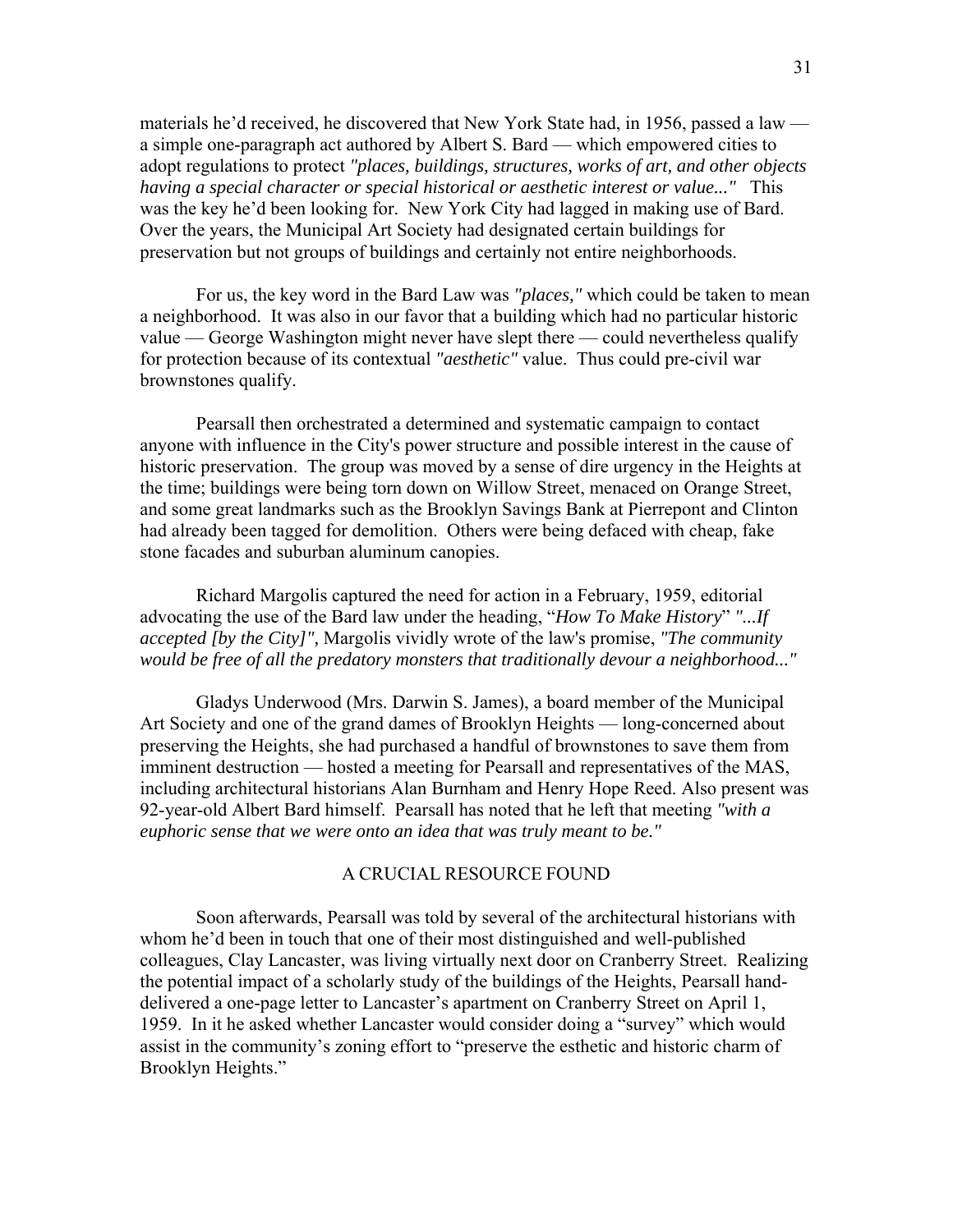Miraculously, Lancaster proved to be available at that very time and, in fact, had been contemplating not merely a survey but a book to be embellished with his professional photography. He launched himself into the task nearly immediately. The book, *Old Brooklyn Heights/ New York's First Suburb,* was published by Charles Tuttle in October, 1961, a mere two years from its conception, probably something of a speed record for such a scholarly work. But well before its publication, Lancaster's detailed facts about hundreds of pre-civil war homes and other buildings in the Heights played a major role in making the case for preservation. (The book has since gone through five printings and a Dover edition, which contains an invaluable, detailed history of the struggle for historic preservation in Brooklyn Heights, along with the analyses of 619 pre-Civil War houses that give the Heights its unique 19th century quality.)

 Meanwhile, back in April, 1959, with so much happening on so many fronts, the time was finally ripe to enlist the entire community in the effort. A major hall in the Bossert Hotel was rented anticipating a full house. By including historic preservation on an agenda which also featured the high drama of going toe-to-toe with Robert Moses on the Cadman Plaza housing proposal, an exceptional turnout was assured. A four-page spread was published in the Brooklyn Heights Press replete with maps, facts and essays on the many issues confronting the Heights. CCIC and the Brooklyn Heights Association were teamed up for a large-scale, carefully orchestrated presentation on April 21, 1959.. That morning, Charles Grutzner of The New York Times wrote about the forthcoming meeting under the headline *"Brooklynites Set Action on Heights."* And so, that night, some 400 extremely interested neighbors turned out and heard Pearsall outline an action plan for stopping the wrecking ball for good in a Heights "Historic District."

 As a testament to the CCIC's recognition — Republican State Senator MacNeil Mitchell, famed as the co-author of the middle-income housing law known as Mitchell-Lama housing — was the 'featured' speaker. Other speakers reported on the formal submission during the previous week of a BHA memorandum, drafted in part by Arden Rathkopf, an expert on zoning and supporter of the effort. The memo, presented at a hearing of the City Planning Commission, outlined the necessary details of what could become an historic zoning resolution.

 Over the next months and several years the Heights Press featured article after article covering every twist and turn in the effort. Brooklyn Heights was going to distinguish itself by becoming the first community in New York City to whole-heartedly embrace the idea of voluntarily accepting limitations on the control of real estate in order to preserve the character of its neighborhood.

 Harmon H. Goldstone, chairman of the Landmarks Preservation Commission from 1968 to 1973, wrote about this trail-blazing phenomenon in his book *History Preserved*, noting that the Heights was so *"anxious to protect its own neighborhood"* that it lobbied to obtain recognition as a federally identified historic district even before the city took action.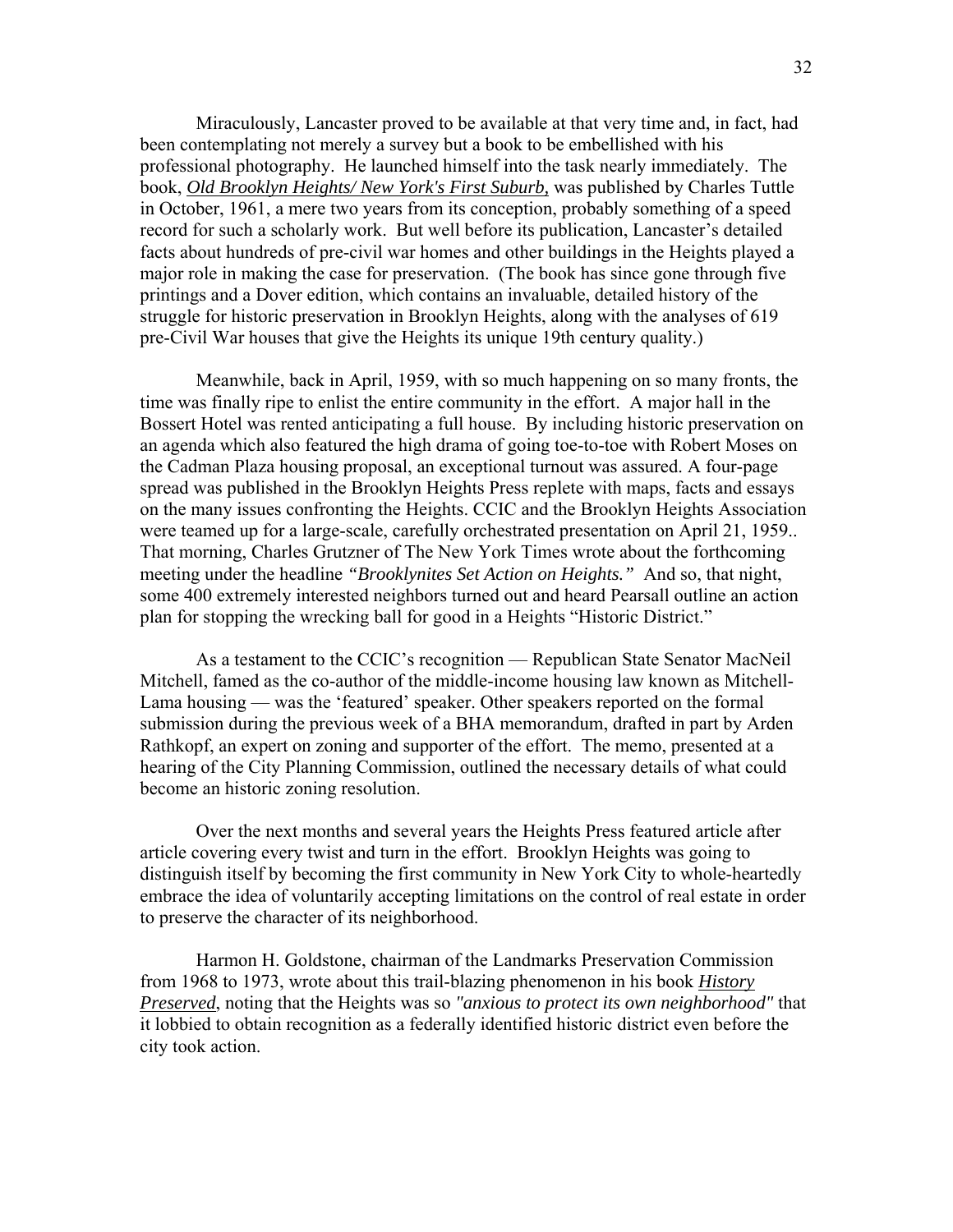#### ACTION POSTPONED

 But the Heights effort was forced to follow a most frustrating, zigzag course. At first it focused on persuading Planning Commissioner James Felt — then in the midst of a long-needed and arduous updating of the city's entire zoning code —to include a provision for historic district zoning. Though interested and supportive of the cause, and impressed with the homework the Heights had done, Felt turned the proposal aside, in favor of keeping the spotlight on his politically sensitive and problematic main goals.

 An alternative course, to develop a singular law, applying only to Brooklyn Heights, also failed to gain support at the city government level as being elitist, narrow and self-serving. The Heights had no choice but to wait until a more propitious time in the political climate.

 Still, there were some hopeful signs grounded in the threatened destruction of Carnegie Hall and such disastrous demolition as the loss of the Brokaw mansion on Fifth Avenue. The continuing, painful loss of major landmarks helped to galvanize civic feelings about preservation. In June, 1961, Mayor Wagner had established the progenitor of the Landmarks Commission in the form of a "Committee for the Preservation of Structures of Historic and Aesthetic Importance." Geoffrey Platt, son of the distinguished early 20th century New York artist and architect Charles Adams Platt, was appointed chairman.

 The new committee had been created specifically to deal with the notorious bulldozer urban renewal methods that had stained the Robert Moses slum clearance era. It was going to identify, protect and encourage the rehabilitation of good buildings in urban renewal sites. But from the perspective of the Heights it seemed clear that, as Pearsall argued, in view of *"continual instances of demolition and defacement, and united in its readiness to accept immediate historic zoning, [the Heights] should not be made to wait indefinitely for resolution of the city-wide problem."* But Platt, too, could not be persuaded to go it alone with the Heights, fearing charges of elitism and special favors.

#### A STRONG TURN FOR THE BETTER

 Things moved ahead, but painfully slowly. In April, 1962, the Landmarks Preservation Commission was created and Platt was appointed chairman. At least now there was an agency in place within the city government which held the responsibility for working on the problem. And there was at long last a commitment to prepare, within a year, a detailed legislative program. Things took a strong turn for the better that fall when William R. Fisher, who had worked with both the Brooklyn Heights Association and CCIC from the outset, was appointed to the commission. Fisher, who served as president of the BHA from 1960 to 1962, and then as president of the Long Island (now Brooklyn) Historical Society, provided a new level of access to the city power brokers.

 The pace quickened in 1963 and 1964 as the intricate legislation made its way through various drafts and finally was introduced to the City Council in October.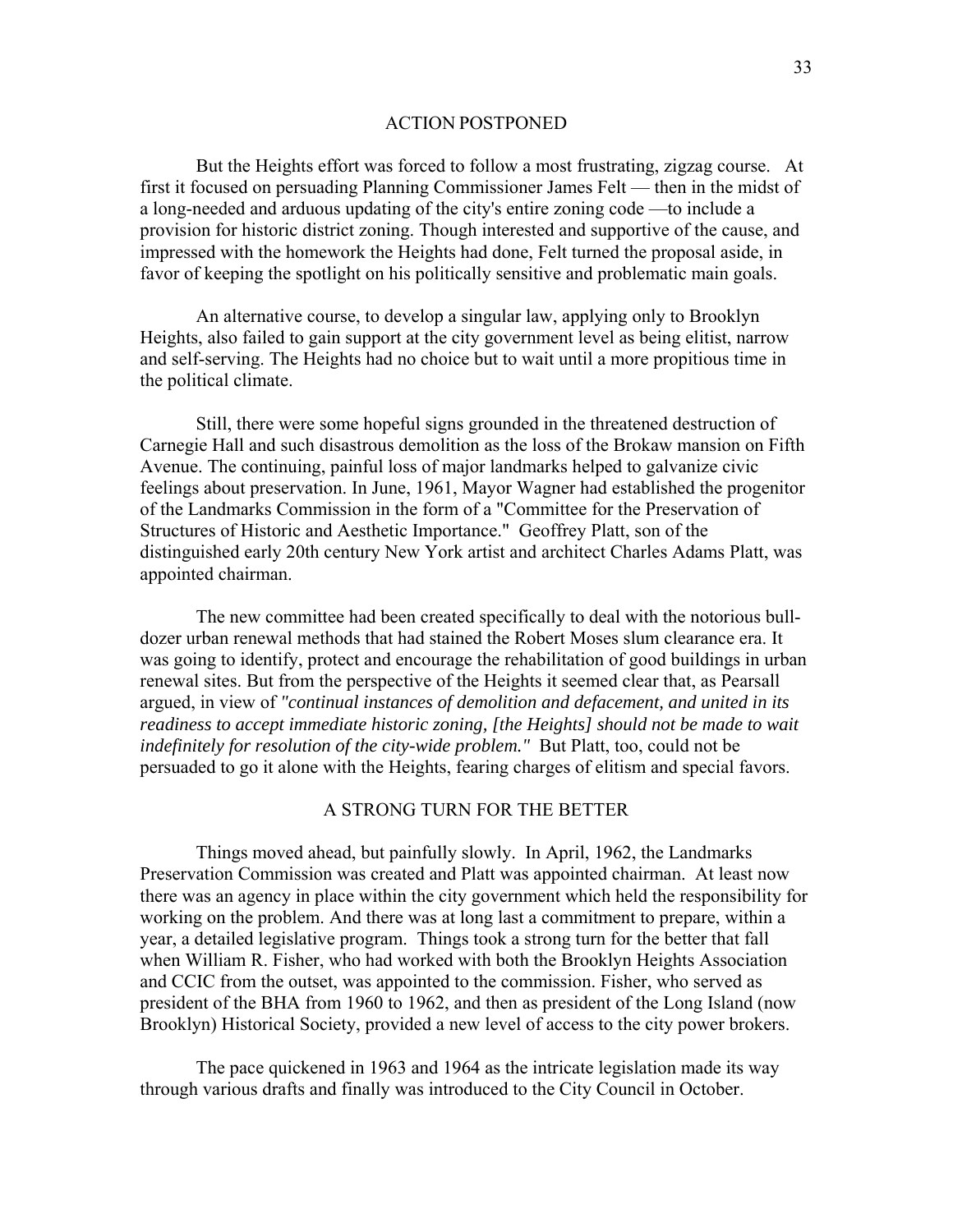### Meanwhile, condemnation of the Cadman Plaza Slum Clearance Site had begun.

## KEEPING PRESERVATION IN THE PUBLIC EYE

 Pearsall, led by his appreciation of all that could be lost in the old buildings, arranged for permission from the developers for a small group to explore the emptied buildings and search them for salvageable architectural features such as fireplace mantels and pier mirrors. The New York Times, in a feature article, described the group as *"pick[ing] their way through fallen plaster and discarded furniture"* and marking items to be spared from the wreckers' hammers. Eventually 32 handsome 19<sup>th</sup> Century marble mantels and fireplaces were rescued and sold at a nominal price to brownstone owners in the Heights and Cobble Hill who were working on restoring their buildings.

 The introduction of the legislation to the City Council in late 1964 was followed by a stormy public hearing. Heartfelt support from the Heights distinguished the neighborhood as a veritable hotbed of historic preservation. In the end, the one serious local objector was the Watchtower Society, which had made sizable acquisitions and was bent on putting up more dormitory-style buildings for its growing membership.

 In March, 1965, The New York Times worried editorially at the delay while noting that "the law on landmark preservation is complex" and urged action because "Treasured old buildings have steadily hit the dust." Finally, on April 19, 1965, the Landmarks Law was signed into effect by Mayor Wagner. It specified immediate action on recommendations for three historic districts including the Heights. Here is how The New York Times, on April 26, 1965, described the culminating event in words that were music to the ears of those who had devoted the better part of a decade to help bring it about:

*When the City Council last week approved a landmark preservation law it acknowledged—as have other city governments in recent years—that preserving a community's architectural heritage is a legitimate function of government.* 

 *The primary means of compelling preservation, which is accomplished by restricting the rights of property owners, is through use of the police power and the right of eminent domain, in the same manner as the city's zoning law.* 

 *Thus, New York at last has joined a preservation movement that has spread throughout the country under the impetus of public opinion aroused by landmarks vanishing in the explosive growth of cities.* 

 As Pearsall records in his unpublished notes, *"the goal line was in sight,*" and the Heights was ready, in fact, far readier than either of the other two proposed districts — Greenwich Village and the Cast Iron District in SoHo — for the process of designation. This suited the newly empowered Preservation Commission just fine since it was eager to show how effectively it could work. After a hearing at City Hall, attended by nearly 300 "Brooklyn Heights property owners, and members of local civic groups," the commission issued its three-page designation decision, and on November 23, 1965, just a few days before Thanksgiving, New York City had its first Historic District.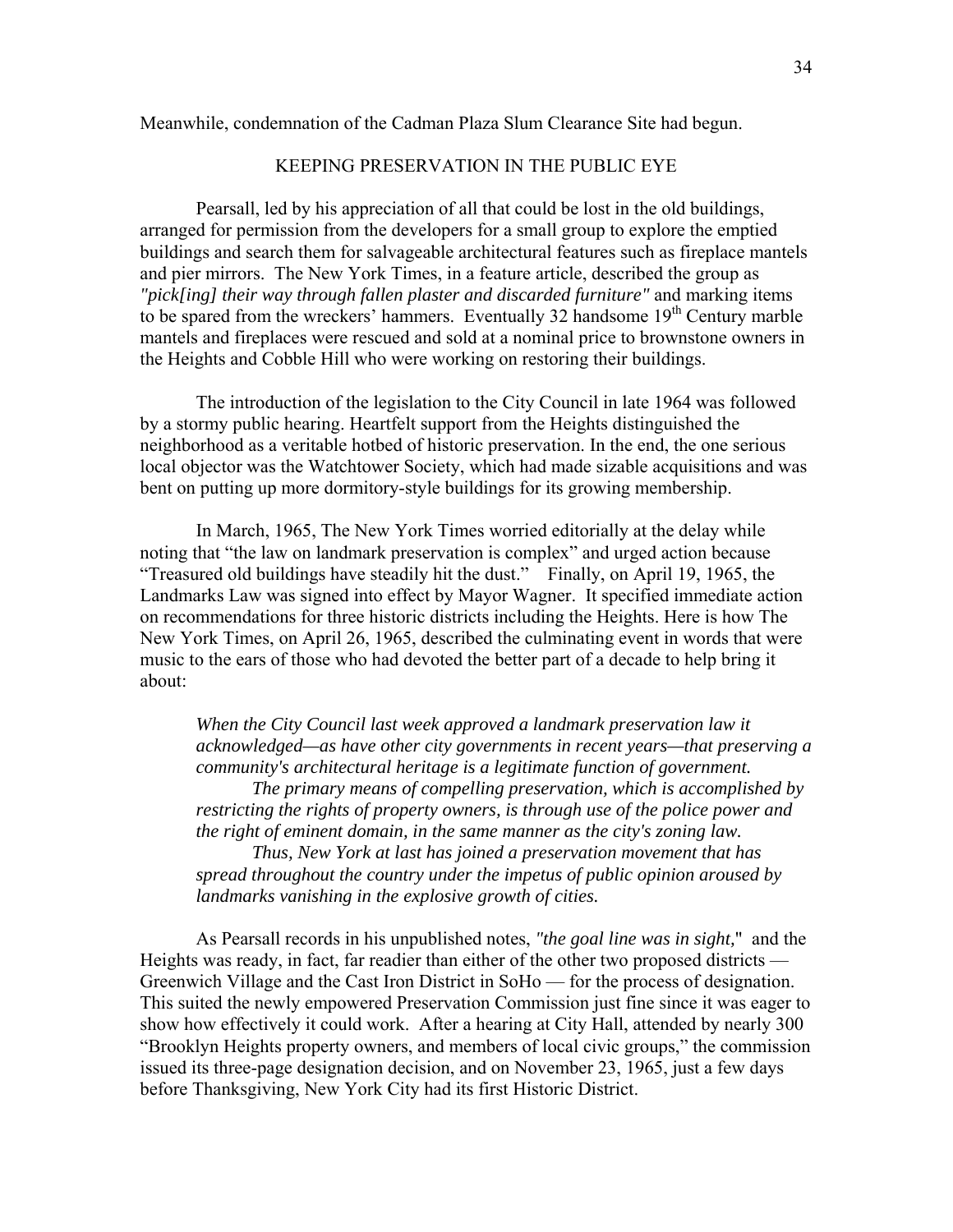#### FINISHED, BUT NOT QUITE.

 But soon after what appeared to be the final victory, Pearsall was again called into action when a potential loophole was discovered. It seemed that under the newly promulgated regulations, the Watchtower Society — which stood virtually alone in its opposition to the preservation law and which had been accumulating property in the neighborhood — was interested in building an out-of-scale, 12-story building on the Columbia Heights block-front from Clark Street to Pineapple Street. Pearsall had found out, to his dismay, that under the law as written, the Watchtower Society or any developer — if vacant land should become available — arguably had the right build to whatever height was allowable under the then generally applicable zoning laws, overriding any historic preservation regulations. For the Heights this meant the real possibility that developers could exceed the very limits the Historic District regulation was intended to put in place.

This multi-story loophole needed to be closed and closed quickly. Fortunately, by that time another neighbor, Beverly Moss Spatt, had been appointed to the City Planning Commission. Dr. Spatt was a fierce believer in protecting the historic continuity of the City. With her strong support the necessary technical research was marshaled.. A strategic amendment to the zoning resolution was prepared, debated in public hearings, and narrowly approved — over the most vigorous real estate industry opposition — by the Board of Estimate.

 Yet again, with another battle won, now came time to win the war by having the amendment applied to this neighborhood by the Planning Commission. This happened in June, 1967.

 The salutary effect of the height-limitation amendment can be witnessed today by visiting the corner of Pineapple Street and Columbia Heights where the Watchtower Society erected a "community facility" designed by Ulrich Franzen, an award-winning architect, who managed to build a clearly 20th century structure which, most would agree, is, nevertheless, in keeping with the general character of the neighborhood, including its limited height.

 Otis Pearsall's crucial role in the city's preservation movement was given public recognition in 1993, when the Historic Districts Council named him a Landmark Lion.

 In the spring of 1995, as the ever more potent Brooklyn Heights Association held a community meeting to celebrate the 30th anniversary of the Landmarks Preservation Commission, Pearsall remarked that, *"since the Heights had been made an Historic District, not a house or a single stoop or a cornice has been lost."* In fact, he has observed, we have gained some stoops and cornices, here and there.

 And, as one tours the Heights today, as many from around the country and the world do, following the AIA Guide to New York City or the Guide Michelin, one sees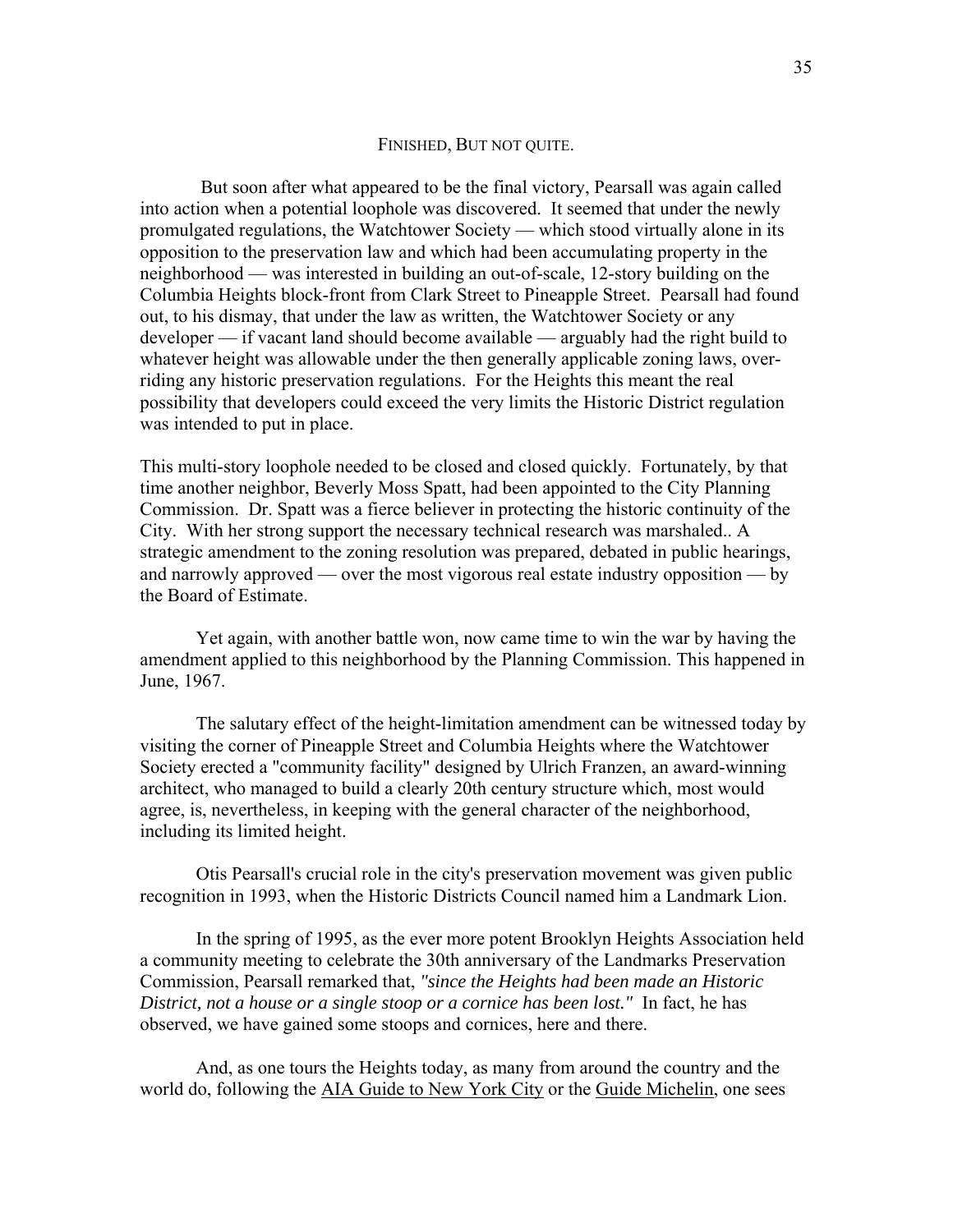example after example of original and handsomely restored facades, stoops, windows, shutters, and even iron work, representative of the best of 19th century design and craftsmanship. All to be viewed while often walking on the same bluestone sidewalks which were laid down when horse and buggies traveled the streets.

 But much more has been preserved than physical details. As Harmon Goldstone has noted, in a time characterized more by high mobility than permanence, more by fickle tastes than lasting values, the Historic District offers a sense of identity, continuity and community pride that, though not tangible, affects all those who come to the Heights, whether to seek a permanent place in it, or just to pass through. These most fundamental human values surely have been worth preserving.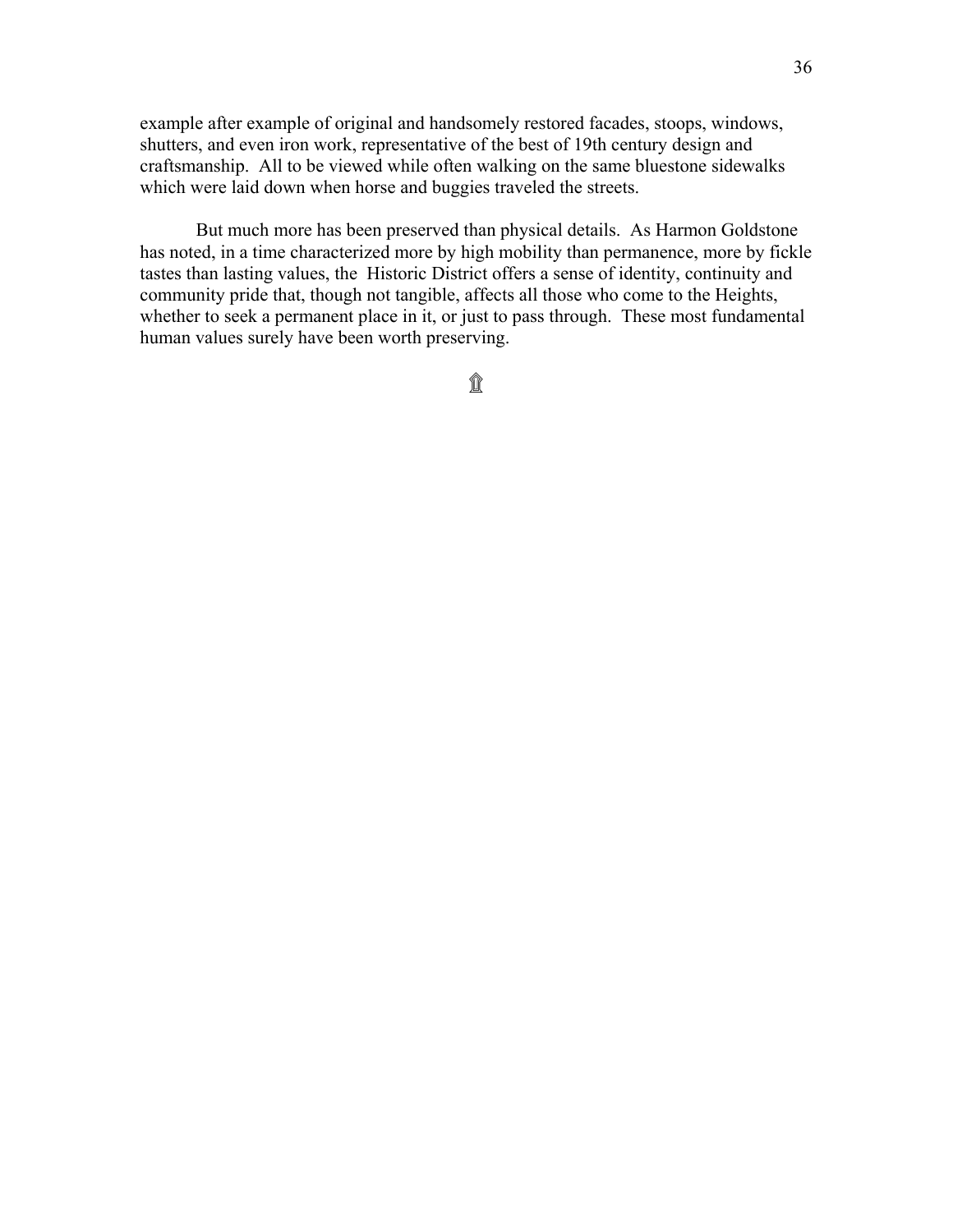# **ACKNOWLEDGEMENTS**

# **A NOTE ON SOURCES AND ASSISTANCE**

 Memories dim and I was fortunate to be able to reach a number of fellow eyewitnesses to the transformational events recorded here. They agreed to read the manuscript and encouraged my efforts. I do want to thank Otis Pratt Pearsall, Dr. Beverly Moss Spatt, Joseph Broadwin, and the long-time resident and newspaper man, Henrik Krogius for taking the time to plow through my writings and catch me up where needed.

 I have drawn upon a large number of sources for help in recollecting as accurately as possible the many details of what occurred during those crucial nine years--1958 to 1967. The following is a partial list: Origins of New York's Historic Districting by Otis Pearsall, unpublished typescript; Old Brooklyn Heights: New York's First Suburb, Clay Lancaster, Dover Publications, NY 1979 (originally published 1961, Tuttle Company, Vermont); History Preserved: A Guide to New York City Landmarks and Historic Districts, Goldstone and Dalrymple, Simon and Schuster, NY 1974; Mary Ellen and Mark Murphy with Ralph Weld, ed. A Treasury of Brooklyn, William Sloan Associates, New York, 1949; Pamphlet, Old Brooklyn Heights:To Commemorate the One Hundredth Anniversary of the Founding of the Brooklyn Savings Bank, 1927; Pamphlet, B. Meredith Langstaff, Brooklyn Heights- Yesterday Today Tomorrow, Published under the Auspices of the Brooklyn Heights Association with the Financial Aid of Its Commercial Associates, 1927; James Felt, Chairman, NYC Planning Commission, Rezoning New York City, A Guide to the Proposed Comprehensive Amendment to the Zoning Resolution of the City of New York, December, 1959; Robert Caro, The Power Broker and the Fall of New York, 1974, Alfred A. Knopf;. Yesterdays on Brooklyn Heights, James H. Callender, The Dorland Press, 1927, NY; The Brooklyn Heights Press, 1958 to 1961, and various New York City newspaper clippings from the author's file and on microfilm, Brooklyn Heights Branch, Brooklyn Public Library.

**[Rev April 6, 2009 to p 33WORD COUNT April 1, 2009. 14,419 April 20, 2009, 14,874, rev.June 20]** © 1995 Martin L. Schneider, Revised 2009 Rev. June 26, 2009,. 14,944, Rev. July 30, 2009, 14,881 Rev.Aug11,2009 15,419 Rev Jan6,2010 15,545 Jan12, 2010 15,565

*Prologue*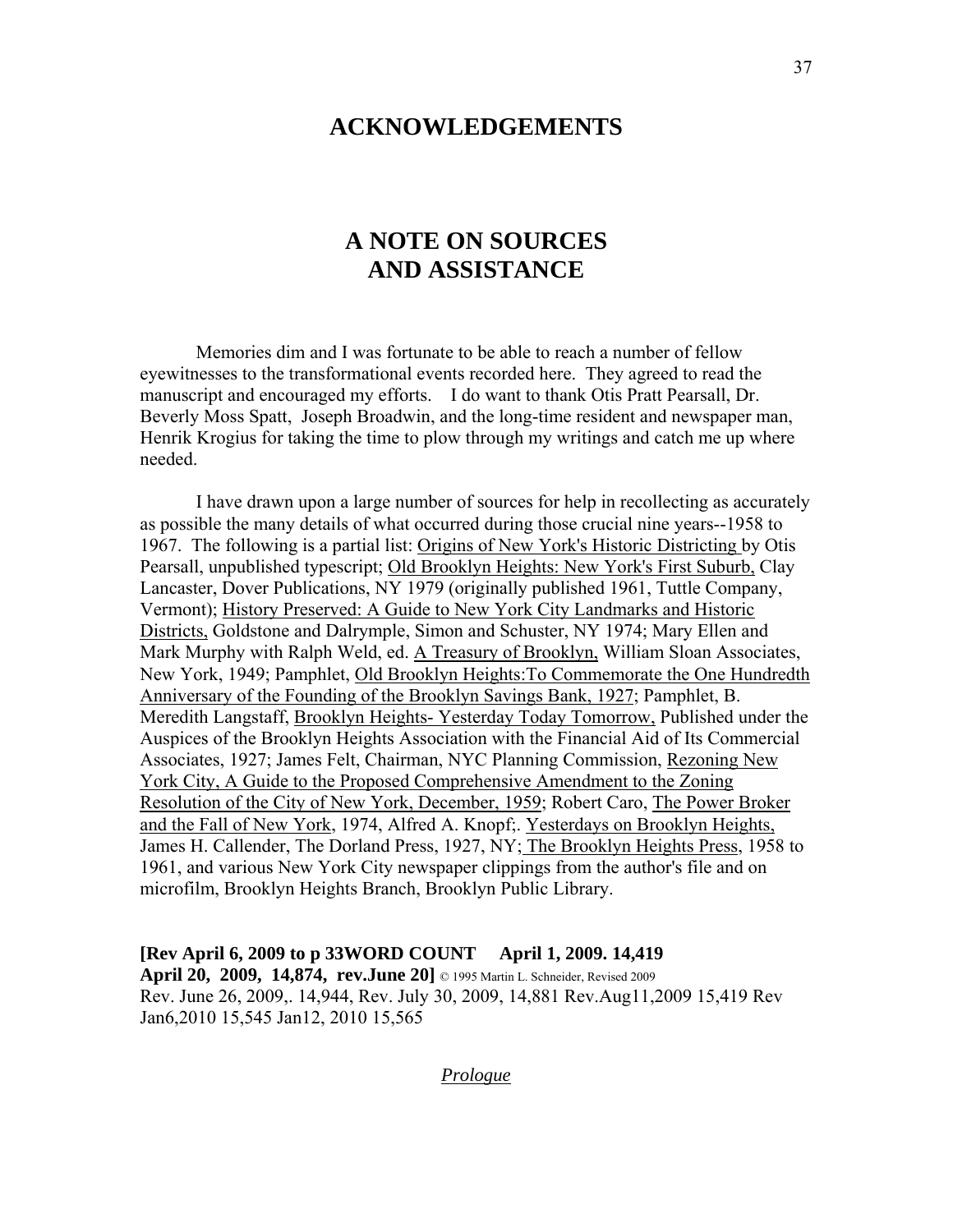My wife-to-be and I were extremely lucky. The first time we saw the Heights was in late 1956. It had just begun to snow. We had taken the subway from the Upper West Side of Manhattan.

 The sky was turning dark as we came out of the Clark Street station and made our way toward Willow Street to look at what would be our first apartment. The snow seemed whiter than usual as it dusted the black wrought-iron fences lining the sidewalks and running up the stoops. It was uncannily quiet and peaceful. We could not believe this was New York City. We fell in love with Brooklyn Heights.

 Years later, Nick Barnett, a friend from Los Angeles, was visiting us and during the late morning went with me on a brief walk. There were a few morning "how-areyou's?" to neighbors and friends. Then, a greeting to one of the regular "supers" who spends a good deal of time out on the sidewalk, keeping an eye on things. And there came Mr. Johnson, our mailman. Mr. Johnson and I exchanged strong ideas about the weather, good or bad or getting better. Nick was astounded, "I've lived in L.A. for 20 years and never even laid eyes on my mailman, let alone greeted him by name!" What a place to live.

 How familiar it has become, and how that familiarity grows on us. It connects us with our next-door friends and all of the people who passed this very way, for two centuries or so. It links us to this country's history. Our pre-Civil War buildings, the details around the windows, the shutters, the bluestone sidewalks, the bricks and the replanted old curb stones in the backyards, the marble fireplaces and decorated plaster ceilings, all seem to radiate the past. The following is the story of how it came to be that Brooklyn Heights— a beautiful, sheltering and comforting neighborhood— would survive virtually intact into the next millennium. The turning point came a little over a half century ago.

Much has been written about the sweeping urban demographic events in mid- $20<sup>th</sup>$ century America; they helped to change the course of history in the Heights. At the time, historic preservation regulations affecting city blocks existed only in a handful of American cities, most notably Boston's Beacon Hill and the Vieux Carré in New Orleans. The very idea of legally protecting an entire neighborhood was but a gleam in the eyes of some far-sighted Brooklyn locals.

 The activities of a community of newcomers who were bent on recapturing a declining, central urban area was to dominate the neighborhood for several years. Their intense dedication paid off victoriously — for the neighborhood and for the City — in April, 1965, with the enactment of the Landmarks Preservation Act by the City Council of New York and its signing by Mayor Robert F. Wagner. But getting to that juncture involved a long, frustrating, often exasperating trial of the civic commitment of those who, for the most part, only recently had chosen to make the Heights their permanent home.

These are some personal notes on how it all started, what it was like to live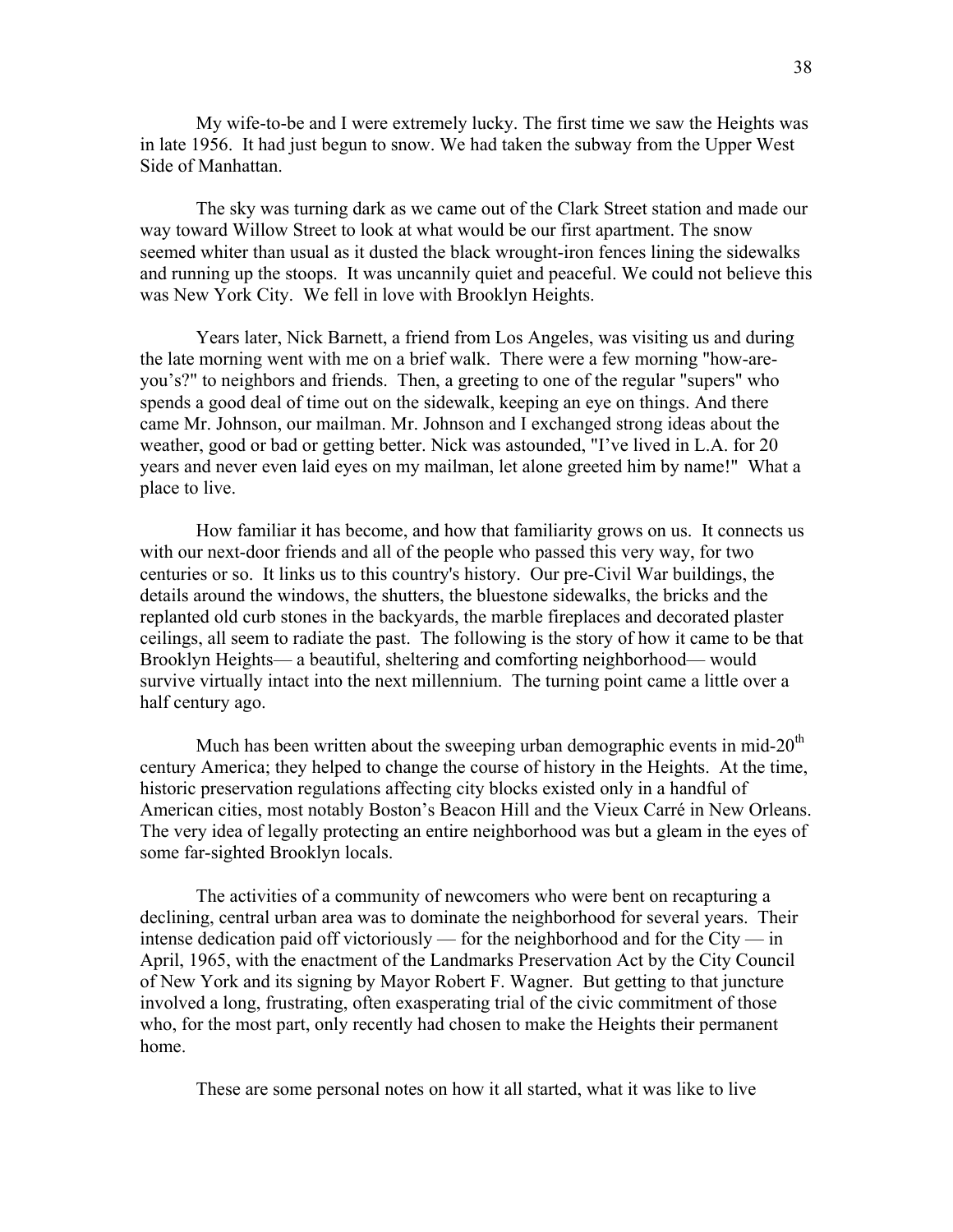through it, and on the drudgery and the disappointments along with the excitement and gratification of being on both the right side *and* the winning side of a notable urban dustup. For help in recalling and documenting those times, I am indebted especially to two sources:

 The Brooklyn Heights Press, which, during the action-packed late-1950s was owned and edited by the late Richard J. Margolis. The Press was the newspaper that provided the absolutely essential social and political connecting point in a pre-computerized, blogless neighborhood. It also set a new, and awardwinning, standard for a New York City neighborhood weekly and;

 Our good neighbor, attorney Otis Pratt Pearsall, who on the occasion of receiving the prestigious *Landmark Lion Award* in 1993 from the Historic Districts Council, prepared a detailed chronology of the designation of the Heights as New York's first Historic Landmark District.

 Another vital source is found in: Old Brooklyn Heights: New York's First Suburb, by Clay Lancaster (1917-2000) (New York: Dover Publications, 1979) originally published in December, 1961, by Charles E. Tuttle Company, Rutland, VT. As with so many of the people involved in this struggle, it was personal choice that had brought Lancaster to the neighborhood and a historians' deeply felt concern for its preservation that led to the book. The book itself helped pave the way for the laws that protect the Heights today.

 In the course of preparing this personal view, I was able to talk with people who are still neighbors today and also to track down a few who have moved away but carried their memories of those days with them.

 For the definitive history of New York's struggles to protect its landmarks, including that of Brooklyn Heights, one has to see Anthony C. Wood Preserving New York /Winning the Right to Protect a City's Landmark, Taylor and Francis Group, 2008.

 But, for a truly full accounting of what has been contributed to our lives, one can take a slow, meandering walk anywhere in the strikingly pleasing, fifty blocks that make up the neighborhood and look around.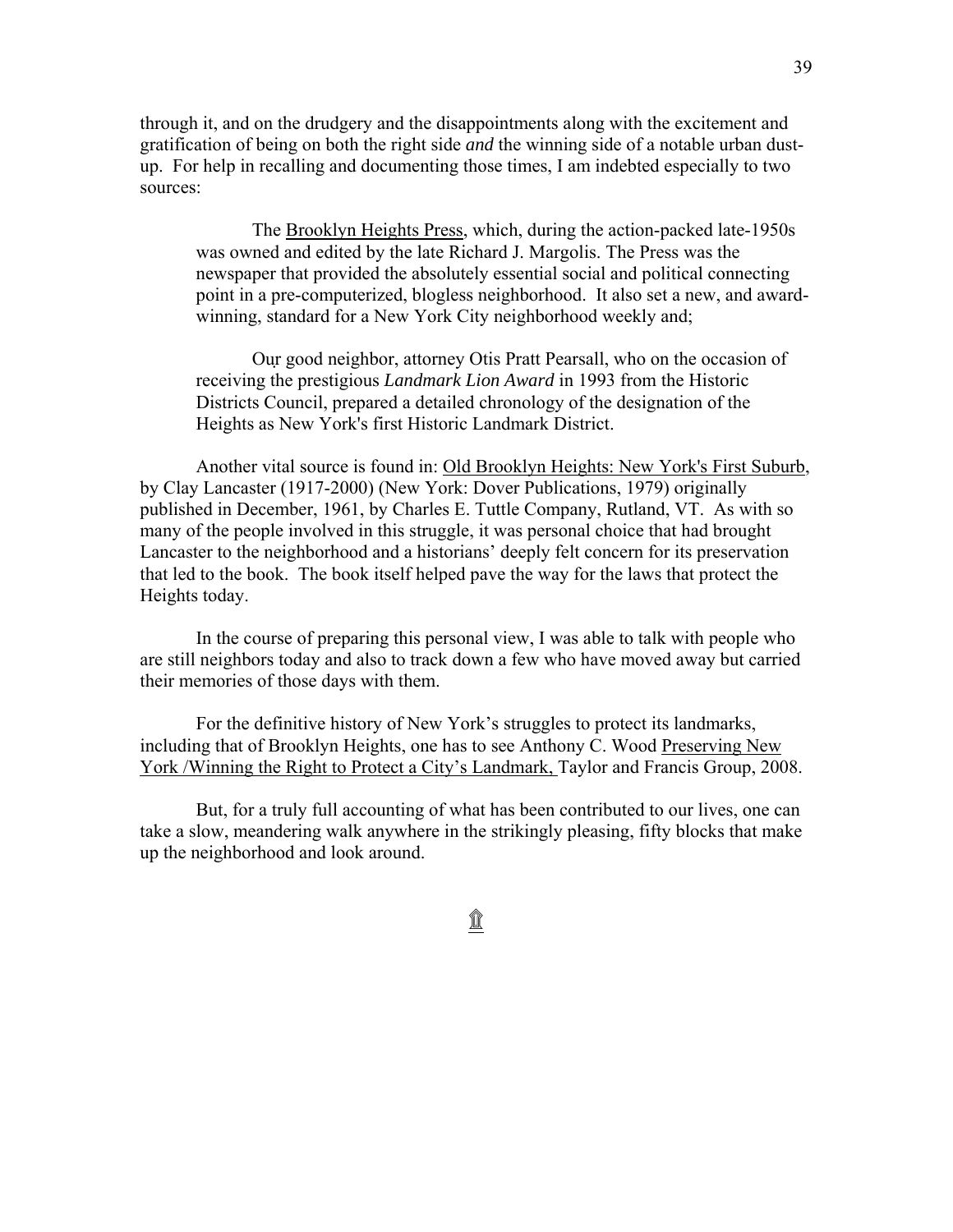# Battling for Brooklyn Heights

# *How a Post-War Generation Found and Fought For a City Neighborhood*

 In the 1950s Brooklyn Heights was a distinctly fading beauty. It was down at the heels, dingy at the edges, and plain worn through in spots. Its residents were aging. The boom in its transient population, brought on by the war effort of the 1940s, and sustained by a post-war influx of migrants from around the country and Puerto Rico, had a powerful impact on the old neighborhood. Single-room-occupancy quarters were not uncommon in the outmoded housing stock. For absentee landlords, SROs provided an economically attractive answer to the capacious but "completely impractical" apartments the brownstones offered.

 Soot from incinerators, cheap heating oil and smoky trucks and cars had created an overall grayness. It was not a good idea to leave your windows open for very long if you were finicky about gritty sootfall. The ubiquitous dirt and grime had turned the once handsome-looking pre-Civil War houses into dark-stained and seemingly worn out oldtimers . Here and there were inappropriate commercial and light industrial incursions scattered along Fulton Street and near the borders at Atlantic Avenue and down by the Brooklyn Bridge. Some of the houses were scarred by tacky, superficial attempts at modernization. In the cold glare of day Brooklyn Heights did not offer an obviously promising outlook to the casual beholder.

 If you were in the market for a permanent place to call home, the sharp contrast between this core city location and the greener grass of the suburbs was compelling. The urban term "white flight" had just been invented. But, as far back as February, 1910, when the Brooklyn Heights Association was organized, concern for the future of the basic housing stock was being discussed. One of the organizing speakers at the meeting put it that "Our rich move away and our young find locations elsewhere." The New York Times wrote on April 24 of that year that "A great many elegant dwellings have been razed…" and that "…the wealthy residents of Brooklyn …" have been forced to seek housing further out in Brooklyn and Long Island. The article carried the subhead "Old Residential Character of the Heights Giving Way to Business."

 Yet, forty-odd years later, under the dust and soot and decrepitude, a lot of history and urban potential palpitated. This was still, for many, an extremely attractive and human-scale place to put down roots. Its convenience to Manhattan was compelling. The great promenade flanking its west side with world-class views of the lower bay and, in the distance, the Statue of Liberty, was breath-taking. The friendly visages of row on row of 19<sup>th</sup> century town houses seemed welcoming. Antiques stores clustered on the old Fulton Street across from a new ten-acre, heavily treed park. There were friendly, locallyowned shops, small supermarkets, specialty meat and fish stores and a couple of traditional, mom-and-pop newspaper/candy stores.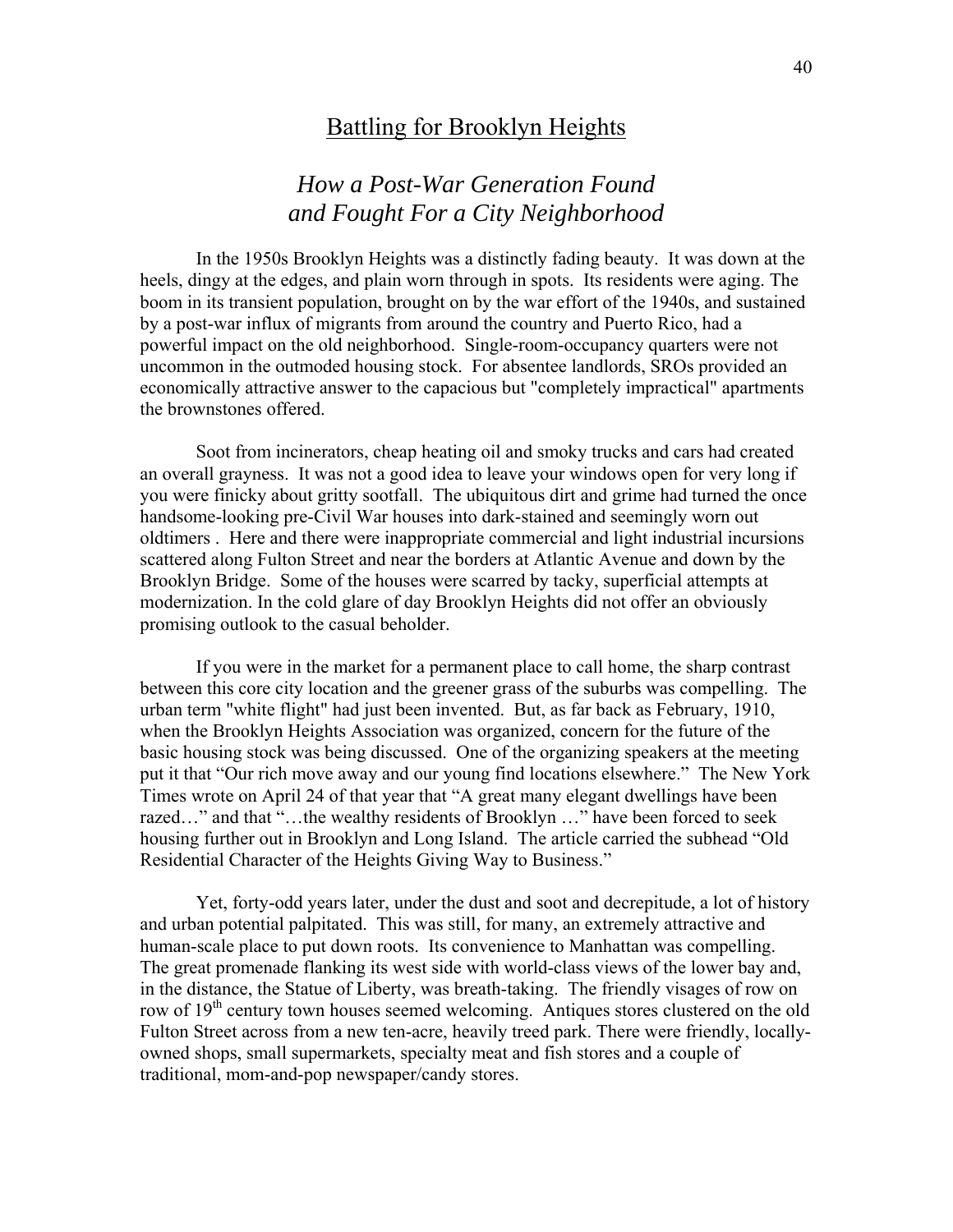For the discerning, the ambitious and the optimistic, the potential was tangible and the soon-to-be pejoratively named yuppies — young, upwardly mobile professionals — had begun gathering. They had career and family plans and, as it turned out, shared a vision of perfectibility for Brooklyn Heights. In fact, city-wide in the mid-1950s, a new mood of urban betterment and political reform generated a good feeling about the city's future. There was a widening sense that the city was everyone's to improve and perfect.

 But even the most dedicated neighborhood re-builders could not ignore the clouds on the horizon. Looming most menacingly for the Heights was the great Robert Moses behemoth: *SLUM CLEARANCE*! However, even Moses could be stopped, as had been shown in 1956 by the Mommies in Central Park, who, at the famous 'Battle of the Tavern on the Green,' had blocked a parking lot from replacing a favorite playground and had embarrassed (and infuriated) the previously unstoppable bureaucrat-tycoon.

 Another menace was the traditional autocratic exercise of power at Borough Hall. There, the established political and moneyed interests had their eyes on the strategically valuable, "downtown" location. Any desirable changes in the Heights would, they reasoned, involve bulldozing the old to make way for commercial progress and more economically efficient, new construction. Robert Moses himself had declared, "You can't make omelets without breaking eggs." Yet Borough Hall, too, had its weaknesses. Political reform was in the air and such power centers were being challenged throughout the city.

 In the mid-1950s the Heights was of various minds. At one end of the spectrum were those who believed that the "bad parts" of the Borough could be, almost literally, walled out. Paul Windels, president of the Brooklyn Heights Association in 1960 — and a commanding figure with an outstanding record as one of the key architects of Fiorello La Guardia's successful Fusion campaign — represented an isolationist approach to preserving the Heights; he spoke hopefully at the time of a "wall of high buildings separating the Heights from the rest of Brooklyn..."

 Then there were those 'practical' politicians and developers on the outside, for the most part, who saw no value at all in living with what were, in their thinking, clearly obsolete buildings. 'Knock 'em down and build up proper, modern, safe and sanitary and, most importantly, profitable housing,' was their philosophy. In fact, Borough President John Cashmore — at the time committed to realizing his long-held dream for a new Brooklyn Civic Center — spoke plainly about the wrongheadedness of trying "to raise children in downtown Brooklyn when you could move out to Coney Island." Out there, his good buddy, Fred Trump (Donald's dad), was putting up thousands of units of state-aided, tax-abated, middle-income housing.

## **ONLY IN BROOKLYN**

In philosophical opposition to such naysayers were those residents — mostly but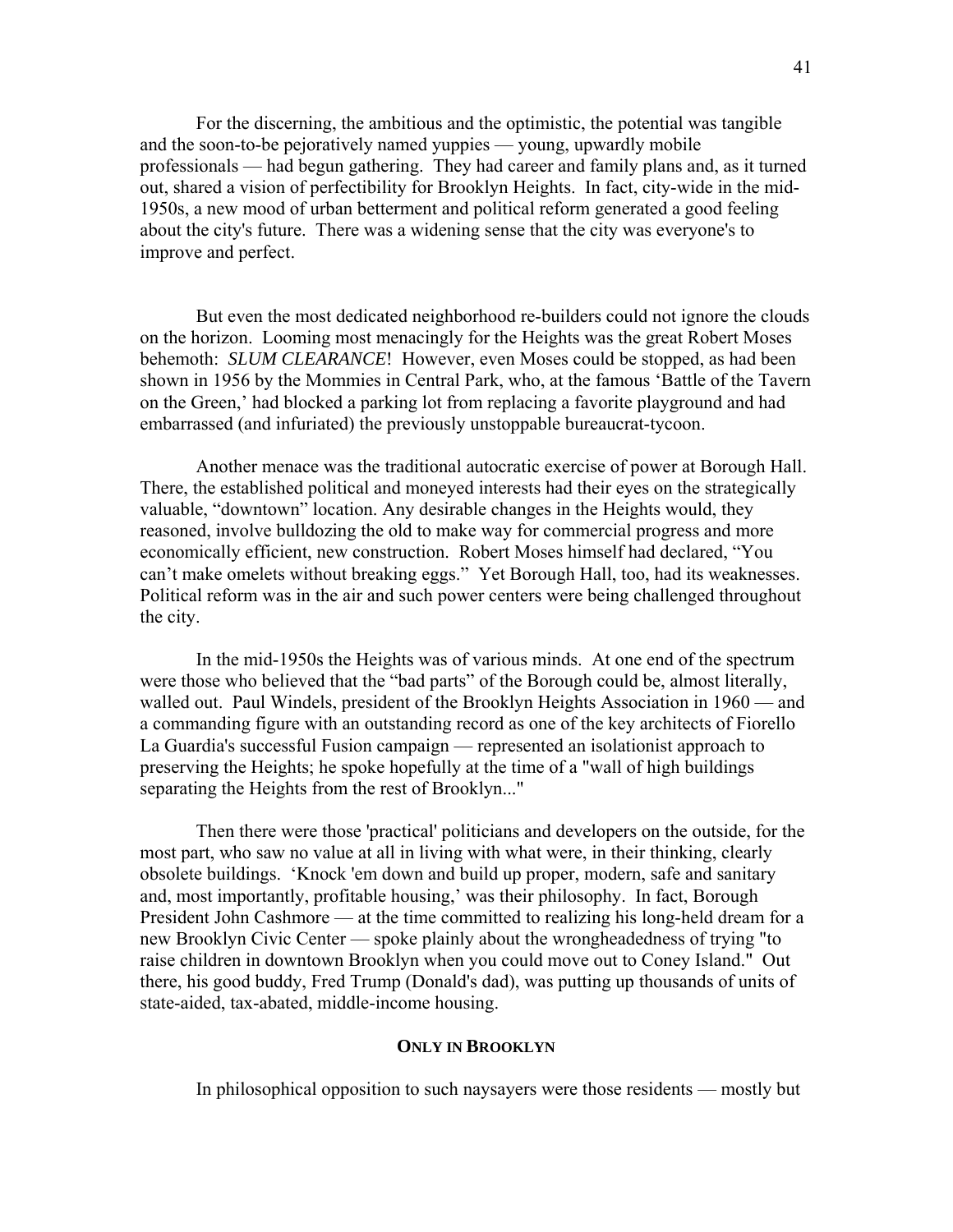not exclusively the newer ones — who envisioned the idealistic possibilities of having poor and rich and in-between, of all colors and faiths, living here happily in peace and harmony. These urban optimists could foresee the kind of poetic future for Brooklyn that inspired Walt Whitman, in the previous century, to describe it as "… the new city of Friends."

 Francis Morrone, the distinguished architectural historian and Brooklyn expert, reminds us that as early as 1861, Walt Whitman had favorably observed that the kind of housing being built in the Heights was already showing the way for Brooklyn's "architectural greatness." Whitman lauded the spread of *"…hundreds of thousands of superb private dwellings, for the comfort and luxury of the great body of middle class people — a kind of architecture unknown until comparatively late times, and no where known to such an extent as in Brooklyn,"* he wrote in *The Brooklyn Standard*.

 Through the intervening hundred years, Whitman was followed by others who had publicly boosted the Heights as an exceptional place. One of the many important American writers who had lived and worked here was Carson McCullers. *"Brooklyn,"* she wrote in *Vogue* in 1941, *"in a dignified way, is a fantastic place. The street where I live has a quietness and sense of permanence that seem to belong to the nineteenth century. .... It is strange in New York to find yourself living in a real neighborhood."* McCullers had captured exactly the special quality of the neighborhood whose inspiring essence had managed to survive well into the 1950s.

 By then many of us had shared the thrill of McCullers' discovery that the Heights — and that was the part of Brooklyn she was writing about — was a fantastic place with lovable characteristics that were indeed very strange to New York City. But you didn't have to be a hard-core, urban romantic to love the Heights; there were also those who simply believed it to be an excellent and affordable place to raise a family, especially if the schools could be improved.

 So it was that these numerous and diverse factors were to come into play a dozen or years after the end of World War II. As in any unorganized crowd, the feelings and hopes of these many neighbors were amorphous, unformed, and just waiting for the right catalyst to set off a series of actions that ultimately would make important urban history.

 In fact, it took three triggers to detonate what became the revolt of the Heights against the array of threats to its very survival as a neighborhood:

- $\triangleright$  Two large-scale slum clearance projects;
- $\triangleright$  A clearly inadequate public school; and,
- $\triangleright$  The accelerating loss of pre-Civil War brownstones to thoughtless 'modernizers' and looming apartment buildings.

Then it was 1958.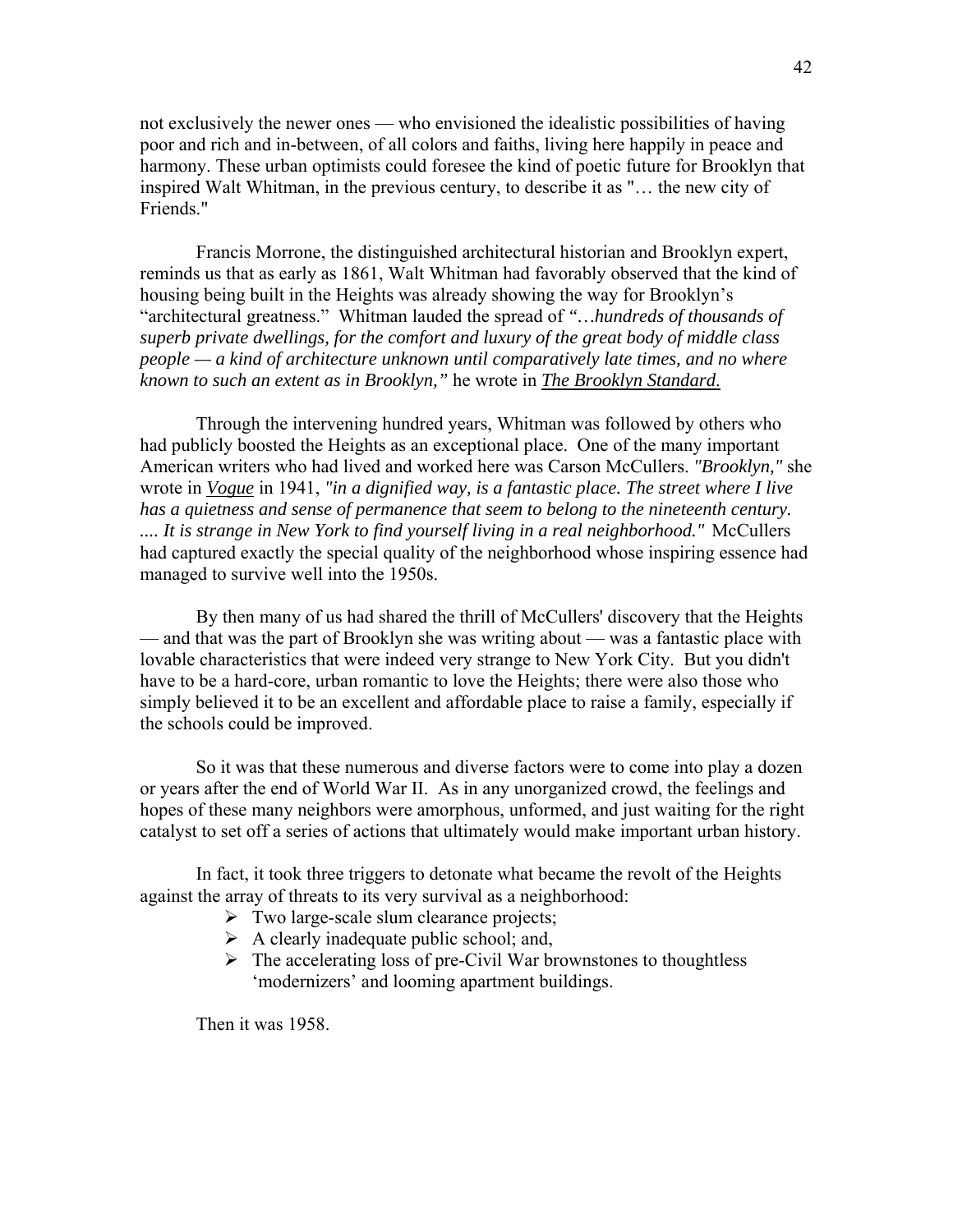## *Dedicated Preservationists Face Down the Wrecker's Ball*

 The 1950s represented a centennial of sorts for Brooklyn Heights. On Saturday, November 25, 1854, *Gleason's Pictorial*, a distinguished, pre-Civil War weekly publication out of Boston, there appeared a cover article. A wood engraving showed the foot of Montague Street from the river looking up a fairly steep ramp to the Heights with an observation platform straddling it roughly where the Promenade is now located. The headline read, simply: "Brooklyn Heights." The text complimented this singular part of New York in terms that would warm a real estate promoter's heart: *"... there is no place that commands a better view of New York than the Heights; and the stranger who pays them a visit is well recompensed..."* 

## [INSERT GLEASON PIC]

 But it is more than topography that makes the Heights special, Gleason's goes on: *"Perhaps no city in the country is better built than Brooklyn. The houses are very generally marked by chasteness and elegance of design, and many of them are splendid specimens of architectural beauty."* 

 Unfortunately, one hundred years later, it had become clear to everyone in Brooklyn Heights that this once-lauded, exceptionally fine neighborhood was, in fact, precariously balanced on a tight rope between restoration and decay.

 On the restoration and preservation end, many of the newcomers had strained their resources to buy their first homes. Often the purchases were financially feasible only because of their willingness to spend seemingly endless weekends and evenings working at fixing up their hundred-year-plus, urban handyman's specials. In addition, the excess space in the roomy 19th century homes could be put out to rent. For most of the young couples making such investments in the future of the Heights, this was a perilous journey. When their optimistic vision of the future of the neighborhood — into which they'd already sunk a considerable amount of their personal resources — was seemingly jeopardized, they reacted accordingly. They were not about to take any such threats lying down.

 For some, there were also children involved. To be urban-with-child at that time meant one usually had to count on a decent public school. What it would take to assure such schooling was another fundamental and daunting question of the day.

 As it turned out, it wasn't until 2005 that quality, public elementary schooling became available in the Heights. The turn-around of the venerable PS 8 on Hicks Street proved to be another stirring example of determined neighbors banding together for progress. But such long-range positive action was not at all foreseeable to the newly hatched home owners of the late 1950's. Though, as we shall see, the need for decent public schooling and for additional educational choices led to positive results anyway. Most notable was the creation in 1965, from scratch — in a large, disused white elephant of a building at the corner of Clinton Street and Pierrepont Street — of the private, highly respected St. Ann's School for gifted children.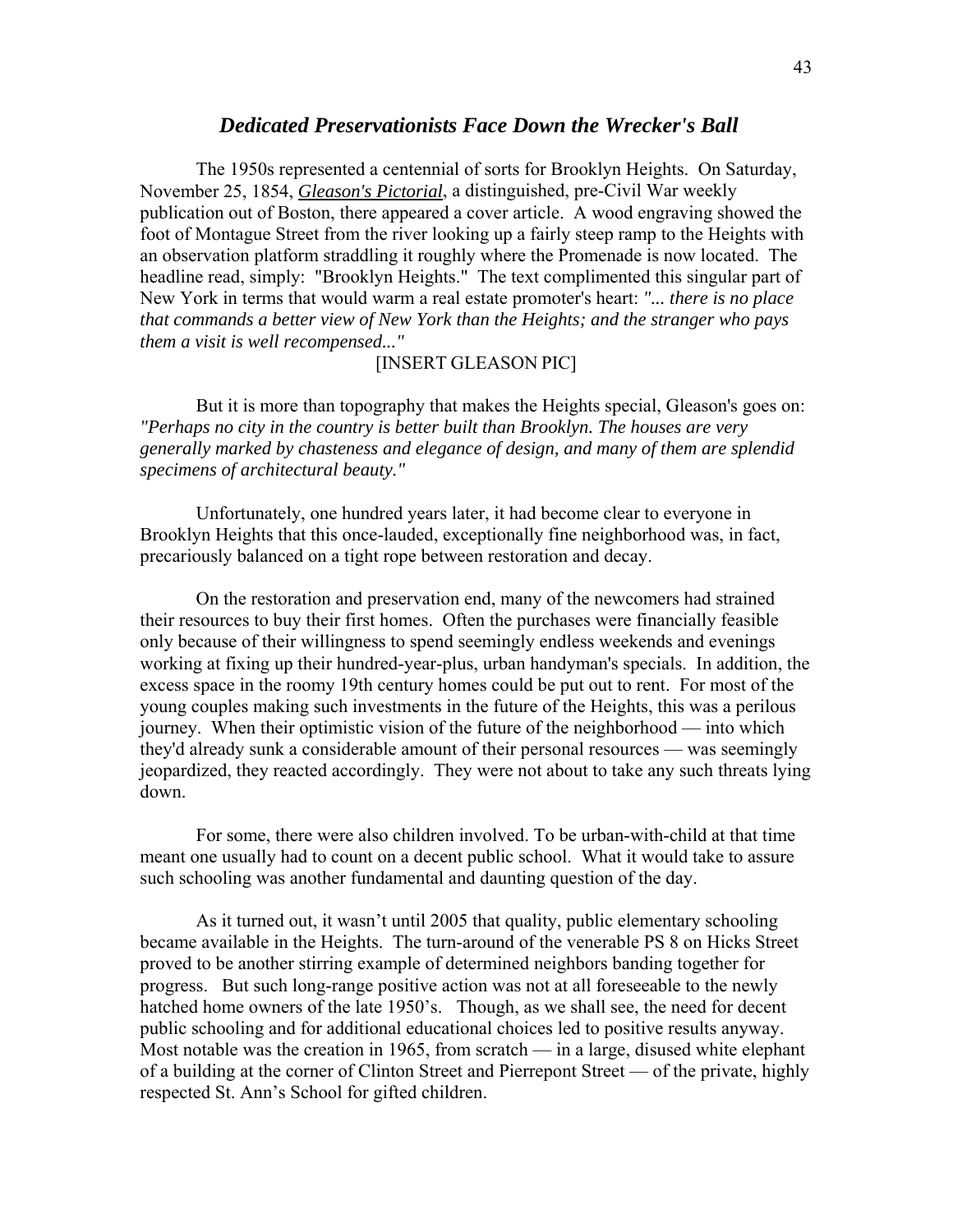Thus, by a combination of pragmatism and visionary, local leadership, there formed a consensus that the first priority had to be the neighborhood's outstanding physical legacy. So, the same people who'd made their personal commitment to their homes became the dedicated stewards of our jointly inherited architectural history. Their battlements were the brownstones themselves which provided superb reminders of what the Heights had been in the mid-nineteenth century. These ranks upon ranks of pre-Civil War buildings — grimy and outmoded for conventional living as they seemed to be nevertheless represented something extremely desirable; they were constant, everlasting connections to a people's past and a nation's progress.

 Beverly Moss Spatt, a Heights resident since the early 1940s, who was to become a helpful member of the City Planning Commission and then Chairperson of the Landmarks Preservation Commission, spoke of the importance of "continuity with the past" and firmly believed that these living connections to history added substantially to the civility of a place.

 These hundred-year-old townhouses — clearly numbering in the many hundreds, although at the time no one had done an inventory — presented a potent physical argument that we had inherited and become responsible for a vital and valuable asset. It was a past which only the reckless and ignorant would turn away from or, worse, destroy.

 The young, newly ensconced couples, of course, also saw that the value of their real estate investments could be seriously imperiled by wanton development. The wrecking ball was being heard throughout the neighborhood. Willow Street was under siege. Groups of houses were being assembled for destruction. Stoops were being torn down, cornices stripped off and homely, bricked-up floors added. On State Street, lowcost, suburban style aluminum doors and canopies had made a startling appearance. To the new stewards' agony, an American architectural treasure was being debased, looted and demolished, right under our eyes.

 A precedent had been set a few years earlier by a one-woman preservation effort which began in the late 1940s. The typewriter heiress Gladys Underwood James had bought a number of strategically located brownstones in an effort to thwart assemblages by would-be apartment house builders. Gossip had it that she was keen on reselling to preservation-minded newcomers. And even though her efforts were effective, they were far too limited and idiosyncratic to save the whole neighborhood.

 But now gathering here was an odd mix of people, attracted variously by wrought iron railings and cherished buildings, commuting convenience, financial opportunity, urban culture and history and, for some, a sense that the future of the livable City itself was under siege. So it was decided: We would stay and fix and build, and fight for what we believed in. Now, it was time to get organized.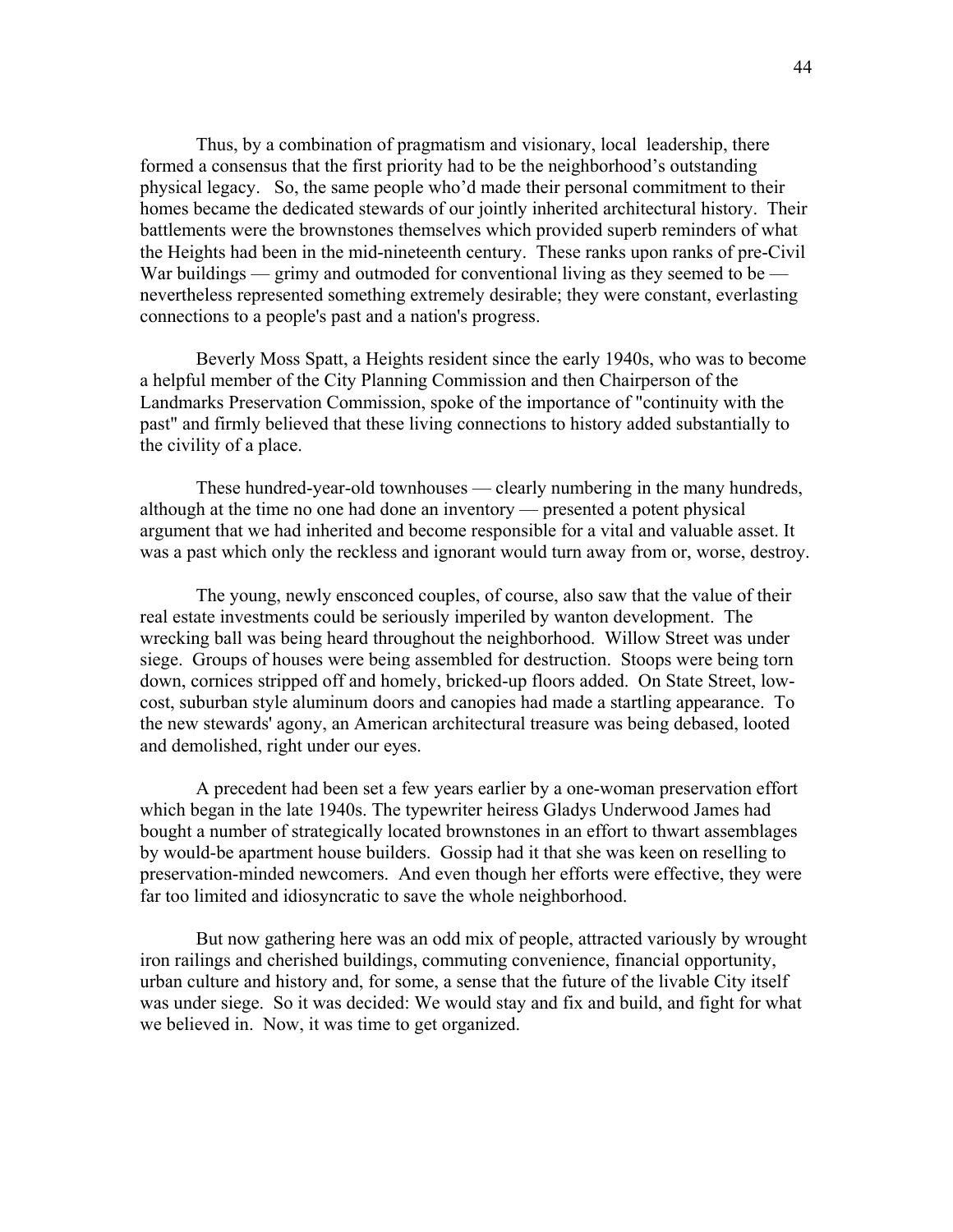# *URBAN IDEALISTS STOP MOSES WITH A BETTER IDEA*

 This place was certainly extraordinary. The architectural beauty of the Heights had survived for a hundred years, lasting out the tides of immutable urban changes which, for a century, had swept unceasingly around this seemingly imperturbable enclave.

 Yet, the possibility for drastic change and fatal loss had become dramatically clear in the early 1940s when the 'Master Builder,' Robert Moses, sought to run the Brooklyn-Queens Expressway right up Hicks Street, the neighborhood's central, northsouth artery. This calamitous idea was fought vigorously by the Brooklyn Heights Association, which possessed both professionalism and impressive political connections. A much more agreeable route around the western, river side of the Heights, along Furman Street was settled on, though the BHA was persuaded to accept a half-mile long, public promenade instead of private gardens above the cantilevered roadways. Despite a lack of enthusiasm for opening up the view to the general public by some senior members of the Heights establishment, the promenade quickly proved a much-valued popular, public, community asset. Seen today, it is the one truly constructive thing for which the Heights and the entire City, owe a lasting and unqualified measure of thanks to Moses.

 But, by his reckless proposal for cleaving the Heights in two, Moses had otherwise made clear his total lack of interest in Brooklyn Heights as a neighborhood worth worrying about. He had clearly demonstrated that making way for automobiles and trucks would command his highest priority. Now, a decade later, his slum clearance clouds were also gathering, and serious trouble was brewing for our 50-block neighborhood.

### REAL ESTATE VALUES RISING

 Meanwhile, Heights real estate values were beginning to recover. New buying pressure came about as more and more young couples calculated the practical ways in which they could stay in the city and afford to own more space in better housing in a strategically desirable neighborhood. Here, they were discovering, not only could they live their lives and pursue their careers without being slaves to suburban commuting, they could have history, living space, friendly neighbors, trees and even gardens, all just a few minutes from Manhattan. Luckily, their vision of the potential for the pre-Civil War housing was matched by the blindness of the numerous absentee landlords who had drained the houses dry during previous decades and were still selling at affordable and very attractive prices.

 Many houses had been subdivided into rabbit warrens of tiny studio apartments. These were over-burdened and rundown but not beyond recapture and restoration, especially if you were willing to be both Lord-of-the-Town-House and weekend plumber/electrician/contractor/carpenter/and debris-removal-expert. And, after the restoration — although sometimes in the midst of it — there came the fitting-up and renting-out of the valuable spare space readily found in the capacious four- or five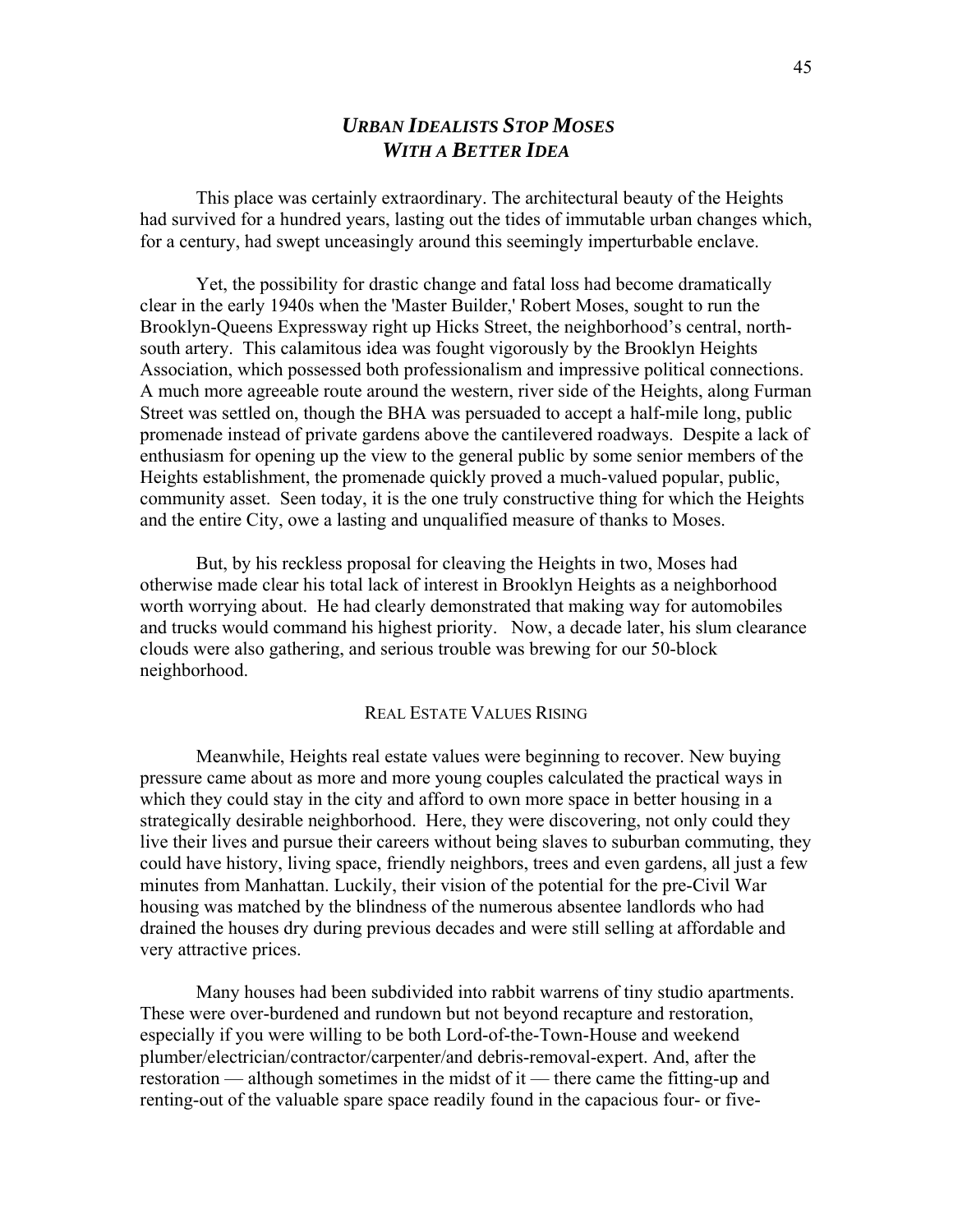thousand-square-foot Greek Revival homes.

 The years 1958 and 1959 were crystallizing ones for the new residents in Brooklyn Heights. Now, in addition to being a home-grown restoration-and-repair expert while, at the same time, working hard to develop a still-budding career, the breadwinner had also to worry about protecting and fixing up the neighborhood. At the time, many of the wives were stay-at-homes, preoccupied with the norm of rearing two or more young children, as well as dealing with much of the grunt work around the old house.

 An additional concern were the lurking, large-scale "re-developers" who were beginning to wake up to the potential for making a real estate killing in the Heights. Replacing brownstones with apartment houses was their modus operandi. A parallel objective had already been put on the books a few years earlier by the ever-threatening Robert Moses who had slated the Heights for not just one but possibly two of his giant slum clearance projects.

### THE BIG MOSES IDEA

 The main clearance project was to be one fronting on Fulton Street, completing the civic center park which had been mapped many years earlier. At that time, the idea was born to rebuild the congested, decrepit and outmoded downtown area from Borough Hall to the Brooklyn Bridge approach. It was a massive effort and required the kind of exquisite coordination of public financing — Federal, State and City — that Robert Moses had totally mastered. The plans included removal of the blighting elevated train lines, building new court houses, providing for new office buildings, closing or widening streets, laying out new parks, and adding new housing were all to be part of a massive and intricate mix of public improvements.

 For the Heights, it was the "Slum Clearance Plan under Title One of the Housing Act of 1949 as amended" which was to provide the heart of the new housing on a sliver of blocks along then Fulton Street, starting at Clark Street and running down Henry Street to its base at the Brooklyn Bridge. It was called Cadman Plaza, named — for reasons lost in the haze of Brooklyn log-rolling politics — after a popular radio minister of the 1920s and '30s, the Reverend S. Parkes Cadman. The Brooklyn pastor had distinguished himself by calling on God's blessings for American businessmen, especially insurance salesmen. God's blessings notwithstanding, Cadman Plaza did not look like a gift from heaven to most of us in Brooklyn Heights.

 Opposition to it began shaping up as soon as the main outlines and objectives became clear. The opposition was based not so much on its general location in the northeast corner of the Heights, as on its stupefying, shadow-casting, single-slab, 20 story architecture stretching for 400 unbroken feet from Poplar to Clark Streets and beyond. Also stirring up a hornets nest of anger was the fact that it called for 64% of its apartments — all high rent — to be efficiencies and one-bedroom units, not the housing the Heights was looking for, at all. "A dormitory for transients..." was the term invoked to characterize the unneighborly project. That it also called for a total bulldozer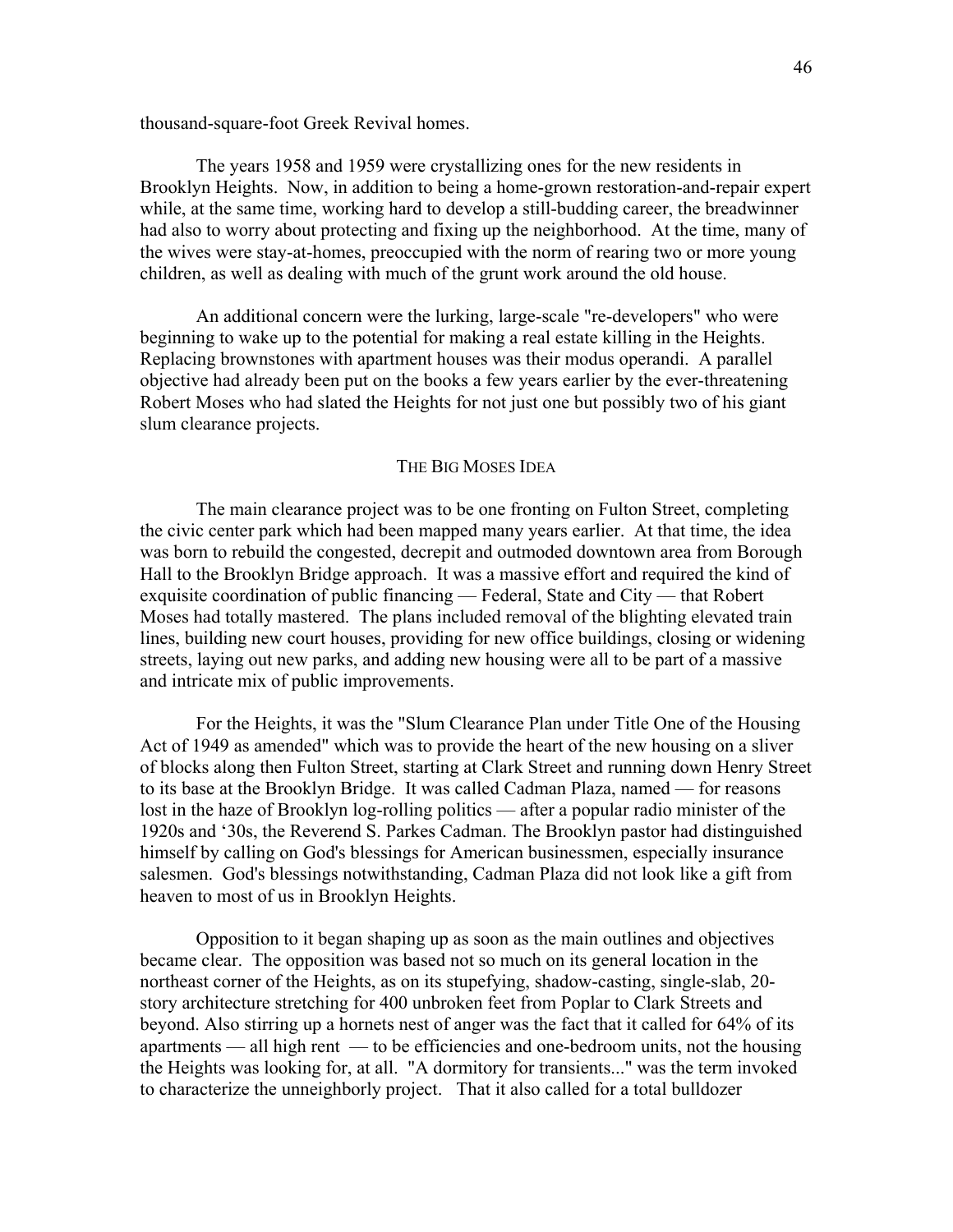approach to the blocks involved was of concern, too, but the preservation issue was subsumed by the more immediate and readily grasped middle-income housing shortage.

### A SECOND TARGET IN MOSES' SIGHTS

 In addition to Cadman Plaza there had surfaced a strange companion "slum clearance" housing plan that targeted the part of the Heights known as Willowtown, the blocks outlined by Joralemon, Hicks, Atlantic and the Brooklyn Queens Expressway. Located in the southwest corner of Heights, its origins were suspect. Never proved, but seriously suspected by shocked residents and new homeowners on Willow Place and Hicks Street, was the idea that certain Heights nabobs had put this part of the neighborhood on Moses' hit list because it had a mixed-income population, including a large number of Basques who'd immigrated years earlier and a Puerto Rican community that had settled in that corner close to the docks. Indeed, Moses, while building the BQE, had acquired a number of strategic properties on State Street and Columbia Place which backed up to the charming Willow Place street. Some of these had already been knocked down.

 The idea of harnessing the seemingly limitless source of Federal funds to buy up the remaining housing on those benighted blocks and practice slum-clearance on them must have been attractive to the ubiquitous Moses. But the project had sneaked up on those who, in early 1958, were busily buying and fixing up Willow Place houses and the brownstones and carriage houses lining the adjacent Hicks Street. One hapless couple discovered, the very day after they had bought their house on Willow Place, that they were on the Moses hit list.

 Moses had by then figured out exactly what it took to shake the Federal money tree to cover the cost of acquiring land. The key to the funds was the ability to search out land which had housing on it that could be fitted into the official definition of "substandard housing," otherwise known as a "slum." If a desirable location such as one in Brooklyn Heights were offered to him for "improvement," he would hardly turn it down.

### LURE OF LUXURY HOUSING TO CITY FATHERS

 Improvement in city housing was interpreted by Moses to mean rebuilding on land in such a way as to mean what was technically termed "the highest and best use." In our case, it was called "luxury housing" and meant rental housing in packages that would pay the highest dollar for the land and the highest return per square foot to the private developer. It also paid the quickest profit.

 Moses had consistently predicated his slum clearance plans on the 1949 Federal Housing Act, which was designed to clear slums and replace them with new developments, and nothing more. But in 1954, a striking and ultimately transformational new concept had been injected into the Act with an amendment that called for "urban renewal" and that added — and for the Heights this addition was to be crucial — the idea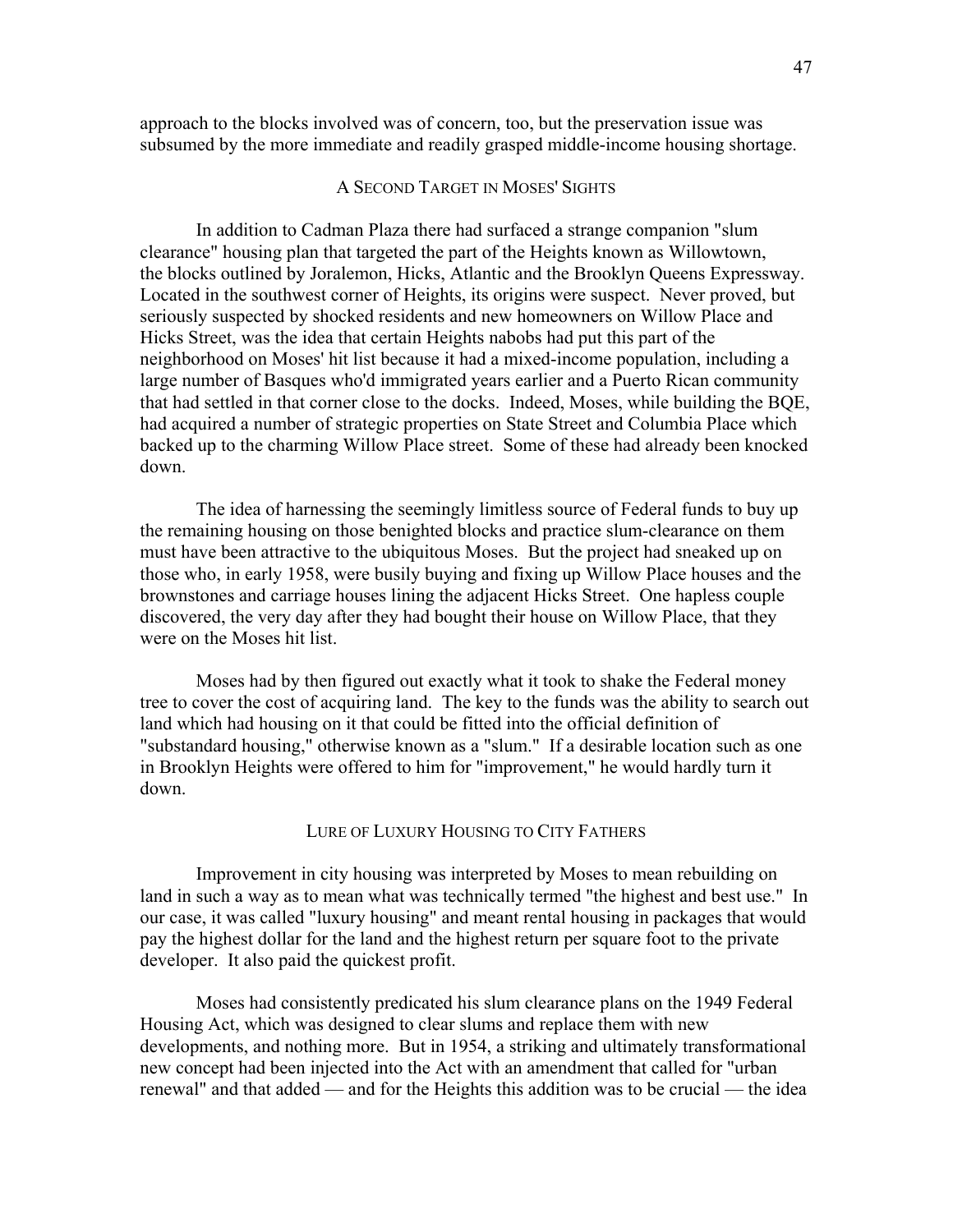that *renewal* projects should also include the "*rehabilitation and modernization of existing housing*." But Moses had no confidence in rehabilitation. In fact, he had already expressed his doubts about the new laws and regulations by dragging his feet and impeding the first city-proposed urban renewal project on the Upper West Side in 1955.

 As far as Moses was concerned, his projects did not need to relate at all to the surrounding area nor did he trouble himself about the effects a project might have on present, owner-generated renewal efforts. He continued to be wedded to his simpler scheme, which was the application of the power of eminent domain to, in his own words, "eliminate substandard and deteriorating areas in the City and create in their stead sound, permanent reuse areas..." Period. It was with those chilling words that Moses defined the future for Brooklyn Heights, but that definition was not going to stand as an acceptable blueprint for the future of this neighborhood.

### WILLOWTOWN FIGHTS BACK

 Willowtown became the mouse that roared. This little corner of the Heights was primed for organization by the ready energy of its newcomers and its ability to stand together against those who would destroy it. A trained social worker living on the scene, Richard H. P. Mendes, was running a small settlement house at 62 Joralemon Street. He provided some of the initial direction and the neighbors quickly picked up the ball.

 Soon there were meetings, resolutions, presentations, protests, and even a TV appearance (facilitated by a Heights resident who was a public affairs producer at WCBS-TV). As it turned out, the TV appearance drew some blood from the Moses apparatus. When he went looking for support from those Heights people who had quietly pointed him to Willowtown in the first place, they were nowhere to be found. Willowtown was taken off the Slum Clearance list, leaving Cadman Plaza as the sole focus of criticism.

 There were a number of other ingredients in the simmering urban stew pot that were coming to the surface here. First there was the school situation. As 1958 had dawned, there was optimism about PS 8 which, only a few years earlier, had been identified as a school perilously close to non-usability. The Heights in the '40s and '50s had a preponderance of older individuals and families; not many children were to be seen in the streets. The parks, the few that were available then, were not actively patronized and there was no parent group boosting them. With a skimpy school-age population and a strong tradition of private and parochial schooling, combined with a rather decrepit public school plant built in 1907, the momentum was not in the direction of public schooling at all.

#### ADVOCATES FOR PUBLIC SCHOOL

 But the newcomers wanted to take a closer look at the situation since many of them shared the belief that public schooling was a democratic inheritance that deserved support and encouragement. And, very significantly, it would help make the Heights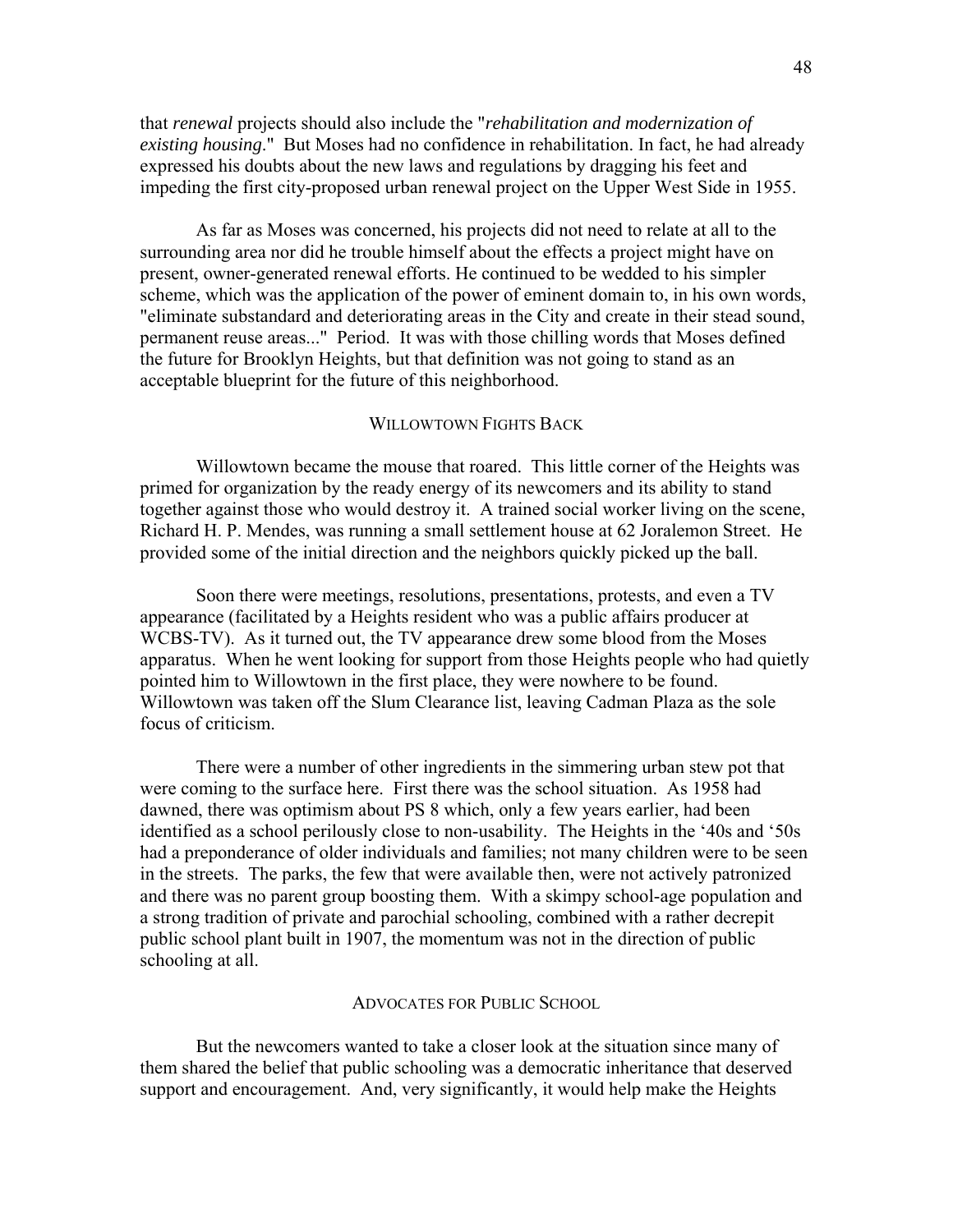more affordable. While these were desirable goals few newcomers were willing to send their children to a second-rate public school and, in effect, use their own children as pawns in the cause of building it up.

 By early 1958 parents had already begun considering *"…whether to send the children to a private school or to PS 8, or to leave the neighborhood,"* as one parent put it to the *Brooklyn Heights Press*. The newspaper reported that six parents had met at 8 Monroe Place — the one-time refectory to the pre-Civil War church then on the corner of Clark and Monroe and which was soon to be scrapped for "slum clearance" purposes to express their feelings about the desirability of "a broader base of social contacts" that would be available in a public school as against a private school. The phrase was a euphemism for children of lower income families, especially African-American children who were being bused in from nearby Farragut and Fort Greene public housing projects to help fill our underutilized classrooms while, at the same time, dealing with severe overcrowding in their own neighborhood schools.

 As a liberal reaction, in part, to the recent historic racial events in Little Rock, Arkansas, a determination arose to try to make PS 8 work as a progressive and integrated example of public education. Little Rock and Governor Orval Faubus had just shown the country at its racially most divisive. Brooklyn Heights seemed to want to do the right thing. But the dilemma gnawed at the neighborhood: How could we ever build up a good school if we didn't have enough "young, growing families"? Not all the brownstones, even if converted, could provide the numbers that would fill PS 8 in the foreseeable future.

 The answer had to lie in somehow dramatically increasing the supply of middle income housing. This pursuit would lead, inevitably, back to Moses' Cadman Plaza plan and its shortcomings as the plan's details, relating especially to apartment sizes and costs, began to emerge.

#### RISE OF REFORM POLITICS

 There was another progressive movement afoot in early 1958. It was a time when "reform politics" was beginning to take root across the city having been triggered by the unsuccessful but, to many the thrillingly forward looking presidential campaigns of Adlai Stevenson. The entrenched Democratic party organization in Brooklyn was out of touch with the demands for fresh, new political thinking, Its leaders seemed to react the same way as some of the older residents of Heights: they were wary of newcomers and what changes they might bring to the old neighborhood.

 Freshly minted and newly named as the West Brooklyn Independent Democrats, the group took its cue from the young Turks in Manhattan, including a certain Ed Koch, in Greenwich Village, who had succeeded in bringing down the notoriously powerful Carmine DeSapio of Tammany Hall. One of the first such risings in Brooklyn, their meager numbers at the start didn't deter them. With a mere 67 members, by their own count, out of 20,000 registered Democrats in the Assembly District, these newly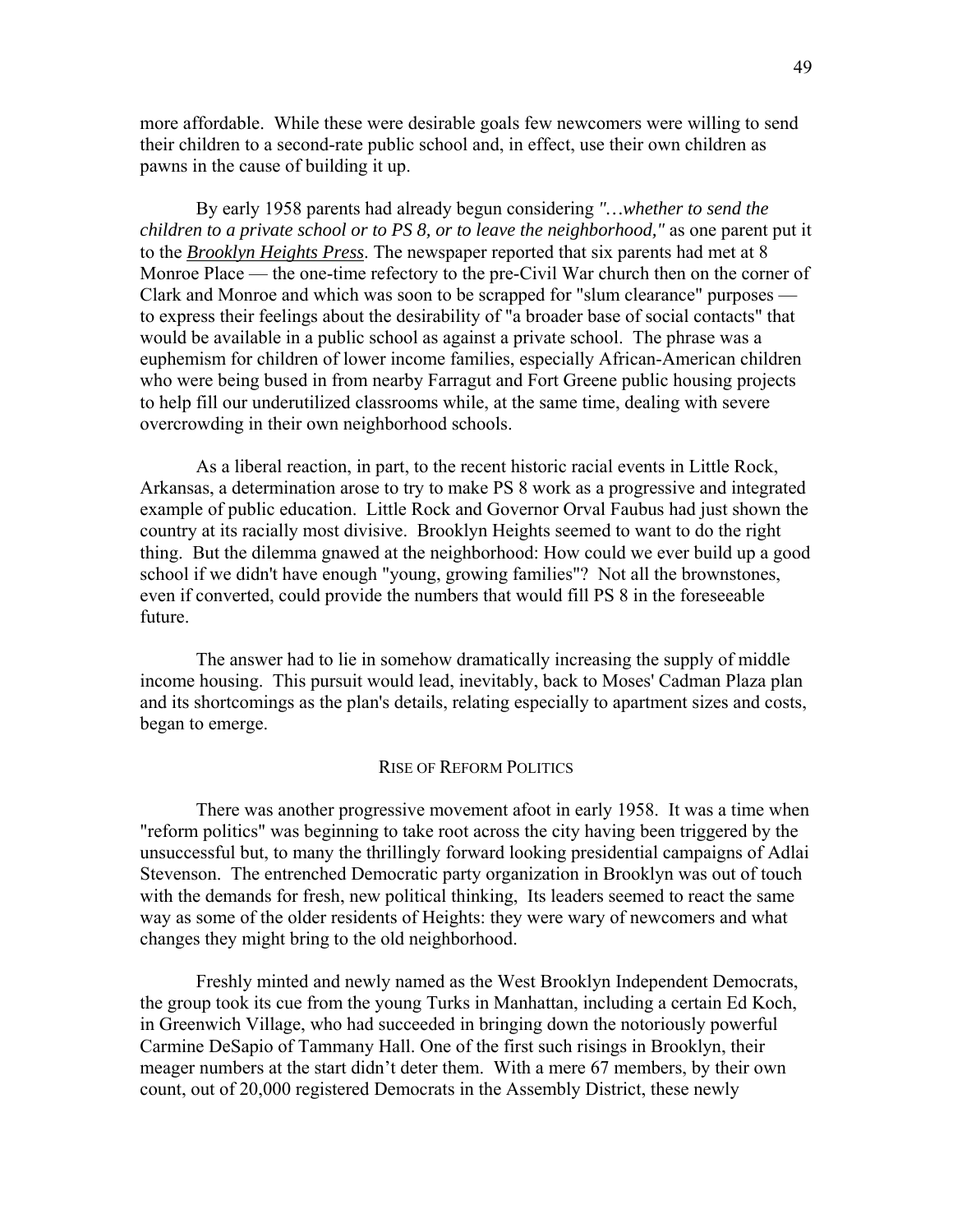registered Brooklyn Democrats, like their neighbors, soon began to develop influence far out of proportion to their numbers.

 Among the leaders of the insurgent movement were Philip Jessup, Jr., who lived on Garden Place, Joseph Broadwin (still in the Heights) and William Delano, who lived at 86 Joralemon. In February, 1958, they held a five-hour organizational meeting at Beverly Moss Spatt's apartment on Hicks Street. (Their meetings were famous for being on the long, lawyerly and thorough side.) The decision was made to put up a slate of County Committee candidates against the regulars in the June primary, a move that was both unprecedented and audacious.

 Known as WBID, for West Brooklyn Independent Democrats, the group proved to be not, as some confidently expected a flash-in-the-pan. As it turned out, some of its founders rose, eventually, to prominence in public service. Bill Delano became Counsel to the Peace Corps under President Kennedy and Beverley Moss Spatt became a member of the City Planning Commission. She then served as Chairperson of the Landmarks Commission. A later member, Carol Bellamy, became State Senator in the district and then the first female president of the City Council.

### GETTING THROUGH TO BOROUGH HALL

The political landscape was a tricky one for the Heights neighborhood to master. It was recognized that the responsiveness of Borough Hall — then formidably occupied by John Cashmore — would be essential to swing city policies our way, and any such efforts would surely be hamstrung without a line into the Borough President's office. Indeed, no slum clearance project could even be initiated without the prior approval of the Board of Estimate, which when it came to housing practices, was controlled by the wishes of the borough presidents. The Heights would be licked before it even started to fight Moses if it couldn't do something about Cashmore.

 What a time! The Heights was faced with three crucial and completely interdependent concerns: The need for action on the school, the need for middle income housing for growing families and, the need for a political organization responsive to new attitudes toward urban life. Underlying them all, was the formidably complex, hot-button issue of historic preservation. Publicly, historic zoning had not yet been addressed. But by late in the summer of 1958 Otis Pearsall was preparing the groundwork for a new form of zoning that would, by law, stop the terrible destruction going forward in the neighborhood.

 Missing from the scene was a single, organizing structure that could accommodate all of these progressive interests and fuse them into a community-wide movement. That gap was to be addressed in late 1958 when a half-dozen neighbors met in the comfortable study of the Rev. Donald W. McKinney, minister of the First Unitarian Church on Pierrepont Street. In attendance was Richard J. Margolis, who as publisher and editor of the *Brooklyn Heights Press*, was to play a central role in the battle for the Heights. In the next issue of the paper he captured the optimistic and inspirational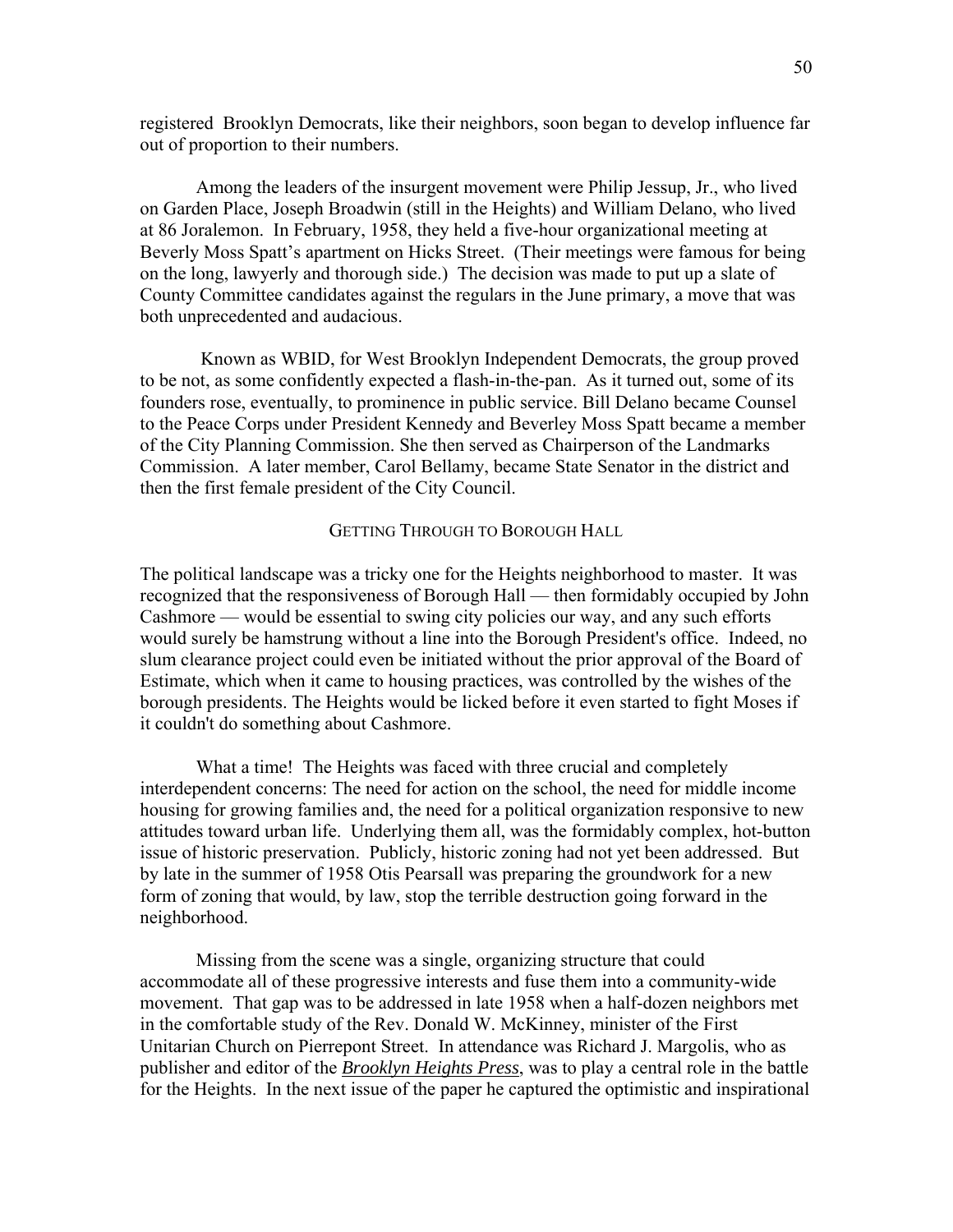spirit of the meeting by writing,*"Over Mr. McKinney's study door was the Greek inscription, THOUGHT SHOP--the same inscription that Socrates is said to have had over his door."* Many thoughts were to come together that fall, in what was to be the defining moment for giving shape to the coming strategic battles over the fate of Brooklyn Heights. Much more is to be said about this successful fusion effort as the battle lines formed up.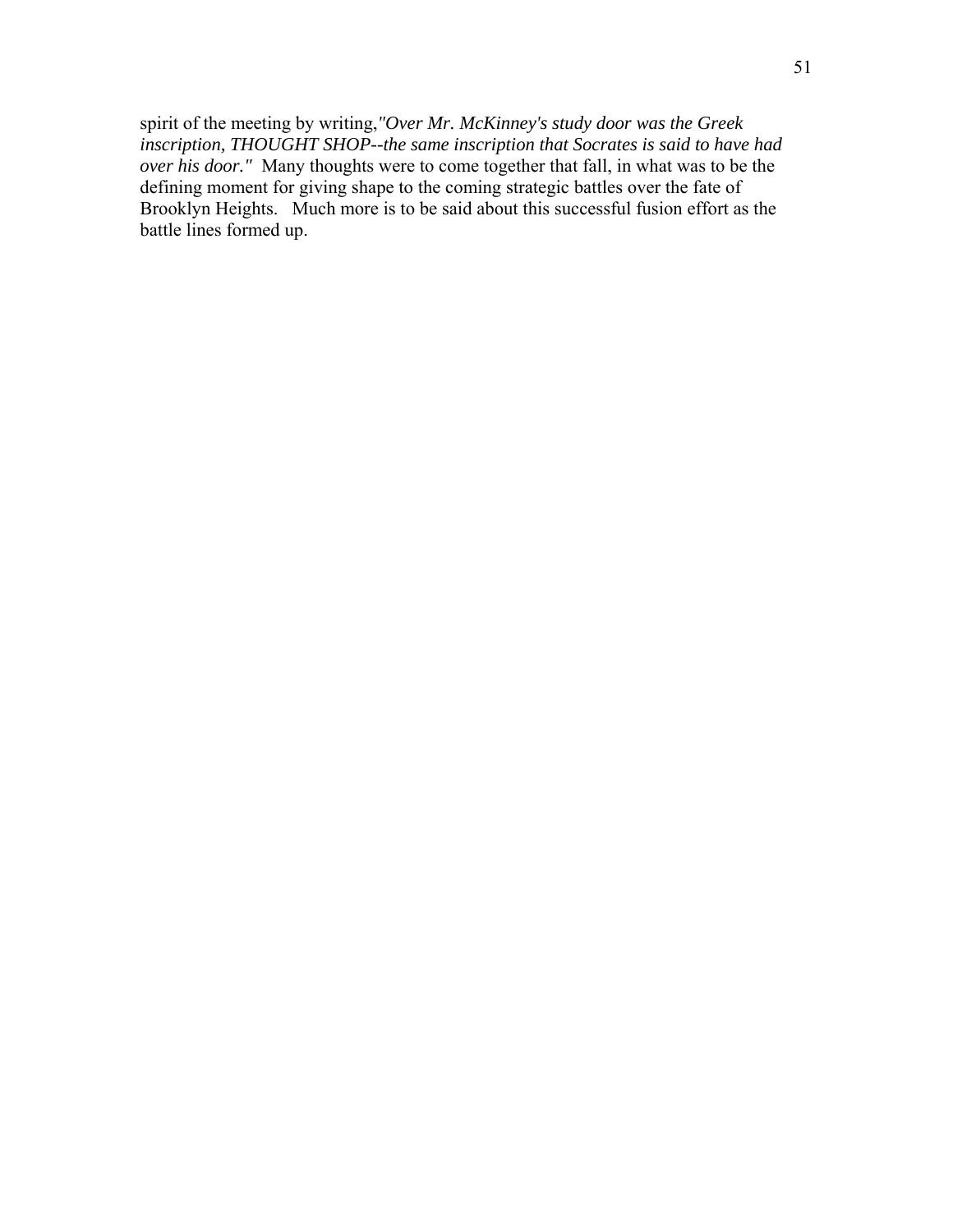# *A NEW ORGANIZATION COMES INTO EXISTENCE AND FUSES WITH THE OLD TO FORCE AN UNPRECEDENTED MOSES COMPROMISE*

 Urban storm clouds had been brewing over the Heights in 1958. The newer residents, with their substantial investments in the brownstones which gave the Heights its unique character, watched in dismay as precious, pre-Civil War houses fell prey to the wrecking ball. Six townhouses on Willow Street were knocked down for a dormitory building of the Jehovah's Witnesses. Condemnation proceedings were rapidly moving ahead as the widening of Fulton Street — part of the grand plan for a new Brooklyn Civic Center — had begun to close down stores, restaurants and businesses, from Montague to Pierrepont to Clinton to Clark.

 The stark, looming face of the huge, new State Supreme Court building provided a bleak outlook for the standard of architecture to come in the new Civic Center. In spite of these dire challenges, the Brooklyn Heights Association was failing to exert the necessary, aggressive leadership to come to grips with these myriad, often interrelated problems.

 Out of frustration with the existing organization and filled with genuine fear for the future of their threatened and, for many, their newly adopted neighborhood, a small group of concerned individuals — lawyers, bankers, journalists, architects, media persons, business executives — began a series of evening discussions in the Rev. Donald C. McKinney's office in the First Unitarian Church at 50 Monroe Place. The first occurred on a rainy night in November, 1958.

 To be urgently addressed were three major needs which confronted the Heights at the time:

- o historic preservation that would stop the destruction of 19th Century buildings;
- o changes in the proposed Cadman Plaza Slum Clearance plan that would emphasize family living and architectural compatibility; and,
- o how to make PS 8 a quality school that would serve the needs of this and nearby neighborhoods.

 An intense round of informal discussions followed and by late December a public meeting was held in the undercroft at the Church as the organization went public. It adopted the name Community Conservation and Improvement Council (CCIC), pronounced "Kick." A printed statement declared "there must be an integrated, overall plan for the conservation and improvement of the Heights as an essentially residential community with related businesses." The Brooklyn Heights Press played up the meeting and, for the first time, publicized the new concept of "historic zoning."

 But, for the time being, the drama belonged to the fight against Robert Moses. While reluctantly acceding to the inevitability of a "Slum Clearance" project on the Cadman Plaza site, CCIC called for cooperative, family-size apartments in place of the small-apartment, luxury rental housing Moses was dictating. It also called for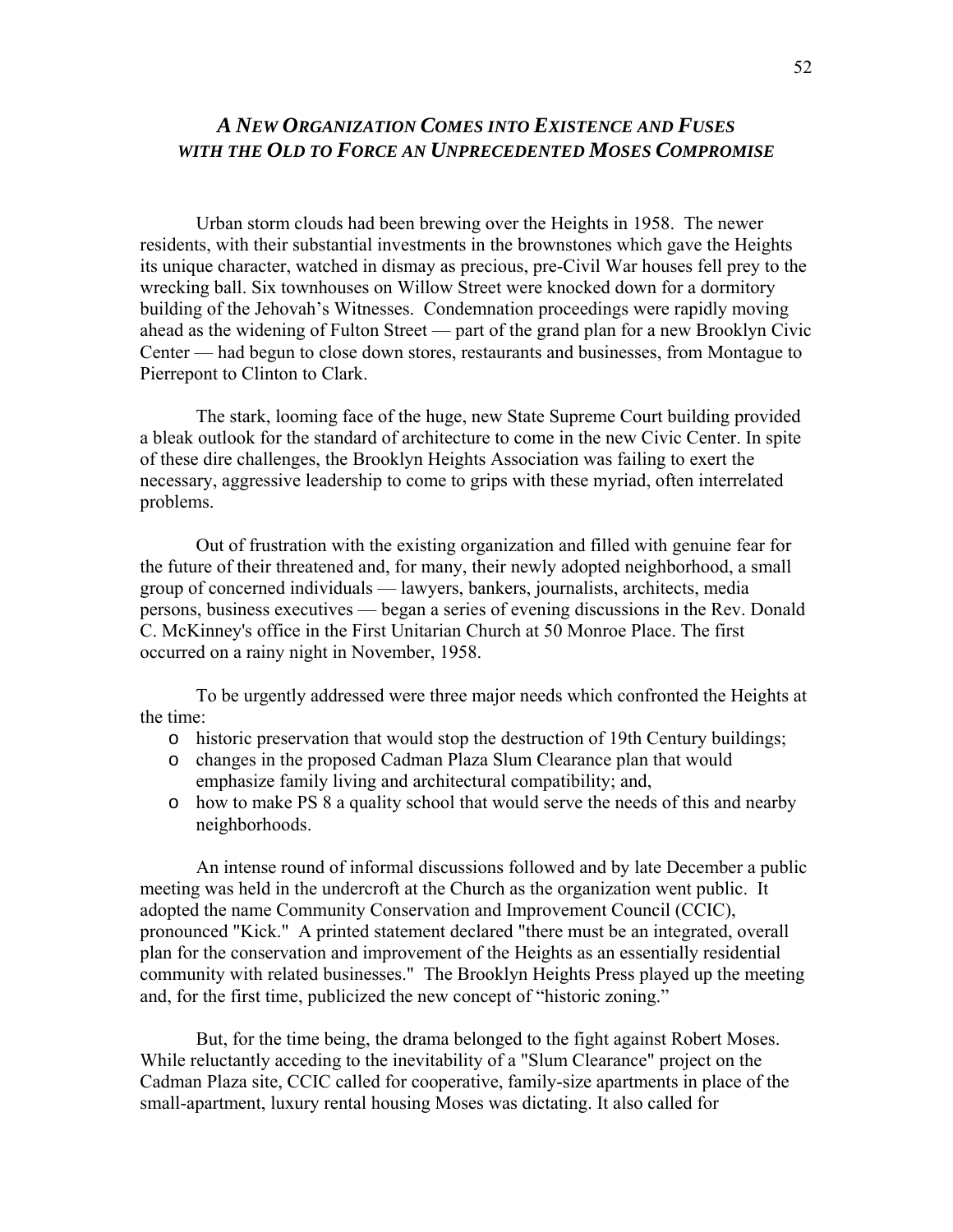"rehabilitation" rather than the typical, Moses wholesale demolition. And it proposed that any new buildings take into account the special architectural character of the Heights.

 These bold and very ambitious requirements might have been written off as the idle and hopeless wishes of some ephemeral and idealistic fringe group. But CCIC's organizers prided themselves on being strongly goal-oriented as well as political pragmatists. Coincidentally, at this time, negative reactions to the kind of slum clearance being practiced by Robert Moses were surfacing nationwide. No less an authority than *FORTUNE* magazine had recently published a new view of urban potential under the title of *THE EXPLODING METROPOLIS,* edited by William H. Whyte. Its six essays added up to a strong endorsement of precisely what the young people in Brooklyn Heights were saying.

 Whyte, in his introduction, argued that so-called experts in planning and housing had wrested the destiny of cities away from the people who would live in them. The result, he wrote, was *"[that] many cities suffer from sterile, repetitious design."* He noted that newspapers were following along as city after city called on urban patriots to fall in line with the professionally developed plans. And, he pointed out, the planners' result was not designed to make the city a *"good place to live."* But, from CCIC's point of view, it was the very last chapter in the book that breathed new energy and determination into the group and which could not have been better timed. It was written by one of the seminal thinkers in the field, Jane Jacobs, and was titled, as if just for us, *"Downtown Is For People."* 

 This outside endorsement gave us all a great lift and helped propel us to the essential next step, that of speaking with one voice. From the beginning it was well understood that, above all, the Heights had to present a unified front or else the Moses behemoth would find excuses for giving the Heights the same cold shoulder that it had perfected over the past few but intensive years of slum clearance programming. Accordingly, CCIC had established communications with the well-established Brooklyn Heights Association at the outset, and had told the older, prestigious organization that it would work toward goals fully compatible to both groups. The approach worked.

 By January 13, 1959 — barely three months after the creation of CCIC — the Board of Governors of the Heights Association, in a remarkable concession to the new population, made CCIC, in its entirety, a "special committee" of the BHA. Now, it would be possible to confront any issue and any opponent with a unified front and under the banner of the "oldest neighborhood association in the City." Even the fearsome Moses himself would have to listen.

 But slum clearance was only one of the key issues. Under the leadership of the local whirlwind, litigating attorney, co-chairman Otis Pratt Pearsall had taken on the task of incorporating historic zoning in CCIC's goals. Behind the scenes and independently, he had spent the past year developing the legal basis and the architectural facts to underpin this daring objective. In fact, all of the efforts moved smoothly in tandem. Each had its group of champions, its heavy-lifting volunteers, a working schedule, public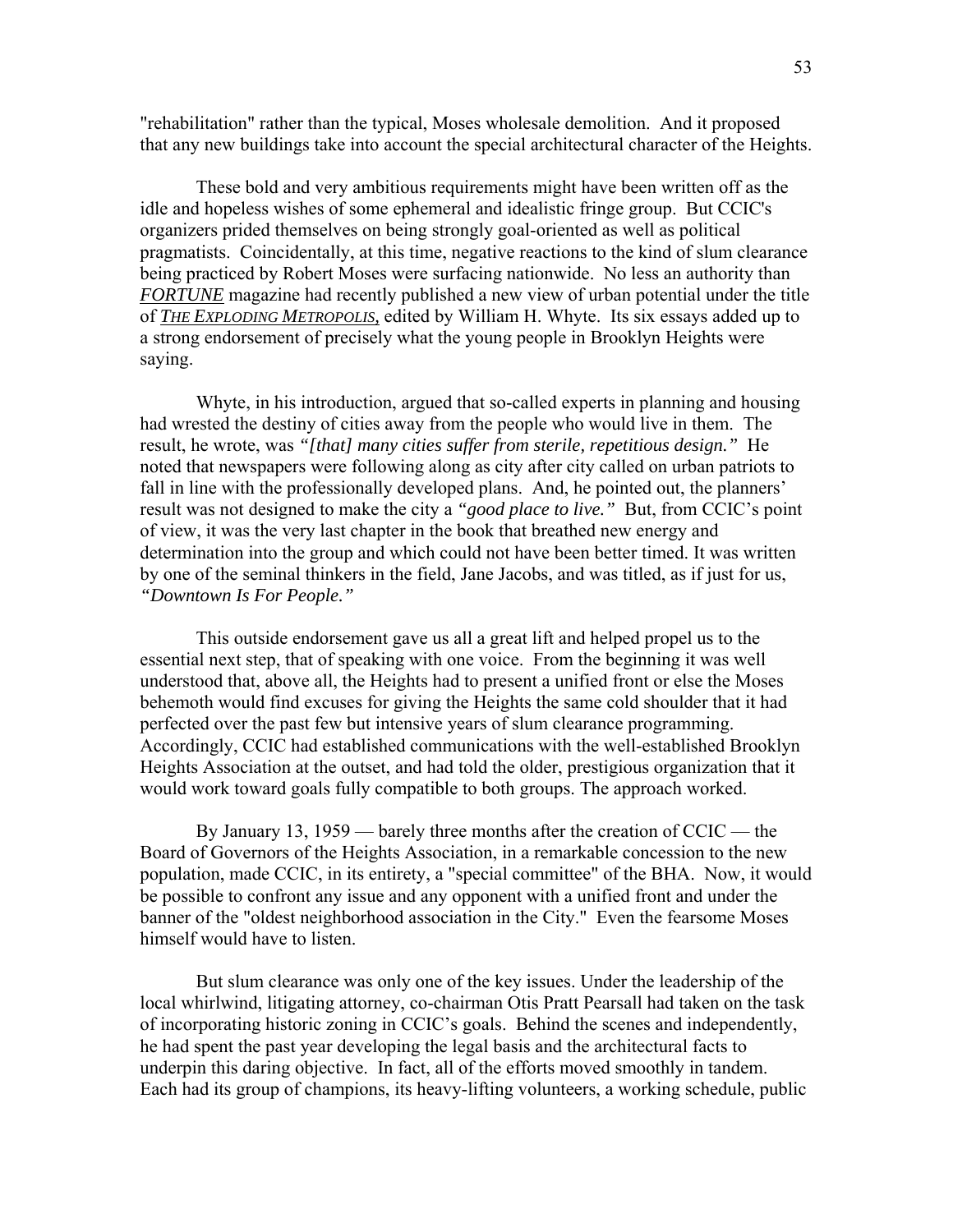relations, and a tightly coordinated timetable.

### WORKING ON A TIGHT DEADLINE

 Topping the list of priorities for the year 1959 was the need to beat Robert Moses to the punch. It was known that he was moving the plans for Cadman Plaza forward and, based on the patterns of previous slum clearance projects, would issue a full-blown brochure as soon as April. These colorful brochures had a way of transforming a mere proposal into a political fait accompli and Moses knew it. But so did we and planning was initiated for a mid-April, blockbuster community meeting. And the Heights had a deadline.

 Things moved amazingly quickly. By mid-February a dozen architects had been mobilized to do a building-by-building preliminary inventory of the Heights' 50 square blocks. Malcolm Chesney of Willowtown, an economist at the Brooklyn Union Gas Company, helped design the effort, with architect Herbert Kaufman chairing the group. The resident architects had come forward to help with the survey, and focused on developing the data that eventually made it possible to create wall-size maps that would graphically quantify such things as building age and condition, absentee landlord or owner occupancy, architectural type, and other vital neighborhood signs. Taken together these would dramatically present the history and the status, for the first time, of the unique physical character of all of the buildings of the entire neighborhood.

 The new information would be powerful ammunition for furthering the objectives of *"planning for the conservation of the best that we have here in the Heights, and to improve the neighborhood by making it a place for permanent family living,"* according to Kaufman. Chesney focused his expertise on potential school population, land values and acquisition costs. The Heights had to become a do-it-yourself urban planning academy in order to cope with the inexorable Moses machine.

 Meanwhile, a raft of CCIC meetings with various city officials and potentially competitive developers had sent a message to slum clearance officials that the Heights was not going to roll over and submit. As if in retribution to the questioning of their authority, the slum clearance lords launched yet another threat. In February, a consulting architect to the City Slum Clearance Committee had let it slip that they were *"considering adding the east side of Monroe Place [up to the fine apartment building at number 24] to Cadman Plaza"* and that it *"seemed like a good idea."* (Full disclosure: That plan would have included the author's 1847 brownstone!)

 Yet more emergency meetings were added to the schedule; petitions were written, signed and delivered. All protest mechanisms were activated. Thundered the Brooklyn Heights Press, with this *"preposterous"* idea, *"the city has made it clear that it is not competent to decide our destiny. We'll have to do it ourselves--and we'd better make haste."* 

Eventually, Cadman Plaza was stopped dead at number 10 Monroe Place but not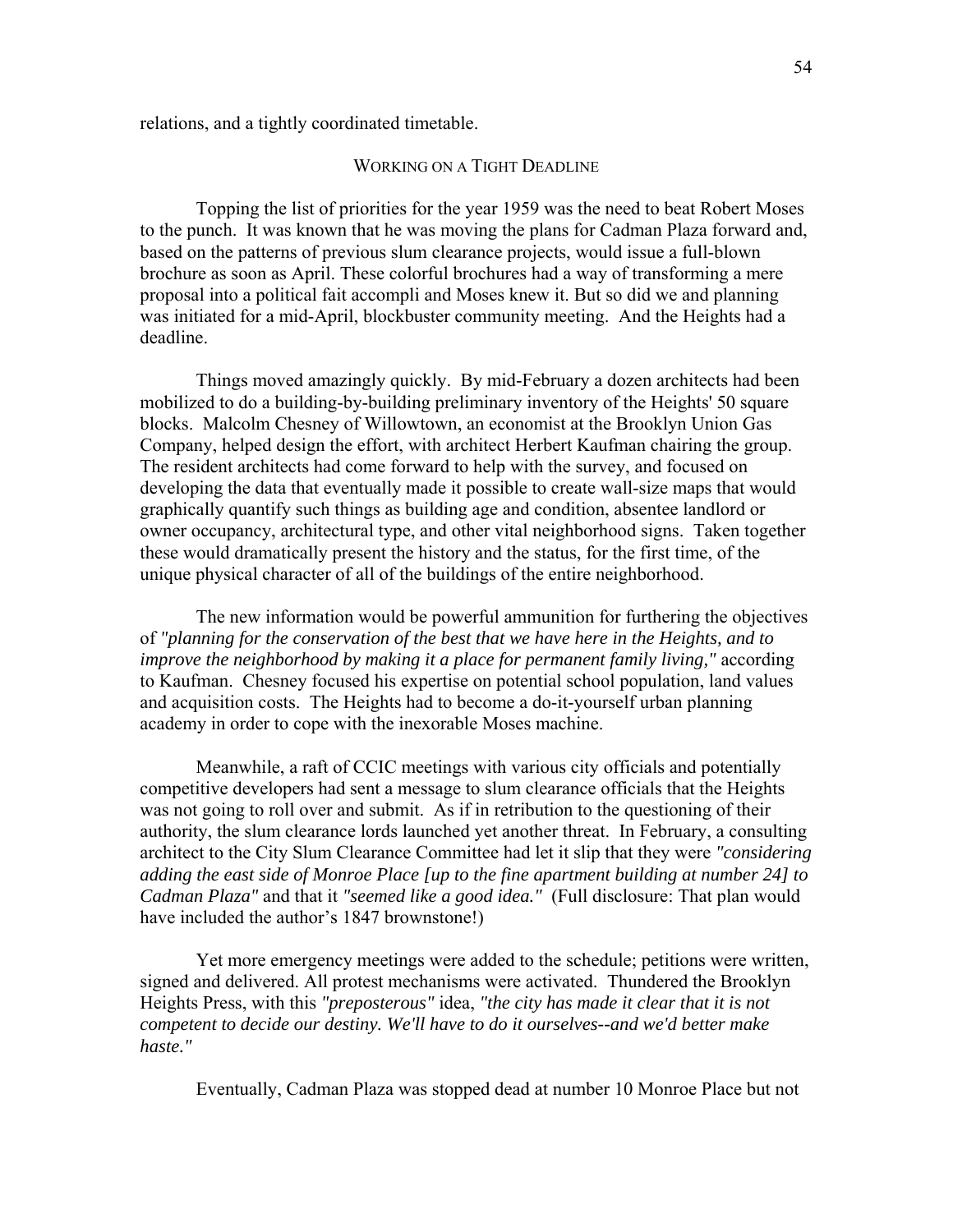until still more vast amounts of increasingly precious neighborhood energy had been expended.

### MEETING ANOTHER MOSES CHALLENGE

 During those early months of 1959, the main challenge Moses had thrown down to the community was whether the Heights could come up with an economically practical alternative to his own plan and to do it in time to avert the fait accompli syndrome. Fortunately, there had been recent, forward-thinking changes in certain city planning formulas which gave hope that any reasonable argument from the neighborhood would have to be given serious consideration.

 The opening had been provided a couple of years earlier as a result of a controversial, massive slum clearance project on the Upper West Side of Manhattan. Mayor Robert F. Wagner had commissioned a report designed to at least partially disarm the all-powerful Moses machinery but at the same time meet some of the growing criticism his high-handed methods incurred. As the report noted, Moses had *"grave doubts of the financial feasibility of the rehabilitation of brownstone structures"* in Manhattan's Upper West Side project. But in 1956 James Felt, chairman of the City Planning Commission, had found that, in fact, *"rehabilitation was a practical, desirable and economically feasible approach"* to rebuilding the west side area in question, which was a twenty-block, brownstone-saturated stretch from 87th to 97th Street. Thus, rehabilitation as public policy had been given legitimacy. It required new legislation that specifically added to the description of slum clearance imperatives the idea of *"rehabilitating and conserving"* neighborhoods. The rules of the game had changed. With that policy change, the Heights would have a real chance at stopping or, at least, slowing down the Moses plan based on the city's own, new formula. Nevertheless, a practical and competitive alternative was still needed to derail his well-oiled apparatus.

 There followed yet another round of meetings but, this time, instead of government officials, they were with real estate developers. CCIC was looking for developers who would be interested in a cooperative housing scheme that offered a limited profit; that would pay the City the same taxes as the luxury rental plan; that would provide for a large percentage of two- and three-bedroom apartments; and that would meet higher, neighborhood-compatible standards of architectural design. Both the plan and the developers had to be above criticism, especially that of the Moses apparatus. Nothing less could survive the planned head-to-head confrontation at the big community meeting to be held in the Bossert Hotel on Montague Street in April. That meeting became the best attended, issue focused, community gathering in the Heights until that time.

 The New York Times reported on the meeting on the front page of its second section on April 20, 1959. The headline announced that the Moses project was set for Brooklyn, but ominously, for Moses, the subheadings pointed out that a *"GROUP OPPOSES PLAN"* and further noted *"Cooperatives Urged on Site, With \$30 to \$40 Rates and More Family Apartments."*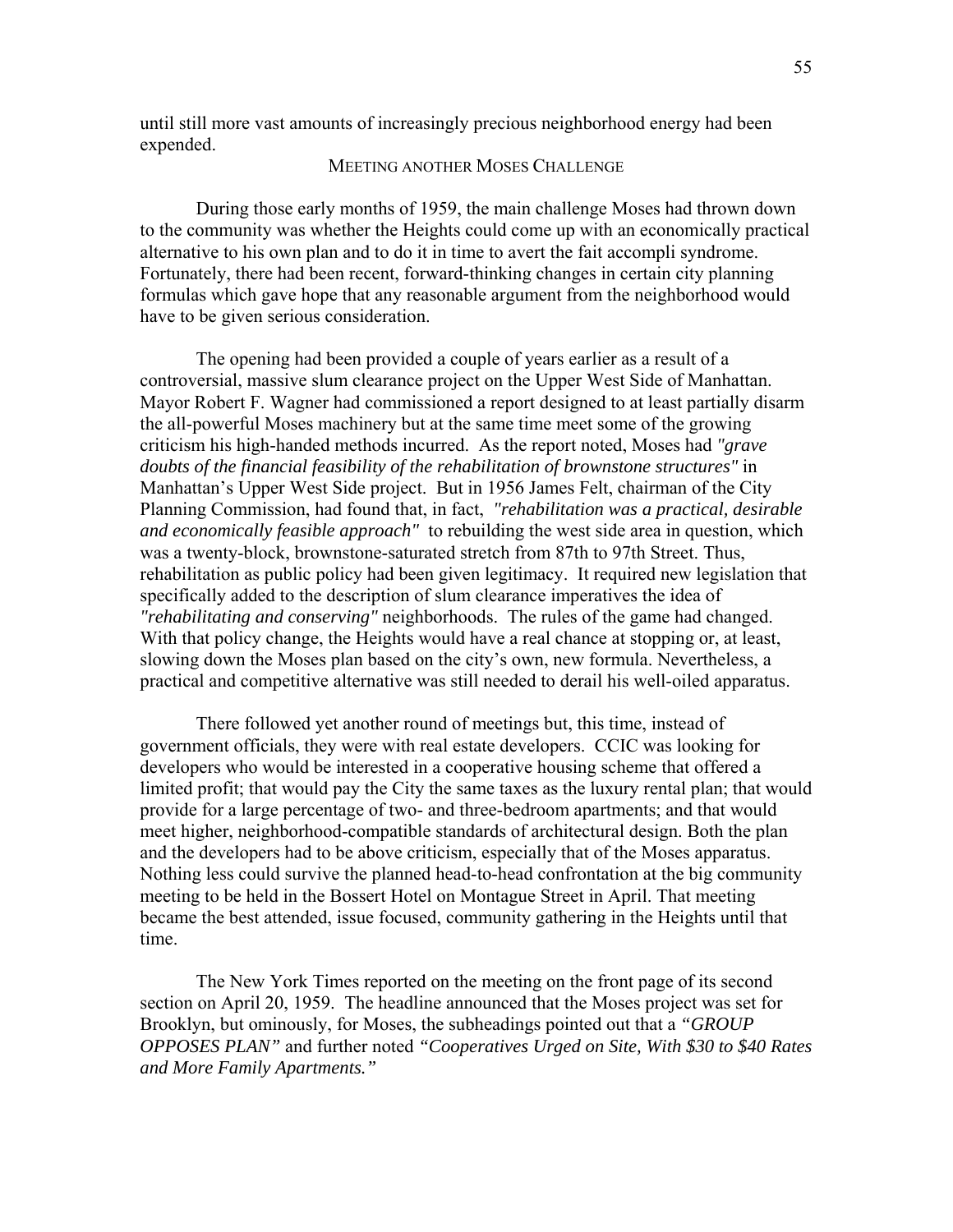The CCIC argument was fully covered including the especially gratifying observation of the reporter, Charles Grutzner, that the Moses project *"drew criticism even before its details were announced."* The column length article focused, as CCIC had dared to hope it would, on the family issue, noting that the Heights wanted *"cooperative apartments with larger units to accommodate families with children."* CCIC's spokesperson said they had informed Moses that they had a *"responsible developer,"* a term Moses loved to use in describing his hand-picked builders, and added that he was ready to carry out the alternative scheme and, furthermore, pay the same taxes as Moses' developer.

## A FACE TO FACE SHOWDOWN

 Not wasting any time congratulating themselves on winning the first public battle, CCIC moved on to Moses' turf directly. An unprecedented meeting was secured with the otherwise unreachable Slum Clearance Committee at its hard-to-reach aerie under the Triborough Bridge on Randall's Island, the central headquarters of Moses many-faceted operations. A small group of representatives made the pilgrimage equipped with giant maps, the proposed developers, legal and social arguments and a raft of statistics.

 At last it was actually happening, a face-to-face collision, with the Heights in the front row seats and, behind the large walnut conference table, Mr. Moses himself, flanked on either side by his supporting cast and ready rubber stamps. He heard the group out but was clearly unimpressed. When it was noted that certain other cities, including one in New Jersey, had been making slum clearance accommodations to neighborhood character and history, Moses blustered, *"New York does not take lessons from New Jersey!*" The meeting ended with the group feeling a bit like a wounded bull fighter, exhilarated and deflated at the same time but, nevertheless, determined to continue the encounter.

 The sparring ran on throughout the rest of 1959. On December 24, the New York Times devoted a front page article to the battle. Their star real estate reporter, Wayne Phillips, wrote that the question of exactly what to build *"has never been more clearly drawn in New York City than in the Cadman Plaza project."* Tracing the entire history of CCIC's efforts he pointed out that the City now had an unprecedented dilemma on its hands with two competitive, commercially viable proposals, one sponsored by Moses and one by the community. *"Eventually,"* Phillips wrote, *"the Committee will have to decide how best to use the [urban renewal] subsidy involved in taking over a slum area at a reduced price to a developer."* Hallelujah! This was precisely what the Heights had been yelling about for over a year.

 Meanwhile, Borough President Cashmore, whose vote on the Board of Estimate would be essential to Moses, had blinked. No longer a sure thing, he was now "neutral" about Cadman. The usually recumbent Democratic organization in the district had actually endorsed the middle-income, cooperative plan as logical; the normally taciturn district leader, Frank Cunningham, put the question in simple terms: *"How can the Heights develop if they don't give the young families a chance?"* Roger Starr, then head of the Citizens Housing and Planning Council, had waded in with a strong statement in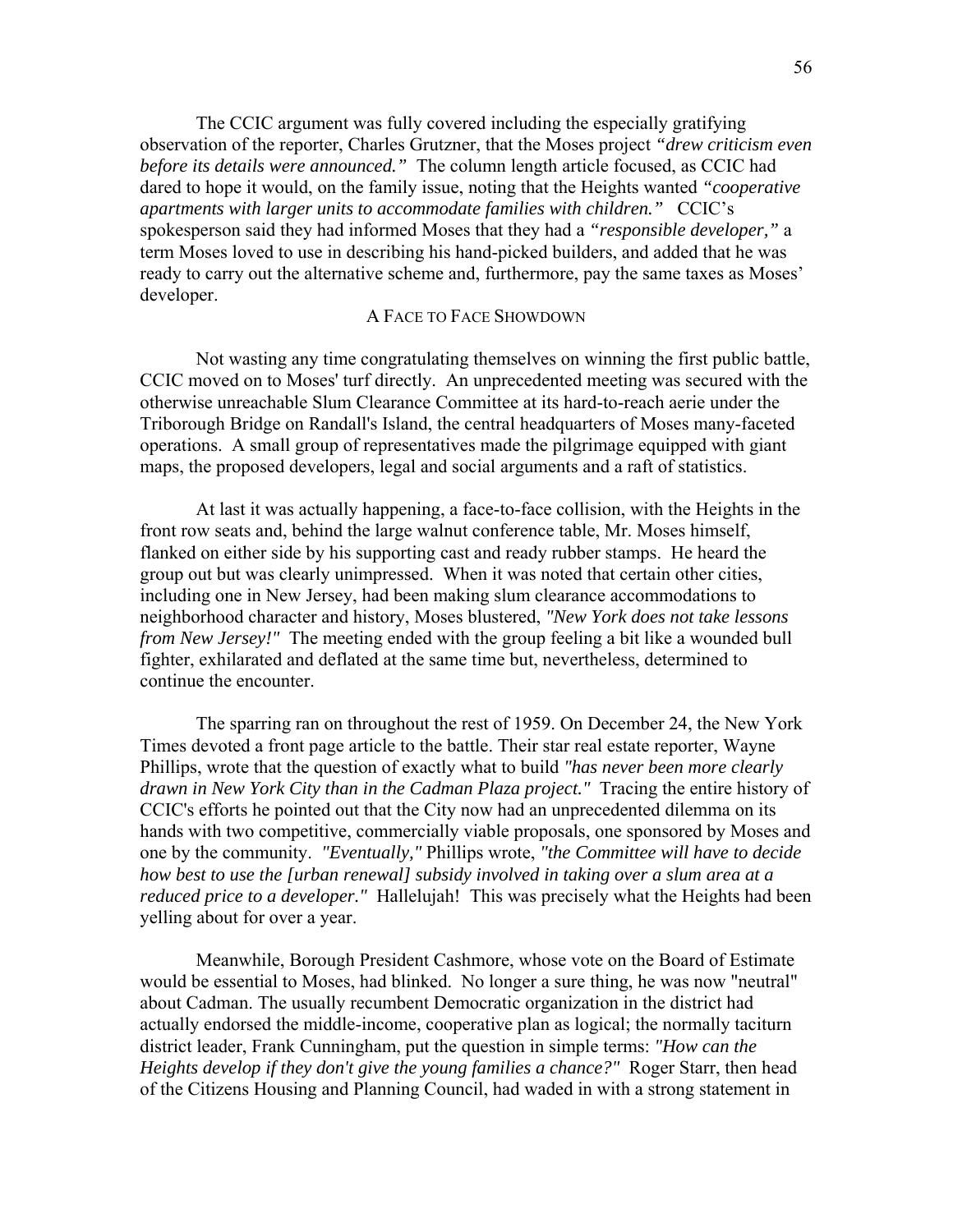favor of giving the Heights plan due consideration. In December the ministers of the community got into the act by signing a petition endorsing the idea of cooperative housing.

 So ended 1959, with the momentum very much on the side of a highly modified Cadman project. The revised plan incorporated changes called for by the neighborhood which would go a long way towards meeting the needs and interests of the Heights community. By March 1, 1960, Robert Moses, reacting to mounting city-wide criticism from the press about this and other controversial projects, withdrew from the fields of housing, slum clearance and urban renewal.

# A NEW LOOK EMERGES FOR 'URBAN RENEWAL'

 But even with Moses out of the picture the new redevelopment authorities required a full two more years before finally supporting the goals originally set forth by CCIC and endorsed by the Heights Association and the great majority in the neighborhood.

 Throughout the city, the newly created housing agencies were much more congenial to expressions of community concern and demands for participation. In 1961 the Federal government in effect acknowledged the good reasoning behind what CCIC had stood for since its beginning. The Housing and Home Finance Agency, headed by Robert C. Weaver, had adjusted its Title One policy toward the pricing of urban land acquisitions so that developers could negotiate the price of the land with the objective of being able to charge future tenants a lower rent.

 Urban tracts no longer would necessarily be sold to the highest bidder at an auction — which in New York was tightly controlled by the Slum Clearance Committee — but instead could be sold at a price negotiated by the city. The new negotiations would take into account the long-term, ultimate value of the developed property to the residents who lived nearby. Weaver pointed out: *"Urban renewal is not simply a program to improve land values* [a direct rejection of the long-standing philosophy of Robert Moses] *it is, first of all, a program to improve living values."*

 Negotiations with city authorities by BHA/CCIC committees were now undertaken on a more or less amicable level. The earlier hostility was gone. The ultimate result, not to be announced until the end of 1961, was a redesign of the general appearance of the project into the four towers one now sees. In addition, two-story town houses were to be added, making at least part of the project more compatible with the scale of the existing neighborhood at Monroe Place and Clark Street and on Henry Street from Middagh to Cranberry.

 Ultimately, the project development was divided between the original Moses appointee, Philadelphia lawyer and developer Sean Pierre Bonan, and the communitysponsored, non-profit coop developer, Mutual Housing Sponsors. However, the defining issues for the Heights — middle-income, cooperative versus high-rent housing, and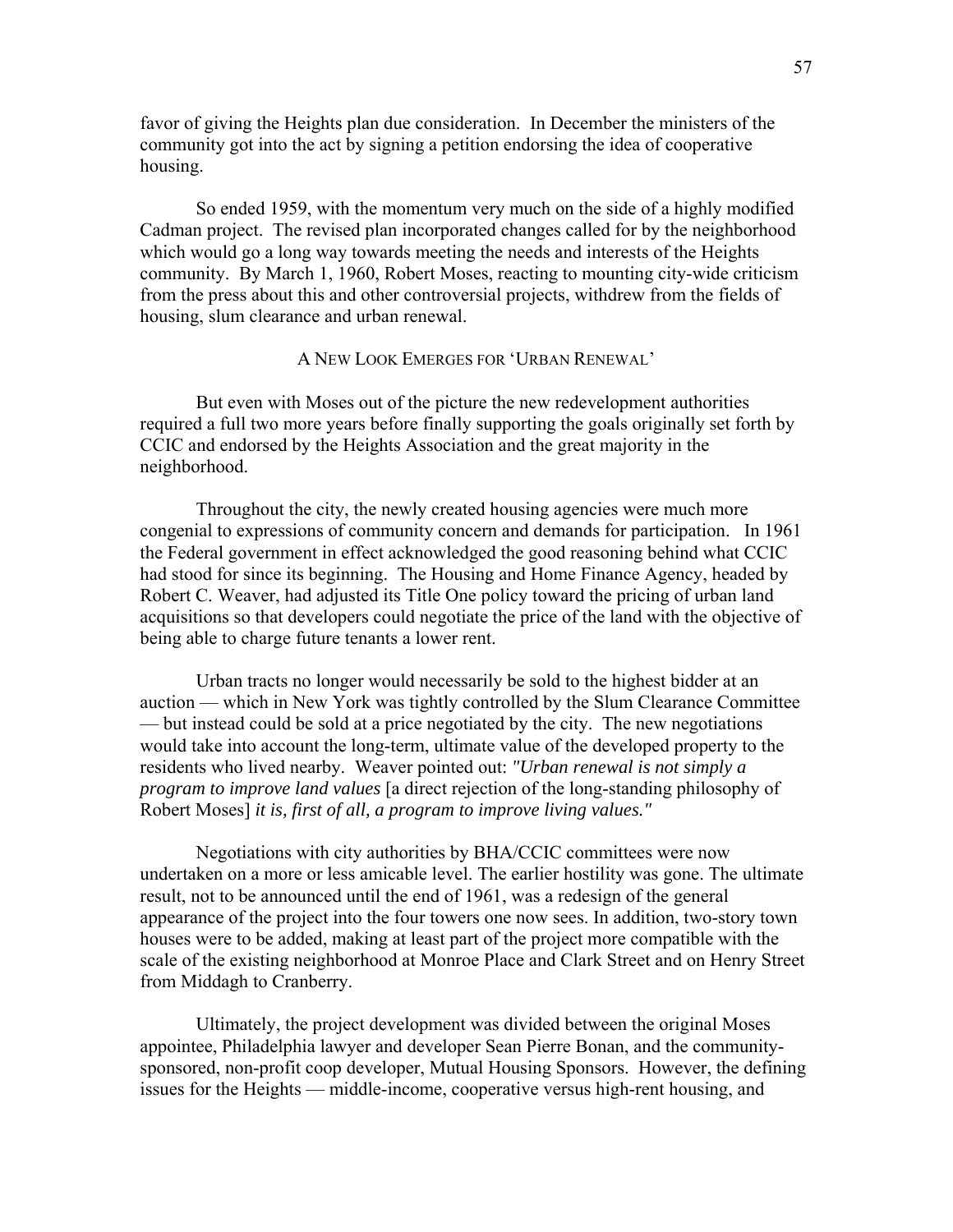family-size versus studio apartments — were decided in the community's favor. In late November, 1961, the City designated the entire project for development as a full taxpaying cooperative with nearly a complete reversal of the original allocation of small vs. large units.

 The project was divided virtually in half, with the design of the portion south of Pineapple Walk very much influenced by the community's preference. The lead architect for that portion was William Conklin of the Manhattan firm of M. Milton Glass and Whittlesey and Conklin. Their distinctive design distinguishes the two large towers, one facing Clark Street and, the other, connected by a street overpass, facing Clinton Street at the end of Tillary Street. Facing Clark Street and Monroe Place there are a number of walled-in, two-story town houses, an attempt to soften the impact of the new, tall intrusions on the neighborhood. (Conklin later served as Borough President Howard Golden's choice for supervising the magnificent rehabilitation of Brooklyn Borough Hall.)

 The appearance of the Conklin-designed buildings, down to the color of the precast, reticulated concrete facing, was done in close collaboration with Heights neighbors. The area north of Pineapple Walk was controlled by the original sponsors and designed separately and, with the exception of the town houses between Cranberry and Middagh Streets, adhered to the original, relatively plain pipe-rack, exterior design scheme.

 CCIC's most immediate goals were thus realized—60% per cent of the new housing to be middle income and tax abated, leaving 40% full tax paying although historic preservation was still essentially a fighting matter with the outcome not entirely clear. Also, action was needed to assure a healthy future for PS 8.

 Yet one more major challenge was to come in 1961, this time from inside rather than outside the neighborhood. This took the form of a totally new and supposedly better approach to Cadman Plaza, which was still not officially resolved. The new concept, called the "Goodman Plan" after its main designer, Percival Goodman of Columbia University, for a time threatened the very premise of the CCIC compromise itself. These were among the next pressing items to be put on the community's agenda.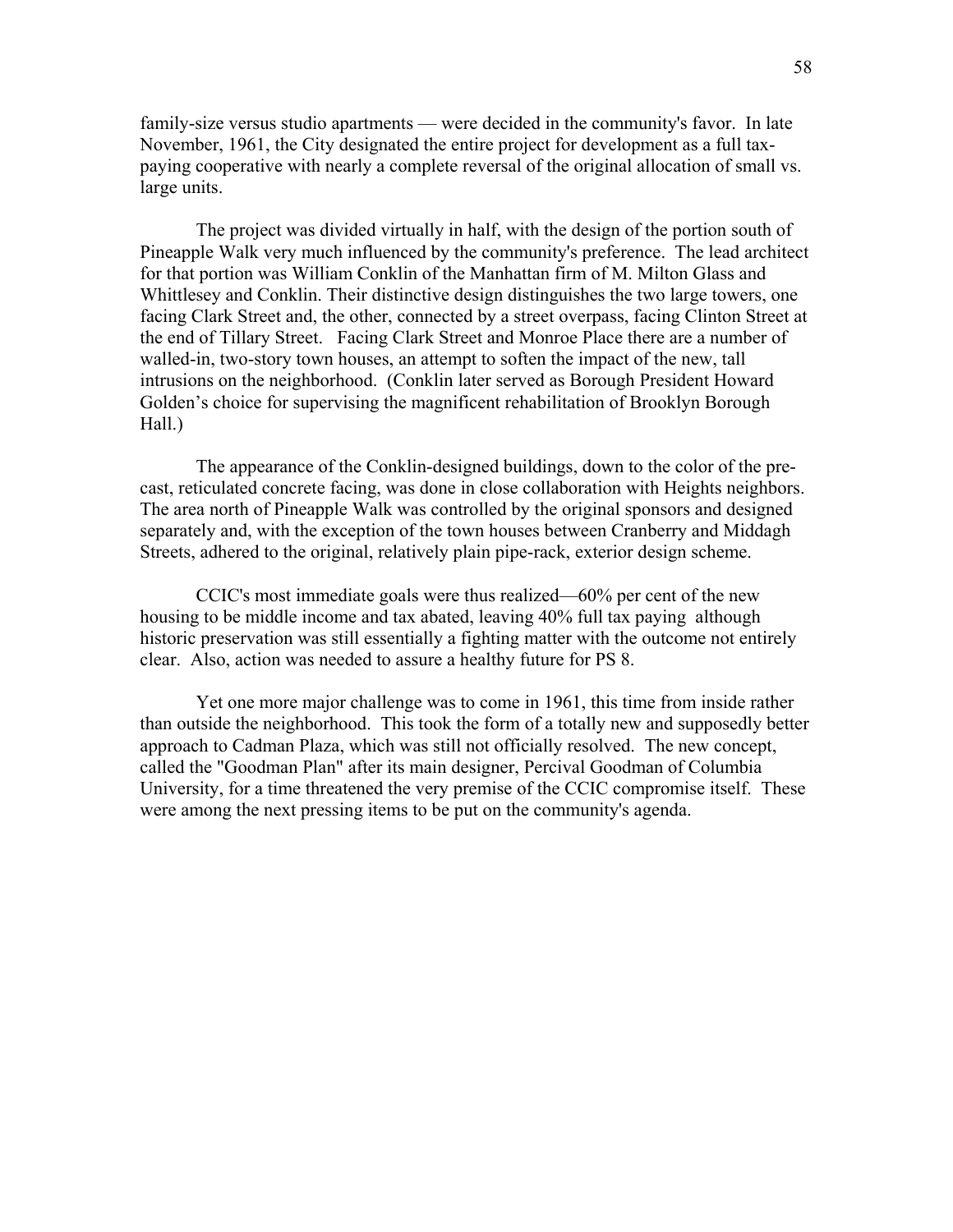# *THE BEST HOUSING/SCHOOL MIX? A 'BETTER' PLAN FLARES AND DIES*

 The dark shadow of Robert Moses began a slow fade out of the urban renewal scene in 1961. His own slum clearance committee's consultant had found that the competing plan of the Community Conservation and Improvement Council for partial tax-paying, middle-income, family-size co-op apartments deserved a full and fair hearing. It seemed that, finally, there was reasonable assurance that co-op housing with larger apartments would be the main characteristic of housing in Cadman Plaza. And, among other things, this would mean more "growing families" and more school children.

 Community attention now turned to the public school, PS 8, which since 1907 had been a fixture on Hicks Street between Poplar and Middagh.

 Schooling in the Heights had, traditionally, for the majority of residents, meant private school. But many of the new residents — brownstoners and apartment dwellers alike — were, for financial or social reasons, staunchly in favor of neighborhood public schooling. However, there was a knotty problem: Which neighborhood would this neighborhood school look like?

 City-wide, in the early 1960s, there were many ideas about how best to improve public education in schools which, because of their location, effectively segregated students by income level. As it was, children from so-called "deprived" neighborhoods would be in schools that were, ipso facto, deprived. Better-off neighborhoods would, in contrast, and often with the aid of energetic, volunteer parent activities and lobbying, provide better equipped and maintained schools with better teaching.

 In the Heights the issue seemed to boil down to the idea that if there could be enough of our "better-off" students in the school, it could successfully integrate a large number of students of color and different cultures, different, that is, from that of the predominantly white, middle and upper-middleclass population then beginning to grow in Brooklyn Heights. Admittedly, it would mean pioneering in urban education, but there was strong support for just such pioneering among some Heights residents.

 The support, though vigorous, was nevertheless undercut in the neighborhood by the fact that there were available and desirable alternatives to PS 8, namely two longestablished private schools, Packer and Friends, and a third, Saint Ann's, then in the process of being organized. Many parents, as much as their hearts wanted them to participate in a wholesomely democratic and definitely integrated public school system, couldn't accept the idea of imposing an educational experiment on their children. When the private Saint Ann's school was founded in the basement of Saint Ann's Church at Livingston and Clinton, it found many ready takers. Saint Ann's and other private schools began to drain off a substantial number of white students whose presence would have helped maintain the public school's racial balance.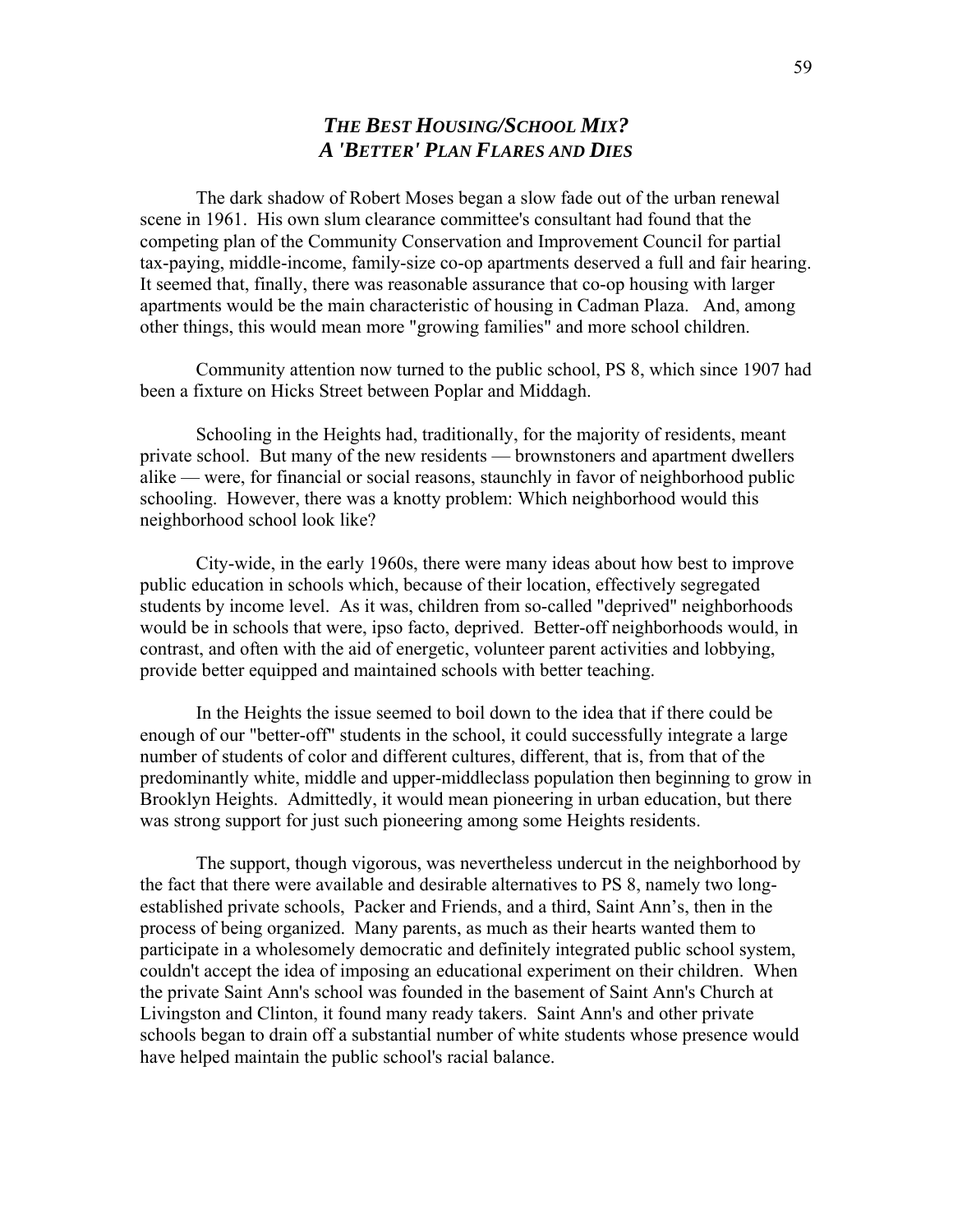#### RACE-BALANCING PROPOSALS

 But not everybody wanted or could afford private school, so there came a series of proposals, some from people in the Heights, and some from Board of Education authorities aimed at making PS 8 work for everyone. One formula called for "pairing" PS 8 with PS 7 in the Farragut Houses area just north of the Manhattan Bridge which was tried and then dropped after less than two years. Another plan called for re-districting PS 8 to include numbers of the increasingly middle-class, white Cobble Hill children. Still another plan would make PS 8 a kindergarten-to-eighth-grade-school, which would have solved the vexing junior high school problem, inasmuch as there was no "desirable" JHS for PS 8 graduates.

 Finally, there were bold plans tied to the Cadman Plaza project that involved taking more Heights land — namely, the two blocks bounded by Middagh, Hicks, Fulton and Henry and including Poplar — in the North Heights. This could be done under Urban Renewal and would accommodate a new and larger school, new recreation grounds, and additional housing, either for the elderly as one plan had it, or public housing as another called for. These various approaches led to a kind of climactic uproar in the Fall of 1963.

### 'MIDDLE CLASS' QUOTIENT

 While the efforts to modify the original Cadman Plaza slum clearance plan and achieve historic preservation had tended to bring the neighborhood together, the school issue split it wide apart. For a time, there were proponents everywhere and each seemed to have just the right, or the most fair, or the most practical solution. As different as they were, all proposals did share one principle: That for a Heights school to have a viable future it had to be racially integrated but with a majority, or at least a near-majority, of the students being "middle class." One hypothesis had it that effective schools have effective parent associations, and effective parent associations in New York City, at that time, could only be those which drew their energy and drive from an educated, middleclass, in other words, white parents who had the time and the resources to actively participate in supporting the public school.

 But, how to create that perfect white/black/hispanic mix of parents? That was the vexing question. If they were to be solely from the Heights, then the "others" would have to be brought in from outside. That could be done by joining what would be a mostlywhite PS 8 to a mostly-minority, sister-school as envisioned by the short-lived "school pairing" idea which paired PS 8 with the decrepit, soon-to-be-demolished, PS 7 in the Farragut Houses district and was briefly fostered by the Board of Education.

 The Board of Ed itself approached pairing with great caution; selecting just three such pairs in the entire city. While there was some support for pairing there was also fierce opposition, locally and by the city-wide United Parents Association which, in addition to other objections, considered the idea an evasion of financial responsibility for building up schools where they were.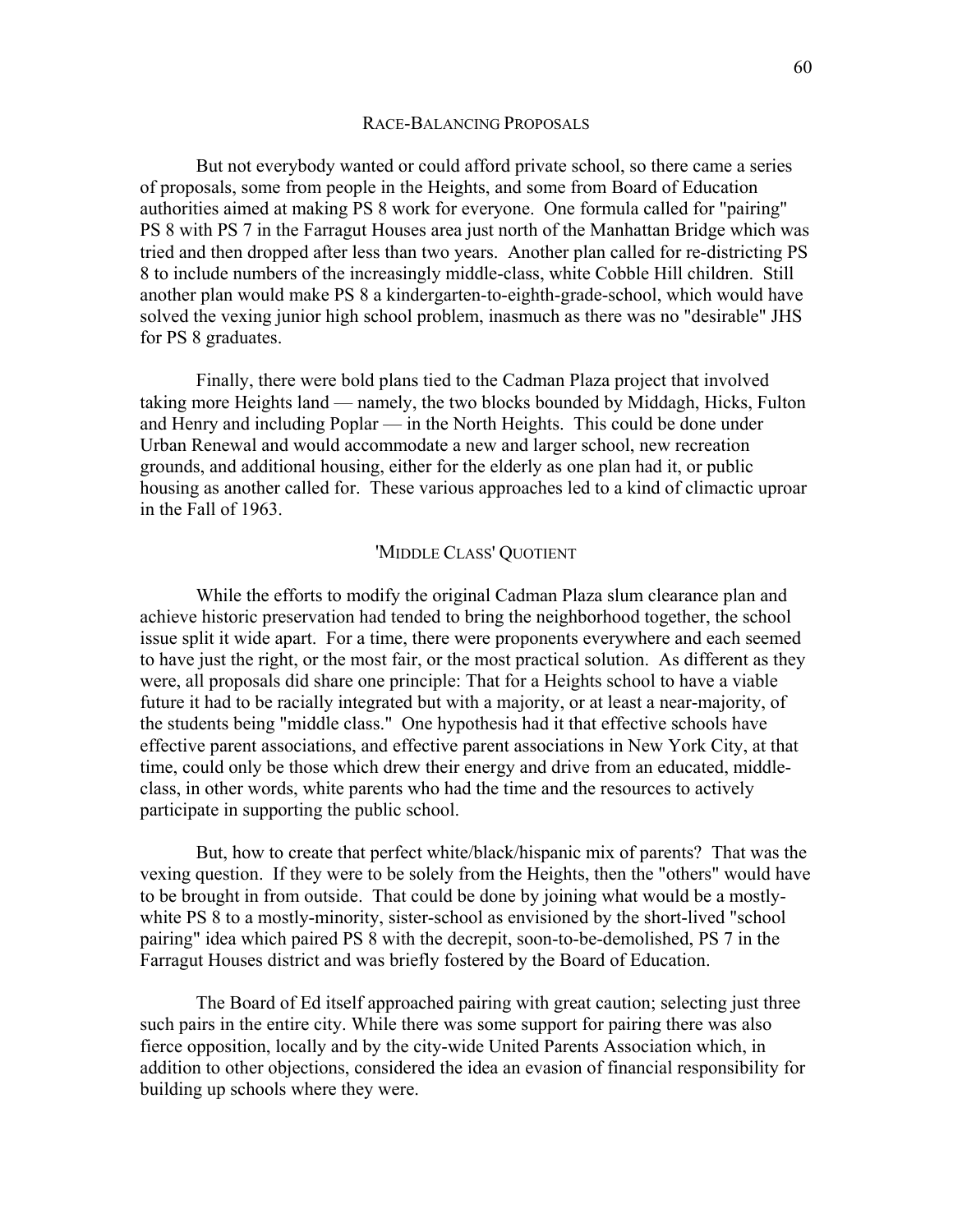In another short-lived attempt at salvaging PS 8 and giving it the needed population and racial balance, one group focused on expanding the school district to include the mostly white population in neighboring Cobble Hill. This was opposed by newcomers to Cobble Hill where no public housing posed the Heights kind of racia; imbalance. When young Heights mothers Dorothy Jessup and Dianne Margolis put a Cobble Hill merger idea to the school authorities in Livingston Street headquarters, they were accused of being racist by an irate minority administrator and they left the meeting in near tears. Thus, were the hope-filled integration ideas shot down in flames.

### A FEDERAL FUNDS INCENTIVE

 The community divisiveness over the school issue did not end with inclusive zoning proposals. It seemed to come to a head in October and November, 1963, when the City's newly constituted Housing and Redevelopment Board, under the enlightened leadership of Milton Mollen (future Chief Judge of the Appellate Division, 2<sup>nd</sup> Department), announced a plan that coupled the thorny public school question with public housing. What would lead HRB to take these incredibly controversial issues on? Basically, they saw an opportunity to expand the urban renewal site for Cadman Plaza, and in one fell swoop, acquire land for City purposes with the help of valuable Federal dollars, gratify the Heights by adding recreation space to the neighborhood and building a totally new, larger school. Plus, and this was the capstone of the concept, they could add some form of socially desirable "low cost housing" to the Cadman Plaza site, now dominated by the strictly middle-income housing mix. This would help meet the increasing demands of civil rights advocates in the Heights and elsewhere, for breaking the distressing urban pattern of huge and completely segregated public housing projects.

 This combination, while intended as a progressive and creative solution to the multi-faceted needs of Brooklyn Heights, created a firestorm of neighborhood opposition along with a flurry of support.

 First to explode were those in the immediately contiguous North Heights who, two years earlier, in 1961, had joined in the movement to reject all compromise with the basic Cadman Plaza plan and foster instead the so-called "Goodman Plan."

 The Goodman Plan, though but a comet across the urban planning sky, had opened the door to public housing in the Heights by calling for *"decent housing on the [Cadman Plaza] site for the present residents at rentals within their means,"* and, while any new housing should be predominantly *"for middle income families"* it should also provide *"some lower [charges] to assure a reasonable economic, social and racial mixture.*" The ideologically correct Goodman alternative was well-aired in the Height s and received substantial support from outsiders, including a polemic by, of all people, the renowned theater critic, Brooks Atkinson, in The New York Times. Atkinson had been sold on the debatable idea that there were many salvageable buildings in the Cadman Plaza site and that it *"...can be restored by replacing the buildings that have no character and by renovating those that have."*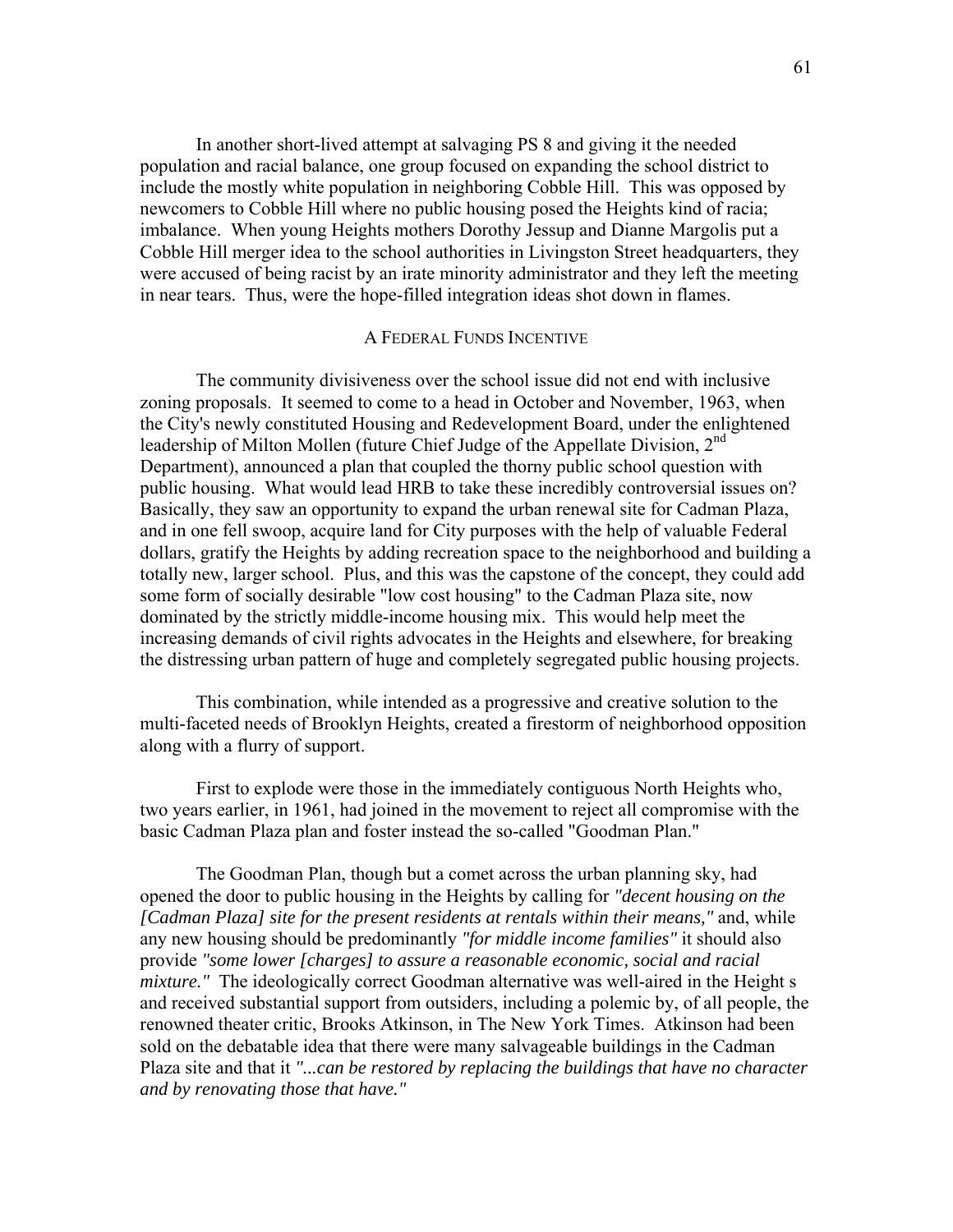### LOOKED GOOD ON PAPER

 On paper the late-arriving Goodman plan looked attractive enough. It included such radical proposals as building a new PS 8 in the park across what was then Fulton Street. This would have been in Cadman Plaza Memorial Park on the site between Tillary and Pineapple Street. On the then existing Cadman site there was to be a mix of rehabilitated houses and stores, new apartments, a theater, a rehabilitated church, and studios. The work of Columbia University professor of architecture, Percival Goodman, F.A.I.A., together with a group of four Heights residents, the plan was announced in June, 1961. Reflecting the talent and energy which had come to typify Heights counter proposals at the time, it attracted considerable attention. By the Fall, the plan had begun to threaten the laboriously wrought Cadman compromise with the city. Many feared that it was a case of the basically good and workable, though not perfect, plan being sidetracked by a socially attractive but undoable and undesired one.

 On November 16, 1961, following an emergency meeting of the board of governors of the Brooklyn Heights Association, the president, Bill Fisher, issued a statement which sharply criticized the Goodman plan for its impracticality and strongly warned the community of the dangers inherent in endorsing it at this late date. Citing their responsibility to the 1,400 members of the BHA, Fisher warned that at a meeting the same week with officials of the Housing and Redevelopment Board, including Milton Mollen, the HRB indicated they would probably refuse to develop Cadman Plaza altogether if the community *"switched its support to the Goodman Plan."* HRB had found it *"totally unworkable,"* Fisher continued. Accordingly, he went on, *"the whole northeast corner of the Heights [would be thrown] to the real estate wolves.*"

 This forceful message was contained in a four-page summary of the three-year Cadman controversy, including its apparently successful resolution, which was mailed to the entire membership and backed up by a full-page ad in the *Brooklyn Heights Press*. This finally took the wind out of the sails of the Goodman enterprise, but they had planted the idea among city officialdom that some public housing might actually be welcomed in the Heights.

 It was this idea to which HRB had returned when, two years later, it proposed low income housing on the site of PS 8 to be coupled with a new PS 8 on block 207 in the proposed extension of the Cadman site. It was this inclusion that blew Chairman Mollen's proposal out of the water. It also caused a widely publicized and dramatic rift in the Heights Association over yet another PS 8 plan.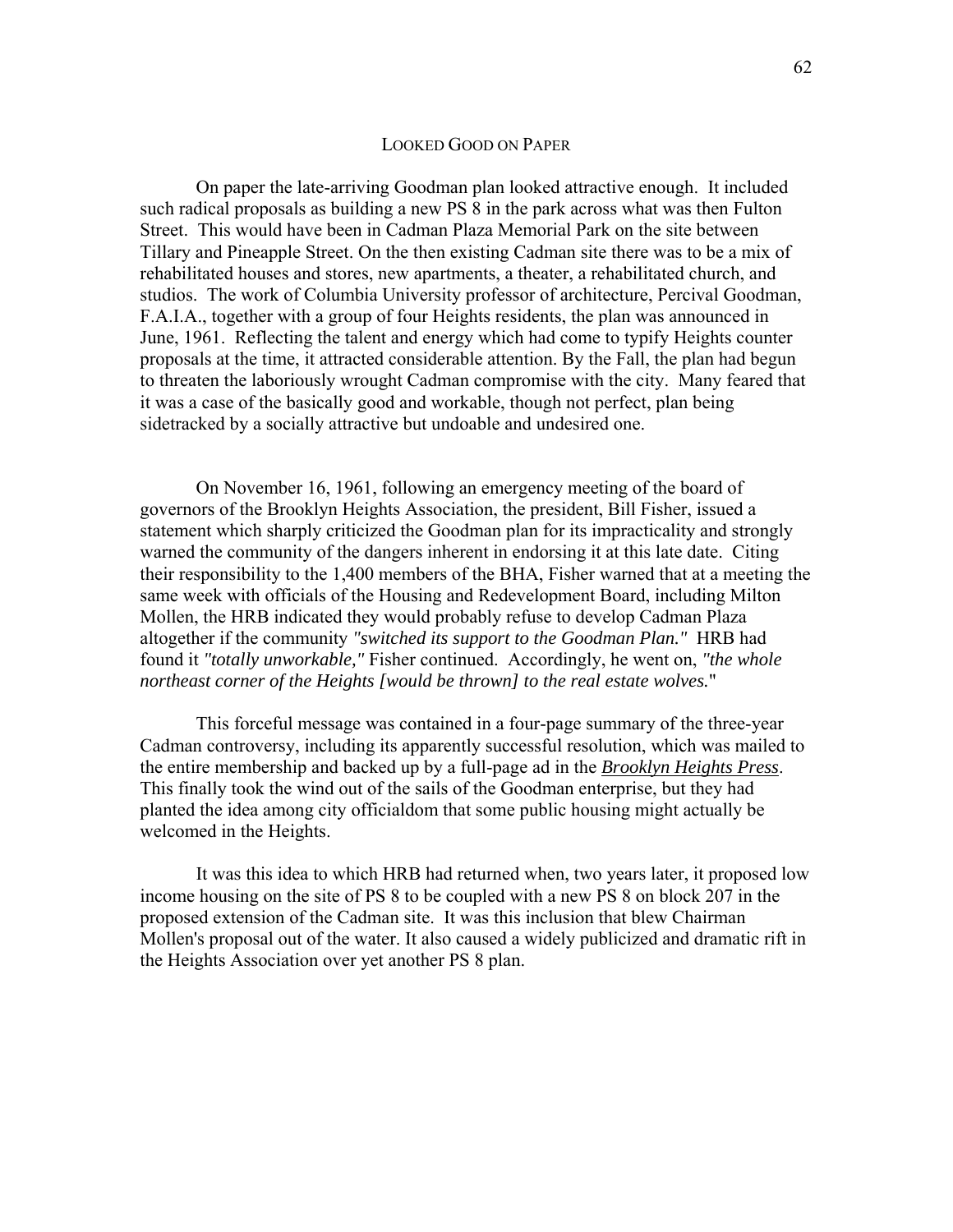### TO GAIN A NEW SCHOOL AND A PARK

I can report on this fracas personally because at the time I was the chairman of the education committee of the Brooklyn Heights Association. (I had been among a number of CCIC organizers who were added to the board of the BHA.) The committee had been authorized to study the possibilities of expanding the Cadman site to include the blocks between Middagh and Poplar and somehow make use of the additional space to build a new school.

 The expansion, which never occurred, would have allowed space for a school, a park and, here was the rub, additional housing. The education committee, which had for its architectural expert Lo Yi Chan, of the well-known and national award-winning firm of Prentice Chan and Olhausen, looked at the two blocks and concluded that a larger school could be built, and with it park space could be added to the Heights, and that there would be ample room left over for some form of low-cost housing, preferably for the elderly, to be fitted in under a tax-subsidized, federally-aided scheme.

 The committee was aware that there was the possibility of the City mishandling the housing end of the idea. Nevertheless, it concluded that, with solid support from the community, any danger that some massive public housing project would be plunked down there could be avoided.

 The very attractive upside to the idea was that, finally, the Heights would be getting the size and kind of school it needed to attract those who would otherwise resort to private schooling for their children. It was a gamble, and some in the BHA felt strongly that it was a dangerous and bad gamble.

# A 'DISLOYALTY' ACCUSATION

 News of the 1963 flare-up broke out in The New York World Telegram and Sun under the headline, *"The Battle for PS 8,"* on November 4. Nina McCain wrote of the split in the BHA, quoting the committee report as saying that, *"a site for PS 8 is the most urgent concern"* and that *"opposition to public housing"* shouldn't be allowed to block progress on the school front.

 Paul Windels, Sr., a prominent and distinguished Heights resident, who had been the City's Corporation Counsel and was serving as president of the BHA, the article goes on, *"angrily denounced the committee report and accused its chairman, Martin Schneider, of 'disloyalty'."* This raised the dispute to a new level of acrimony. The frontpage article observed that nearly everyone in the Heights agreed that a new PS 8 was needed and that the present building is *"already inadequate and will be even more so ... when children from the new Cadman Plaza middle-income development come pouring in."* 

 The newspaper article also noted the various, sometimes conflicting, positions taken by HRB, the State Housing Commission, the local school board, the Board of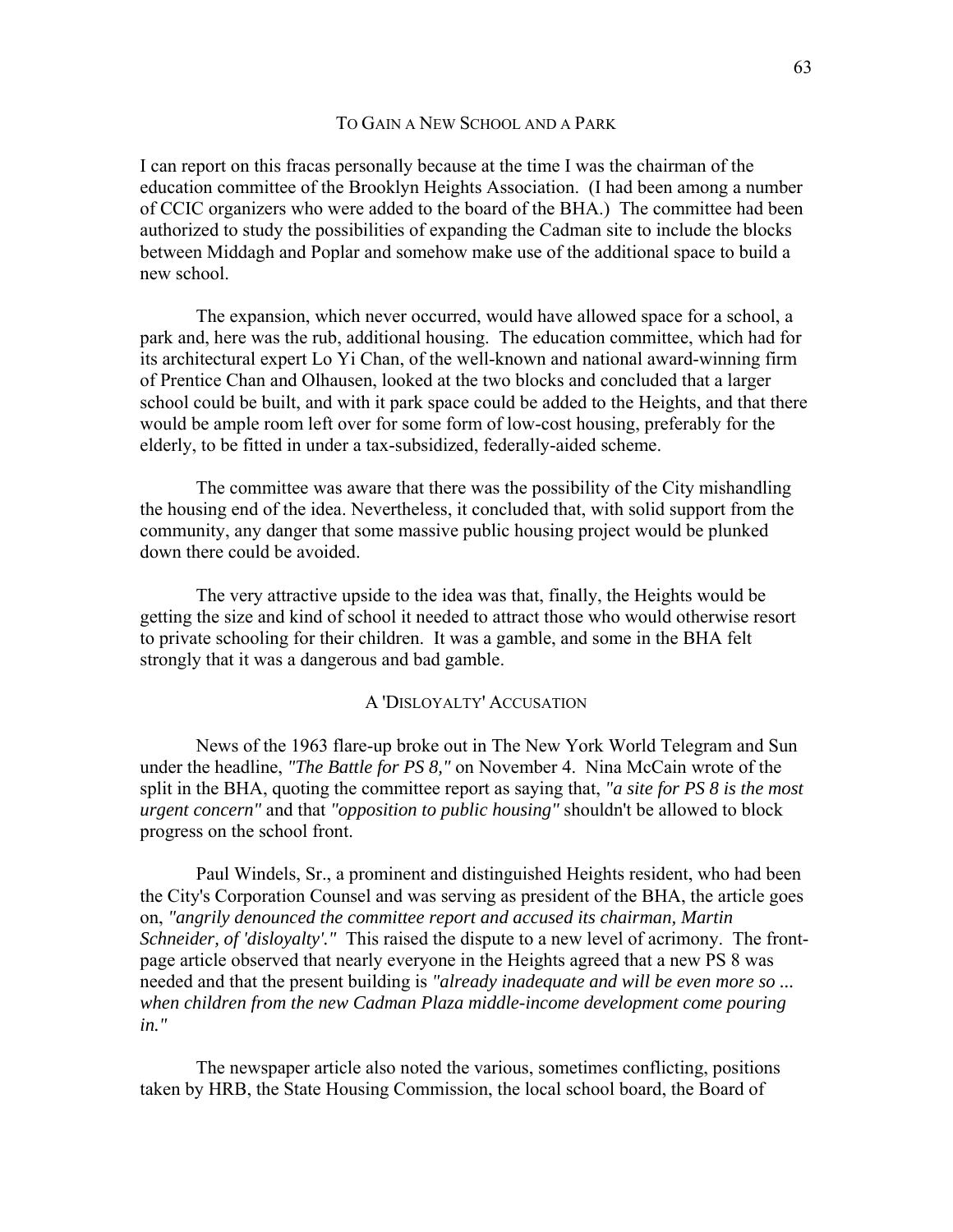Education, the group promoting public housing, and the Parents Association of PS 8, which had just voted 50 to 3 in favor of building a new school on block 207.

# SCHOOL DEMAND HARDLY GREW

In the end this tumultuous upwelling of passions and ideas in the neighborhood over various school choices and opportunities died down. Federal monies evaporated and city officials, interested in avoiding the community cross-fire, decided to do nothing on those two blocks. With the help of private school expansions and gradual demographic changes, any increase in neighborhood demand for PS 8 was put off for nearly 40 years.

 In fact, by 1990, the number of persons under age 18 living in the Heights actually declined. Nevertheless, the new Saint Ann's school grew and grew. It won a near national reputation for excellence and offered a complete program from pre-school through high school. Packer Collegiate Institute also expanded, modernized and likewise flourished.

 Meanwhile, PS 8 began, slowly, to upgrade the quality of its offerings. A subsequent but smaller-scale flap in the 1970s led to the adding of grades 7 and 8 which was a move that was canceled a few years later because the additional grades had failed to attract enough junior-high-school-age students from the Heights.

 Thanks to asbestos, the school, originally built in 1906, had to be completely refurbished in the early 1990's. By its centennial, PS 8 had become a cheerful, sprightly and even over-crowded place run by Seth Phillips, a youthful, energetic principal who exudes good spirit and prides himself on the school's disciplined, creative, cheerful atmosphere.

 Today, the school sports the full name **PS 8-The Robert Fulton School and The Magnet School for Exploration, Research and Design.** In its new incarnation, it has won solid support in the Heights to the point where it required temporary extra classrooms. So, despite the hand-wringing and dolorous forecasts of 40-odd years ago, the school, like the neighborhood, has survived and prevailed.

 In a real sense, the PS 8 controversy was finally resolved by the local citizenry, changing demographics and the increasing cost of private school. But, back in the 1960s that future could hardly be foreseen and the community pulled itself together and refocused its collective mind on the great looming question of historic preservation. Its time was finally at hand.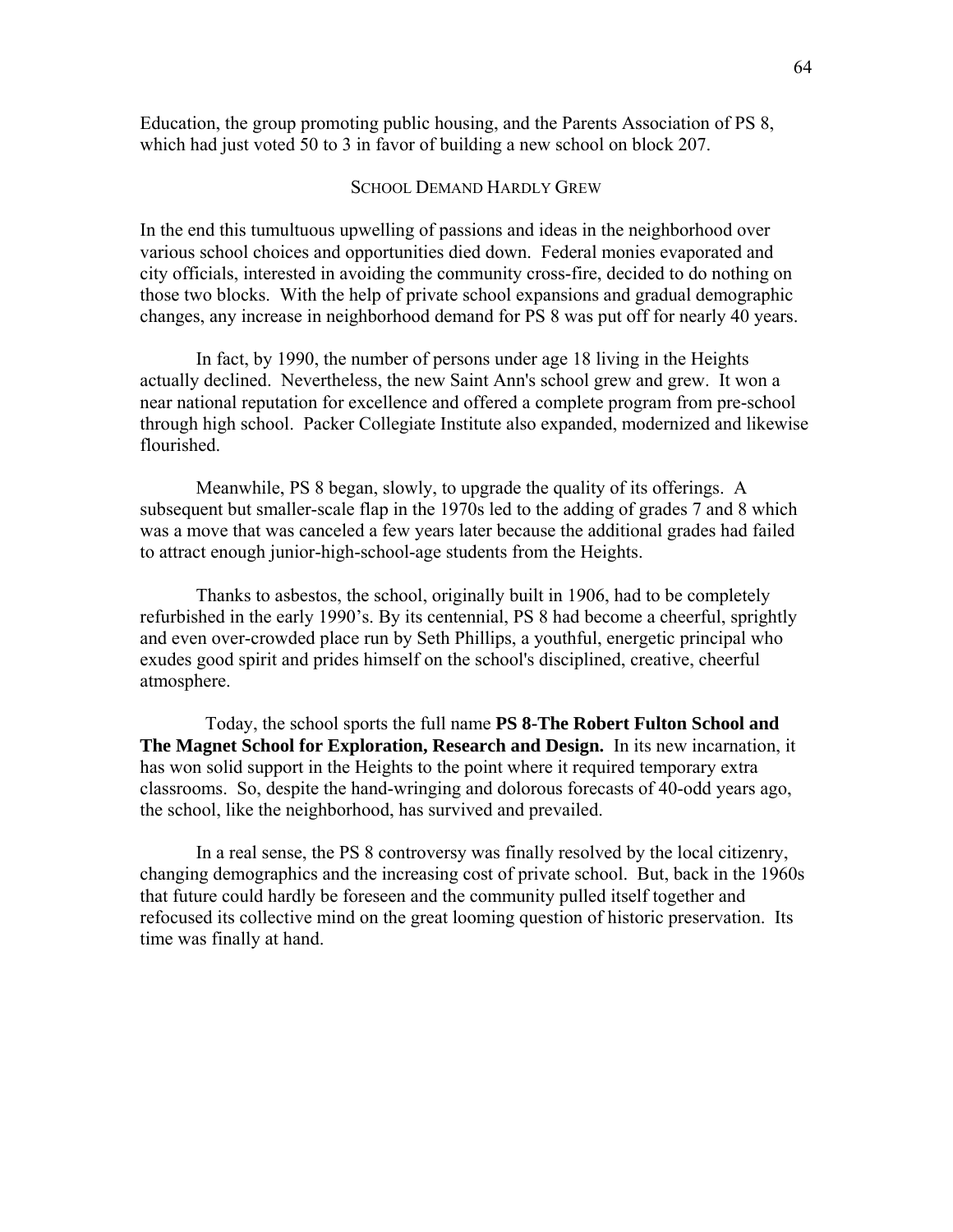# **THE CAPSTONE IN THE BATTLE, SAVING AN ENTIRE BROWNSTONE NEIGHBORHOOD**

In the fall of 1958, Brooklyn Heights had been confronting three major problems, one more challenging than the next and, in some ways, each menacing the neighborhood's future existence. While different sectors of the community had its own emphasis, from the beginning there had been virtually unanimous agreement that we had to deal quickly with three urgent priorities: middle income housing, school improvement, and architectural preservation.

 The intertwined issues that would define the physical future of our fifty blocks reflected a seeming conflict that was bedeviling the entire city: How to preserve the best of its historic and aesthetic buildings while coping with the need for family-size, middleincome housing and providing decent public schools?

 But, of the three issues before us, historic preservation was going to require the newest and the boldest thinking. Otis Pratt Pearsall — Wall Street lawyer and architectural history buff — had taken on the leadership of that crucial effort.

 By combining the housing and school problems with historic preservation, we were in a unique position to galvanize a wide swath of the community. This, in turn, made it possible to attract an unprecedented outpouring of volunteer effort which provided the foot soldiers who were to develop the massive amounts of new documentation and up-to-date information about buildings and population in the neighborhood.

## VOLUNTEERS MAP THE HEIGHTS

 With missionary zeal Pearsall took on the task and promptly began organizing the effort. His wife Nancy became the part-time, coordinating executive. Soon, a number of architects along with non-professionals were surveying the entire neighborhood and reporting their findings to Nancy who was in charge of creating a series of wall-size graphics which, for the first time, would provide a physical and economic profile of every building.

 The historic facts and current building information were consolidated on huge, colorful maps that were to come into play at meetings with various city officials over the next few years. Unique contributions to visualizing the Heights and its more than 600 pre-civil war houses, they conveyed a true sense of what was at stake in the neighborhood.

 Pearsall had come to CCIC armed with information gleaned over a period of a few years about national efforts at historic zoning. From the National Trust for Historic Preservation he had obtained a package of information which, among other things, pointed him to the successful experience of Beacon Hill, Boston, in 1956. But, in the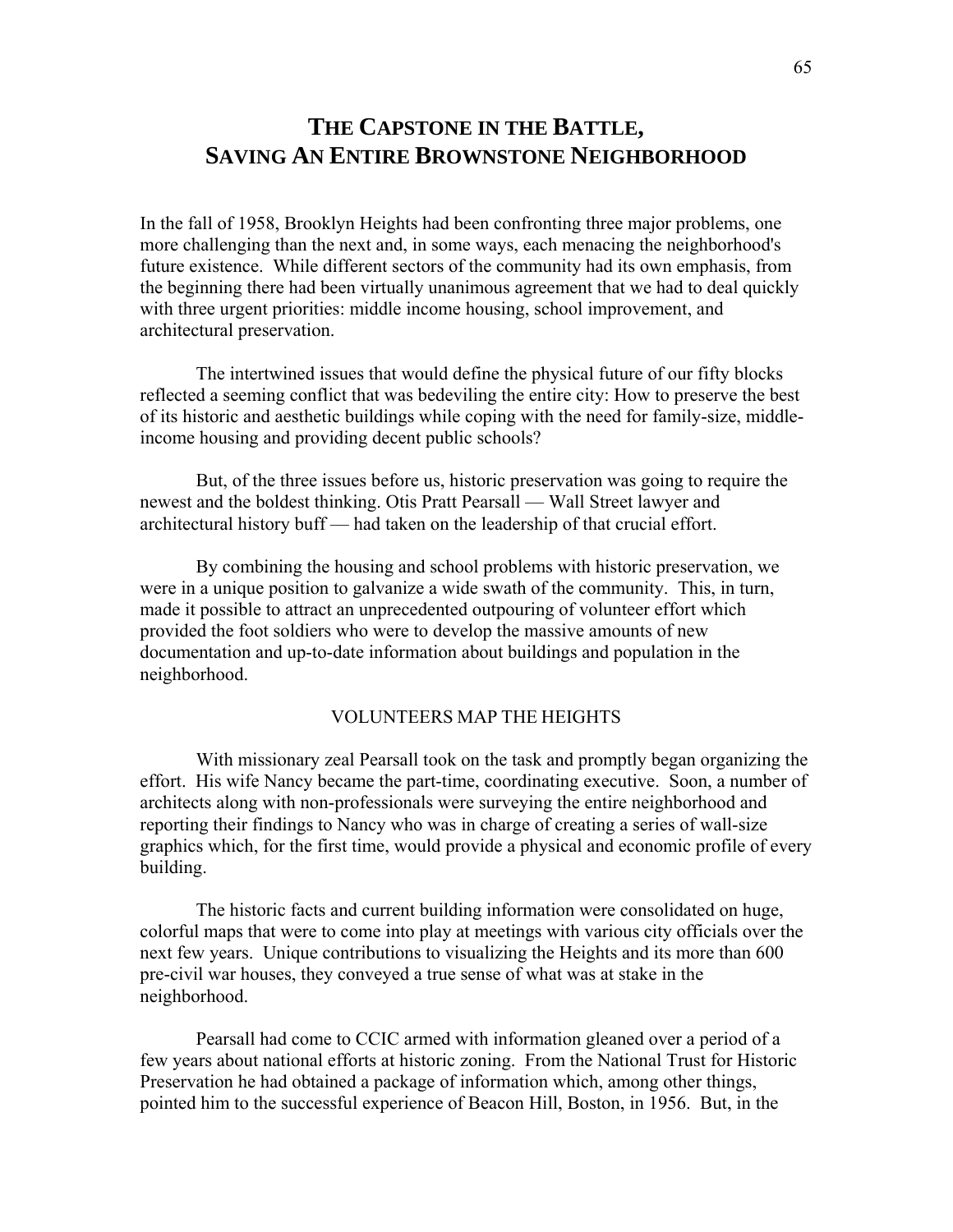materials he'd received, he discovered that New York State had, in 1956, passed a law a simple one-paragraph act authored by Albert S. Bard — which empowered cities to adopt regulations to protect *"places, buildings, structures, works of art, and other objects having a special character or special historical or aesthetic interest or value..."* This was the key he'd been looking for. New York City had lagged in making use of Bard. Over the years, the Municipal Art Society had designated certain buildings for preservation but not groups of buildings and certainly not entire neighborhoods.

 For us, the key word in the Bard Law was *"places,"* which could be taken to mean a neighborhood. It was also in our favor that a building which had no particular historic value — George Washington might never have slept there — could nevertheless qualify for protection because of its contextual *"aesthetic"* value. Thus could pre-civil war brownstones qualify.

 Pearsall then orchestrated a determined and systematic campaign to contact anyone with influence in the City's power structure and possible interest in the cause of historic preservation. The group was moved by a sense of dire urgency in the Heights at the time; buildings were being torn down on Willow Street, menaced on Orange Street, and some great landmarks such as the Brooklyn Savings Bank at Pierrepont and Clinton had already been tagged for demolition. Others were being defaced with cheap, fake stone facades and suburban aluminum canopies.

 Richard Margolis captured the need for action in a February, 1959, editorial advocating the use of the Bard law under the heading, "*How To Make History*" *"...If accepted [by the City]",* Margolis vividly wrote of the law's promise, *"The community would be free of all the predatory monsters that traditionally devour a neighborhood..."*

 Gladys Underwood (Mrs. Darwin S. James), a board member of the Municipal Art Society and one of the grand dames of Brooklyn Heights — long-concerned about preserving the Heights, she had purchased a handful of brownstones to save them from imminent destruction — hosted a meeting for Pearsall and representatives of the MAS, including architectural historians Alan Burnham and Henry Hope Reed. Also present was 92-year-old Albert Bard himself. Pearsall has noted that he left that meeting *"with a euphoric sense that we were onto an idea that was truly meant to be."* 

### A CRUCIAL RESOURCE FOUND

 Soon afterwards, Pearsall was told by several of the architectural historians with whom he'd been in touch that one of their most distinguished and well-published colleagues, Clay Lancaster, was living virtually next door on Cranberry Street. Realizing the potential impact of a scholarly study of the buildings of the Heights, Pearsall handdelivered a one-page letter to Lancaster's apartment on Cranberry Street on April 1, 1959. In it he asked whether Lancaster would consider doing a "survey" which would assist in the community's zoning effort to "preserve the esthetic and historic charm of Brooklyn Heights."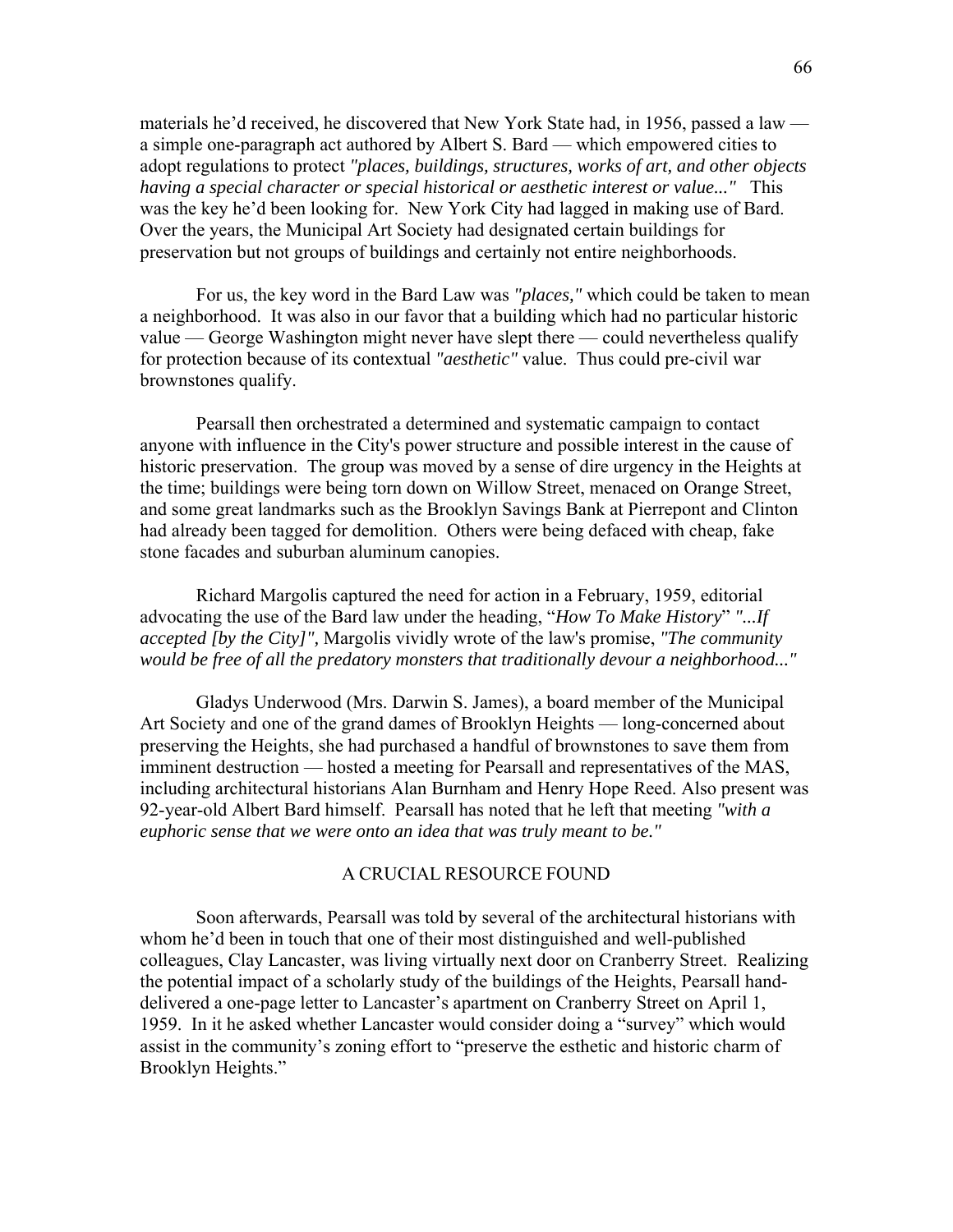Miraculously, Lancaster proved to be available at that very time and, in fact, had been contemplating not merely a survey but a book to be embellished with his professional photography. He launched himself into the task nearly immediately. The book, *Old Brooklyn Heights/ New York's First Suburb,* was published by Charles Tuttle in October, 1961, a mere two years from its conception, probably something of a speed record for such a scholarly work. But well before its publication, Lancaster's detailed facts about hundreds of pre-civil war homes and other buildings in the Heights played a major role in making the case for preservation. (The book has since gone through five printings and a Dover edition, which contains an invaluable, detailed history of the struggle for historic preservation in Brooklyn Heights, along with the analyses of 619 pre-Civil War houses that give the Heights its unique 19th century quality.)

 Meanwhile, back in April, 1959, with so much happening on so many fronts, the time was finally ripe to enlist the entire community in the effort. A major hall in the Bossert Hotel was rented anticipating a full house. By including historic preservation on an agenda which also featured the high drama of going toe-to-toe with Robert Moses on the Cadman Plaza housing proposal, an exceptional turnout was assured. A four-page spread was published in the Brooklyn Heights Press replete with maps, facts and essays on the many issues confronting the Heights. CCIC and the Brooklyn Heights Association were teamed up for a large-scale, carefully orchestrated presentation on April 21, 1959.. That morning, Charles Grutzner of The New York Times wrote about the forthcoming meeting under the headline *"Brooklynites Set Action on Heights."* And so, that night, some 400 extremely interested neighbors turned out and heard Pearsall outline an action plan for stopping the wrecking ball for good in a Heights "Historic District."

 As a testament to the CCIC's recognition — Republican State Senator MacNeil Mitchell, famed as the co-author of the middle-income housing law known as Mitchell-Lama housing — was the 'featured' speaker. Other speakers reported on the formal submission during the previous week of a BHA memorandum, drafted in part by Arden Rathkopf, an expert on zoning and supporter of the effort. The memo, presented at a hearing of the City Planning Commission, outlined the necessary details of what could become an historic zoning resolution.

 Over the next months and several years the Heights Press featured article after article covering every twist and turn in the effort. Brooklyn Heights was going to distinguish itself by becoming the first community in New York City to whole-heartedly embrace the idea of voluntarily accepting limitations on the control of real estate in order to preserve the character of its neighborhood.

 Harmon H. Goldstone, chairman of the Landmarks Preservation Commission from 1968 to 1973, wrote about this trail-blazing phenomenon in his book *History Preserved*, noting that the Heights was so *"anxious to protect its own neighborhood"* that it lobbied to obtain recognition as a federally identified historic district even before the city took action.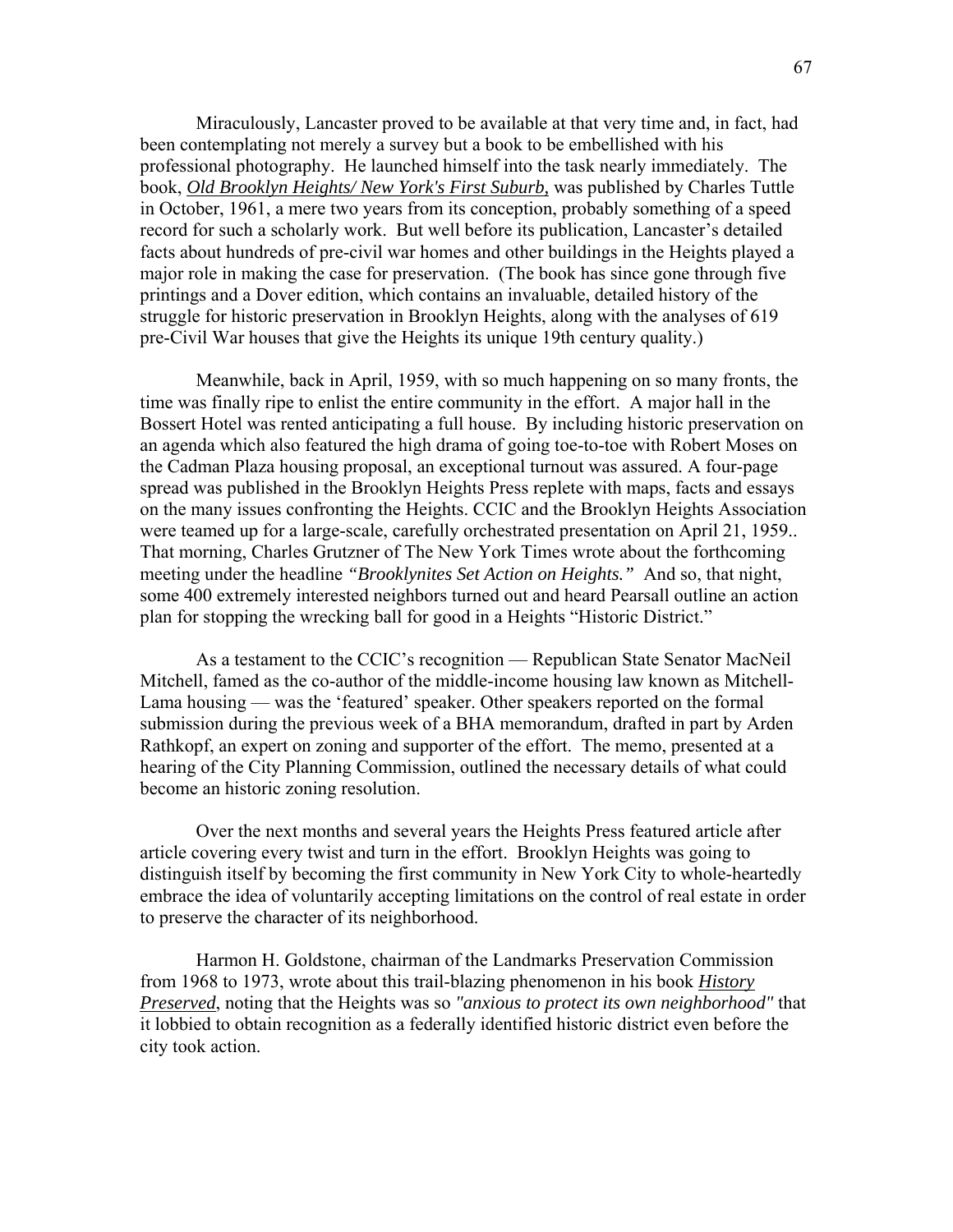#### ACTION POSTPONED

 But the Heights effort was forced to follow a most frustrating, zigzag course. At first it focused on persuading Planning Commissioner James Felt — then in the midst of a long-needed and arduous updating of the city's entire zoning code —to include a provision for historic district zoning. Though interested and supportive of the cause, and impressed with the homework the Heights had done, Felt turned the proposal aside, in favor of keeping the spotlight on his politically sensitive and problematic main goals.

 An alternative course, to develop a singular law, applying only to Brooklyn Heights, also failed to gain support at the city government level as being elitist, narrow and self-serving. The Heights had no choice but to wait until a more propitious time in the political climate.

 Still, there were some hopeful signs grounded in the threatened destruction of Carnegie Hall and such disastrous demolition as the loss of the Brokaw mansion on Fifth Avenue. The continuing, painful loss of major landmarks helped to galvanize civic feelings about preservation. In June, 1961, Mayor Wagner had established the progenitor of the Landmarks Commission in the form of a "Committee for the Preservation of Structures of Historic and Aesthetic Importance." Geoffrey Platt, son of the distinguished early 20th century New York artist and architect Charles Adams Platt, was appointed chairman.

 The new committee had been created specifically to deal with the notorious bulldozer urban renewal methods that had stained the Robert Moses slum clearance era. It was going to identify, protect and encourage the rehabilitation of good buildings in urban renewal sites. But from the perspective of the Heights it seemed clear that, as Pearsall argued, in view of *"continual instances of demolition and defacement, and united in its readiness to accept immediate historic zoning, [the Heights] should not be made to wait indefinitely for resolution of the city-wide problem."* But Platt, too, could not be persuaded to go it alone with the Heights, fearing charges of elitism and special favors.

### A STRONG TURN FOR THE BETTER

 Things moved ahead, but painfully slowly. In April, 1962, the Landmarks Preservation Commission was created and Platt was appointed chairman. At least now there was an agency in place within the city government which held the responsibility for working on the problem. And there was at long last a commitment to prepare, within a year, a detailed legislative program. Things took a strong turn for the better that fall when William R. Fisher, who had worked with both the Brooklyn Heights Association and CCIC from the outset, was appointed to the commission. Fisher, who served as president of the BHA from 1960 to 1962, and then as president of the Long Island (now Brooklyn) Historical Society, provided a new level of access to the city power brokers.

 The pace quickened in 1963 and 1964 as the intricate legislation made its way through various drafts and finally was introduced to the City Council in October.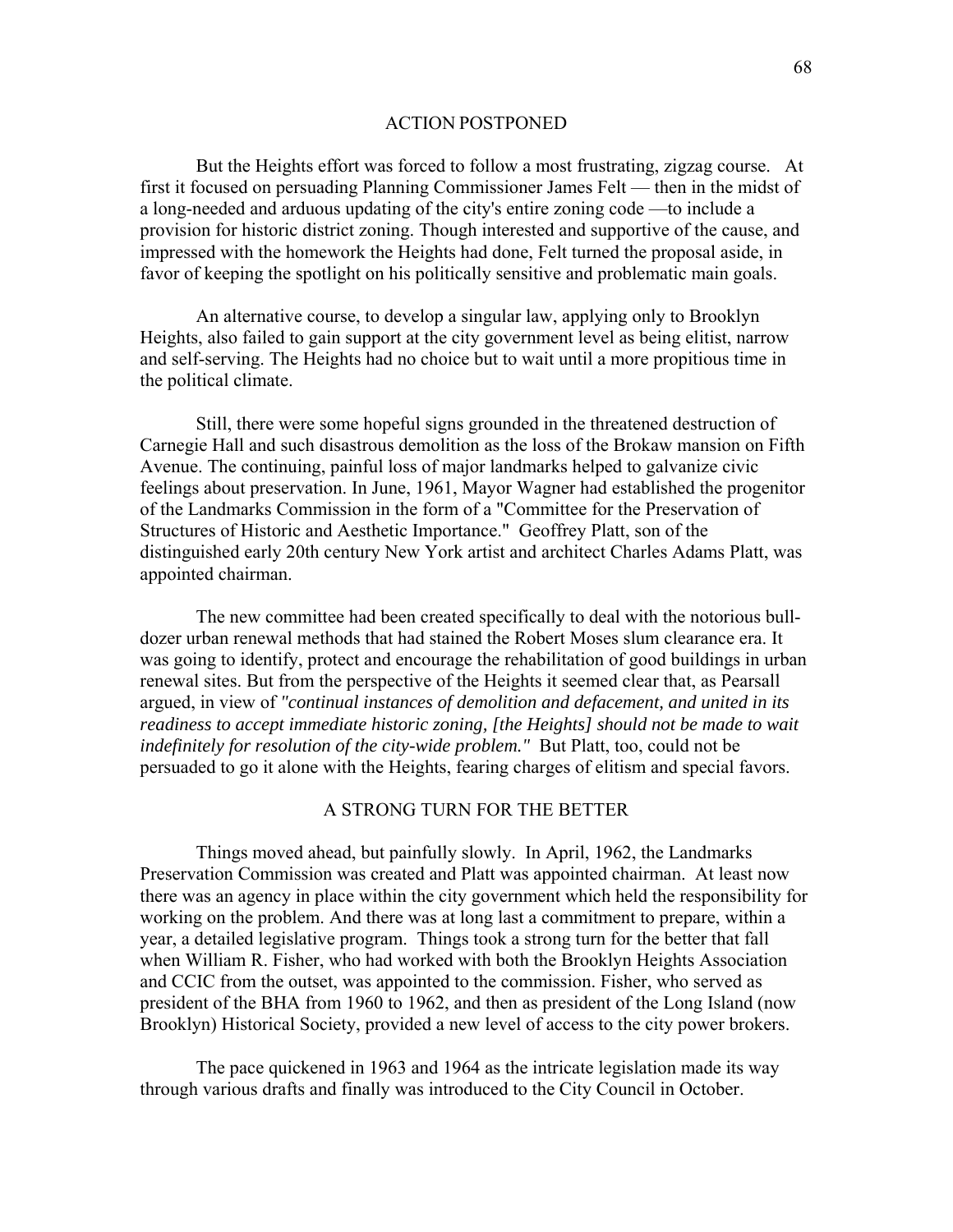### Meanwhile, condemnation of the Cadman Plaza Slum Clearance Site had begun.

# KEEPING PRESERVATION IN THE PUBLIC EYE

 Pearsall, led by his appreciation of all that could be lost in the old buildings, arranged for permission from the developers for a small group to explore the emptied buildings and search them for salvageable architectural features such as fireplace mantels and pier mirrors. The New York Times, in a feature article, described the group as *"pick[ing] their way through fallen plaster and discarded furniture"* and marking items to be spared from the wreckers' hammers. Eventually 32 handsome 19<sup>th</sup> Century marble mantels and fireplaces were rescued and sold at a nominal price to brownstone owners in the Heights and Cobble Hill who were working on restoring their buildings.

 The introduction of the legislation to the City Council in late 1964 was followed by a stormy public hearing. Heartfelt support from the Heights distinguished the neighborhood as a veritable hotbed of historic preservation. In the end, the one serious local objector was the Watchtower Society, which had made sizable acquisitions and was bent on putting up more dormitory-style buildings for its growing membership.

 In March, 1965, The New York Times worried editorially at the delay while noting that "the law on landmark preservation is complex" and urged action because "Treasured old buildings have steadily hit the dust." Finally, on April 19, 1965, the Landmarks Law was signed into effect by Mayor Wagner. It specified immediate action on recommendations for three historic districts including the Heights. Here is how The New York Times, on April 26, 1965, described the culminating event in words that were music to the ears of those who had devoted the better part of a decade to help bring it about:

*When the City Council last week approved a landmark preservation law it acknowledged—as have other city governments in recent years—that preserving a community's architectural heritage is a legitimate function of government.* 

 *The primary means of compelling preservation, which is accomplished by restricting the rights of property owners, is through use of the police power and the right of eminent domain, in the same manner as the city's zoning law.* 

 *Thus, New York at last has joined a preservation movement that has spread throughout the country under the impetus of public opinion aroused by landmarks vanishing in the explosive growth of cities.* 

 As Pearsall records in his unpublished notes, *"the goal line was in sight,*" and the Heights was ready, in fact, far readier than either of the other two proposed districts — Greenwich Village and the Cast Iron District in SoHo — for the process of designation. This suited the newly empowered Preservation Commission just fine since it was eager to show how effectively it could work. After a hearing at City Hall, attended by nearly 300 "Brooklyn Heights property owners, and members of local civic groups," the commission issued its three-page designation decision, and on November 23, 1965, just a few days before Thanksgiving, New York City had its first Historic District.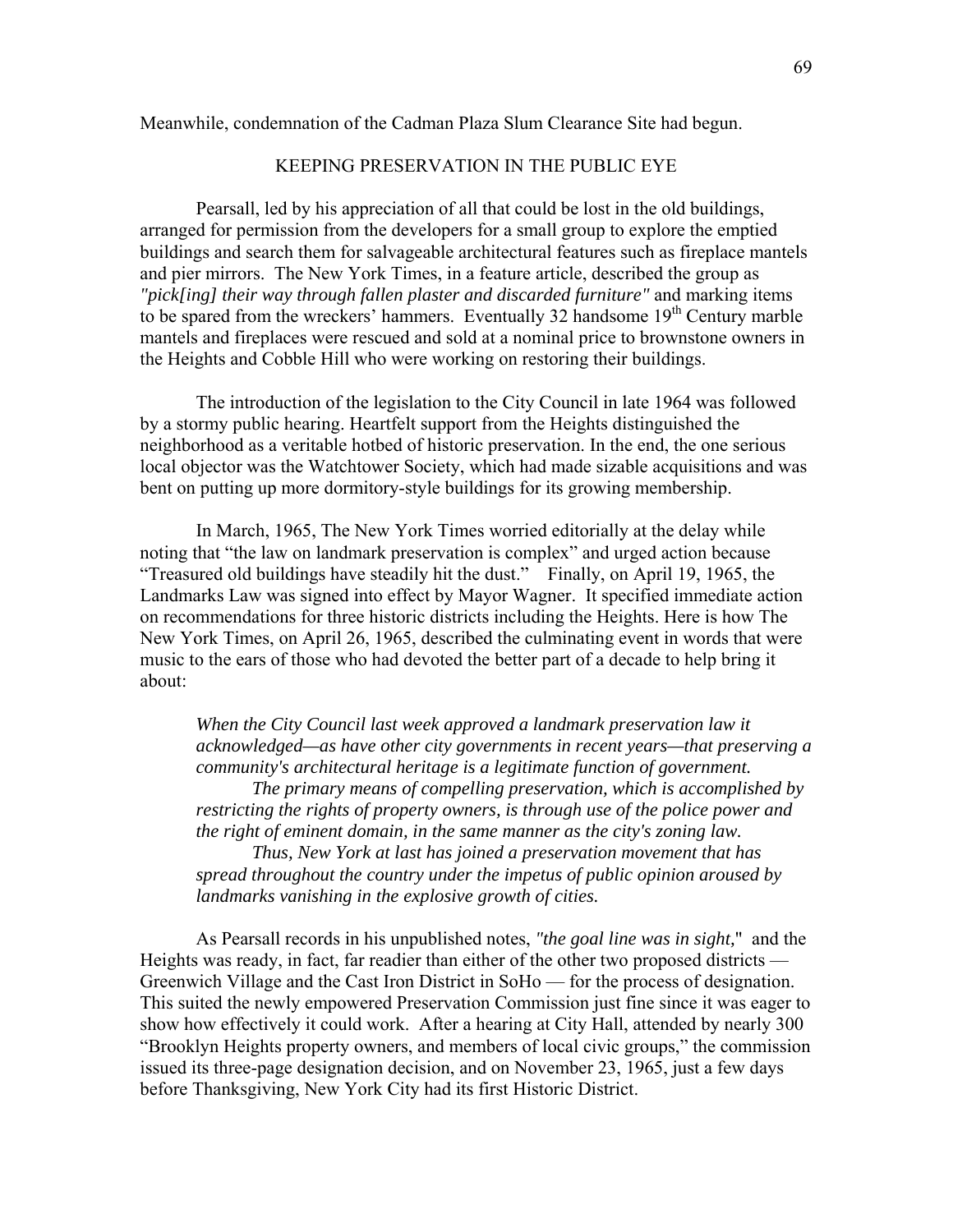#### FINISHED, BUT NOT QUITE.

 But soon after what appeared to be the final victory, Pearsall was again called into action when a potential loophole was discovered. It seemed that under the newly promulgated regulations, the Watchtower Society — which stood virtually alone in its opposition to the preservation law and which had been accumulating property in the neighborhood — was interested in building an out-of-scale, 12-story building on the Columbia Heights block-front from Clark Street to Pineapple Street. Pearsall had found out, to his dismay, that under the law as written, the Watchtower Society or any developer — if vacant land should become available — arguably had the right build to whatever height was allowable under the then generally applicable zoning laws, overriding any historic preservation regulations. For the Heights this meant the real possibility that developers could exceed the very limits the Historic District regulation was intended to put in place.

This multi-story loophole needed to be closed and closed quickly. Fortunately, by that time another neighbor, Beverly Moss Spatt, had been appointed to the City Planning Commission. Dr. Spatt was a fierce believer in protecting the historic continuity of the City. With her strong support the necessary technical research was marshaled.. A strategic amendment to the zoning resolution was prepared, debated in public hearings, and narrowly approved — over the most vigorous real estate industry opposition — by the Board of Estimate.

 Yet again, with another battle won, now came time to win the war by having the amendment applied to this neighborhood by the Planning Commission. This happened in June, 1967.

 The salutary effect of the height-limitation amendment can be witnessed today by visiting the corner of Pineapple Street and Columbia Heights where the Watchtower Society erected a "community facility" designed by Ulrich Franzen, an award-winning architect, who managed to build a clearly 20th century structure which, most would agree, is, nevertheless, in keeping with the general character of the neighborhood, including its limited height.

 Otis Pearsall's crucial role in the city's preservation movement was given public recognition in 1993, when the Historic Districts Council named him a Landmark Lion.

 In the spring of 1995, as the ever more potent Brooklyn Heights Association held a community meeting to celebrate the 30th anniversary of the Landmarks Preservation Commission, Pearsall remarked that, *"since the Heights had been made an Historic District, not a house or a single stoop or a cornice has been lost."* In fact, he has observed, we have gained some stoops and cornices, here and there.

 And, as one tours the Heights today, as many from around the country and the world do, following the AIA Guide to New York City or the Guide Michelin, one sees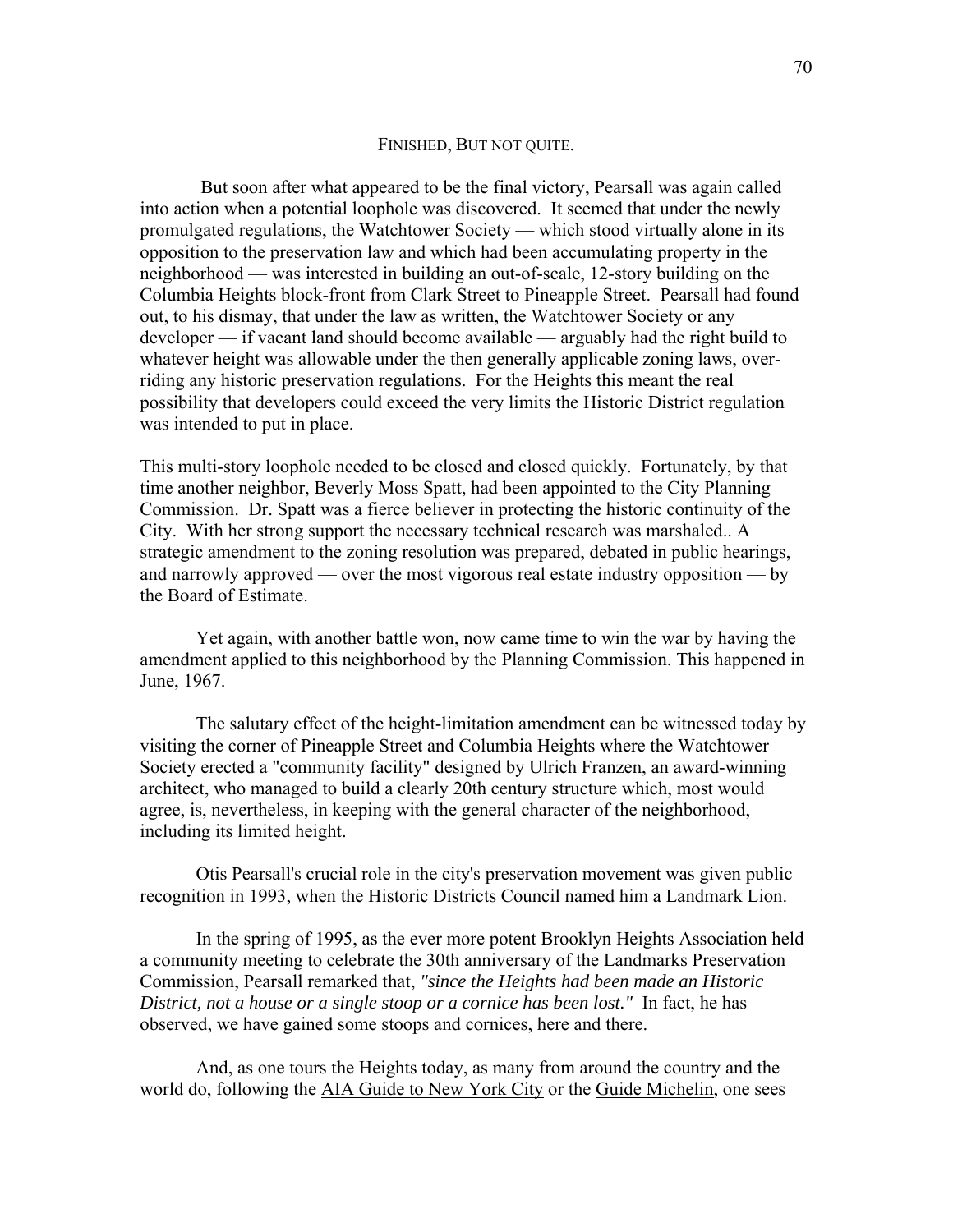example after example of original and handsomely restored facades, stoops, windows, shutters, and even iron work, representative of the best of 19th century design and craftsmanship. All to be viewed while often walking on the same bluestone sidewalks which were laid down when horse and buggies traveled the streets.

 But much more has been preserved than physical details. As Harmon Goldstone has noted, in a time characterized more by high mobility than permanence, more by fickle tastes than lasting values, the Historic District offers a sense of identity, continuity and community pride that, though not tangible, affects all those who come to the Heights, whether to seek a permanent place in it, or just to pass through. These most fundamental human values surely have been worth preserving.